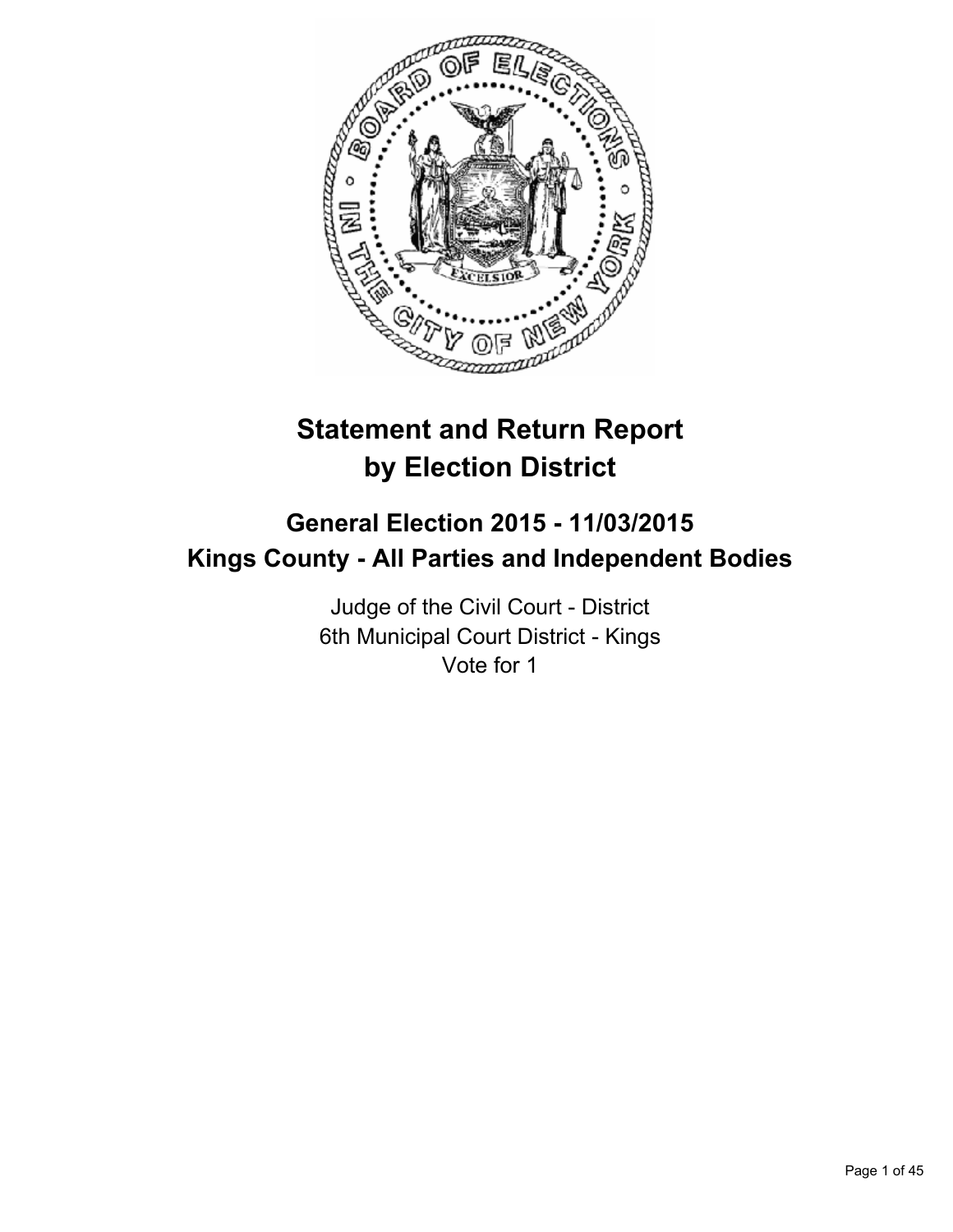

| PUBLIC COUNTER                                           | 5            |
|----------------------------------------------------------|--------------|
| EMERGENCY                                                | $\mathbf{0}$ |
| ABSENTEE/MILITARY                                        | 0            |
| AFFIDAVIT                                                | $\Omega$     |
| <b>Total Ballots</b>                                     | 5            |
| Less - Inapplicable Federal/Special Presidential Ballots | $\Omega$     |
| <b>Total Applicable Ballots</b>                          | 5            |
| MICHAEL GERSTEIN (DEMOCRATIC)                            | 5            |
| Total Votes                                              | 5            |

# **050/41**

| PUBLIC COUNTER                                           | 41           |
|----------------------------------------------------------|--------------|
| EMERGENCY                                                | $\Omega$     |
| ABSENTEE/MILITARY                                        | 0            |
| AFFIDAVIT                                                |              |
| <b>Total Ballots</b>                                     | 42           |
| Less - Inapplicable Federal/Special Presidential Ballots | $\mathbf{0}$ |
| <b>Total Applicable Ballots</b>                          | 42           |
| MICHAEL GERSTEIN (DEMOCRATIC)                            | 36           |
| EZRA OGOREK (WRITE-IN)                                   |              |
| <b>Total Votes</b>                                       | 37           |
| Unrecorded                                               | 5            |

## **051/41**

| PUBLIC COUNTER                                           | 2 |
|----------------------------------------------------------|---|
| <b>EMERGENCY</b>                                         | 0 |
| ABSENTEE/MILITARY                                        | 0 |
| <b>AFFIDAVIT</b>                                         | 0 |
| <b>Total Ballots</b>                                     | 2 |
| Less - Inapplicable Federal/Special Presidential Ballots | 0 |
| <b>Total Applicable Ballots</b>                          |   |
| MICHAEL GERSTEIN (DEMOCRATIC)                            | 2 |
| <b>Total Votes</b>                                       | 2 |

| <b>PUBLIC COUNTER</b>                                    | 44 |
|----------------------------------------------------------|----|
| <b>EMERGENCY</b>                                         | 0  |
| ABSENTEE/MILITARY                                        | 4  |
| <b>AFFIDAVIT</b>                                         | 3  |
| <b>Total Ballots</b>                                     | 51 |
| Less - Inapplicable Federal/Special Presidential Ballots | 0  |
| <b>Total Applicable Ballots</b>                          | 51 |
| MICHAEL GERSTEIN (DEMOCRATIC)                            | 42 |
| <b>Total Votes</b>                                       | 42 |
| Unrecorded                                               | 9  |
| 053/41 COMBINED into: 052/41                             |    |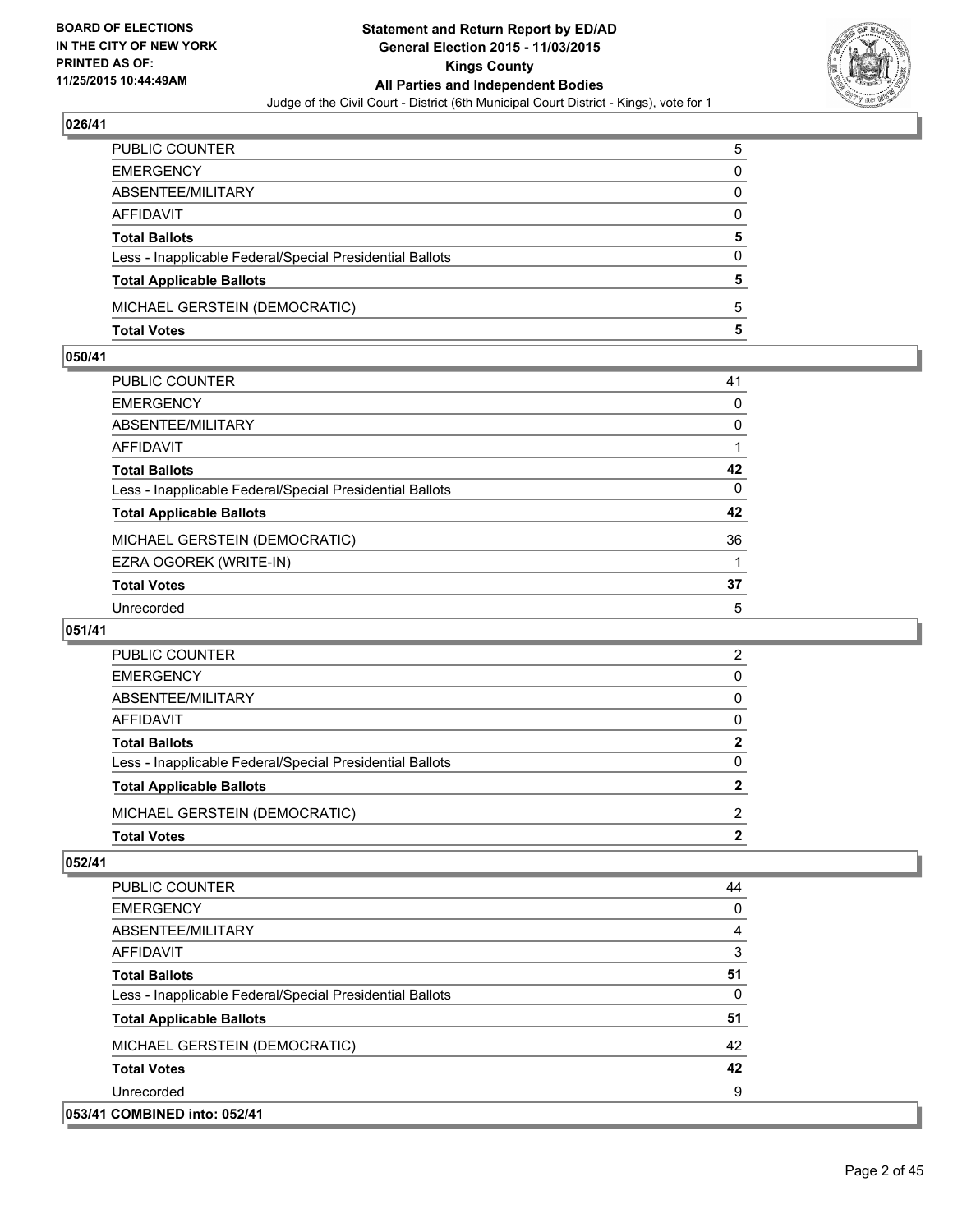

| <b>PUBLIC COUNTER</b>                                    | 85 |
|----------------------------------------------------------|----|
| <b>EMERGENCY</b>                                         | 0  |
| ABSENTEE/MILITARY                                        | 8  |
| AFFIDAVIT                                                | 0  |
| <b>Total Ballots</b>                                     | 93 |
| Less - Inapplicable Federal/Special Presidential Ballots | 0  |
| <b>Total Applicable Ballots</b>                          | 93 |
| MICHAEL GERSTEIN (DEMOCRATIC)                            | 74 |
| <b>Total Votes</b>                                       | 74 |
| Unrecorded                                               | 19 |
| 055/41 COMBINED into: 054/41                             |    |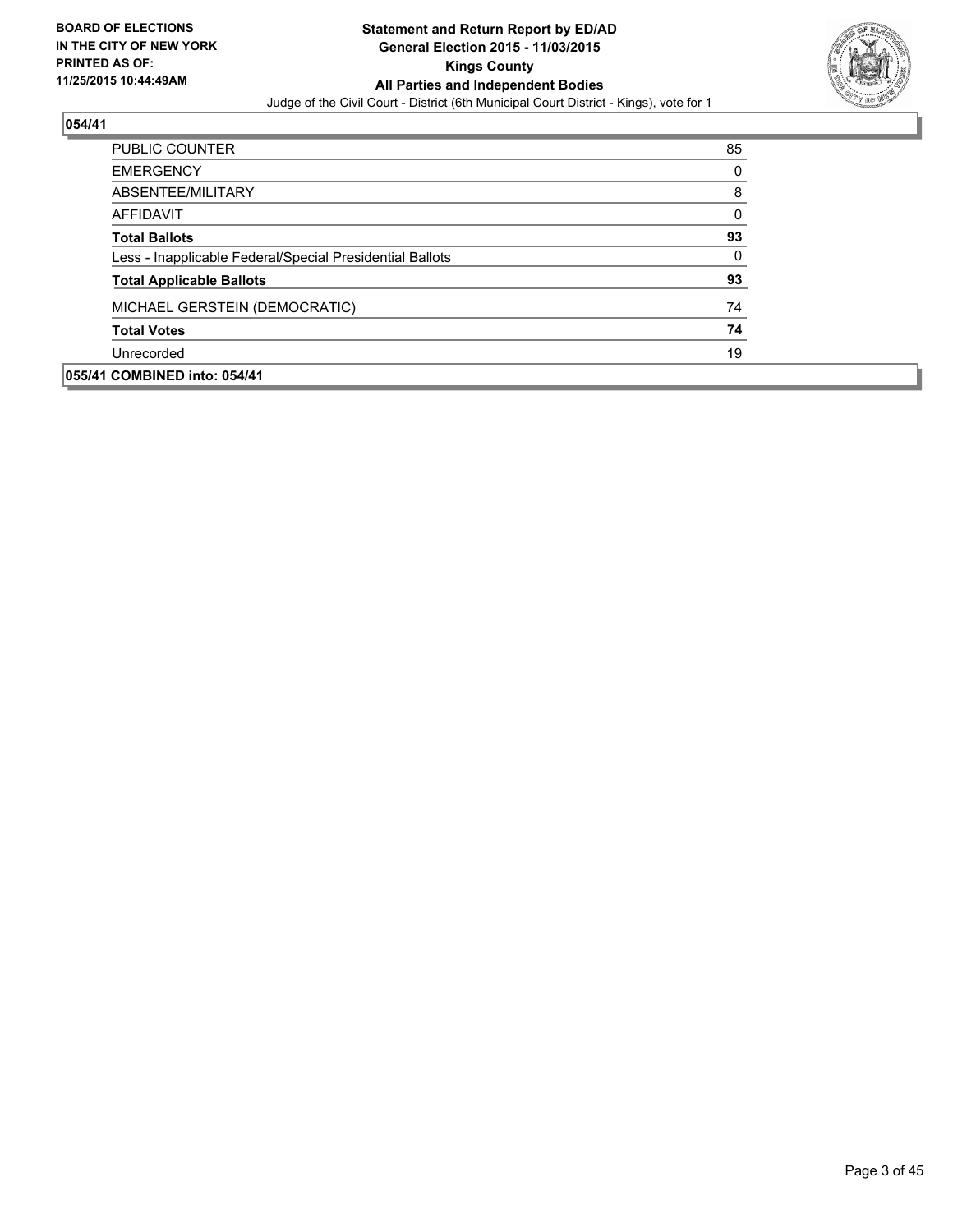

| PUBLIC COUNTER                                           | 32 |
|----------------------------------------------------------|----|
| <b>EMERGENCY</b>                                         | 0  |
| ABSENTEE/MILITARY                                        | 0  |
| AFFIDAVIT                                                |    |
| <b>Total Ballots</b>                                     | 33 |
| Less - Inapplicable Federal/Special Presidential Ballots | 0  |
| <b>Total Applicable Ballots</b>                          | 33 |
| MICHAEL GERSTEIN (DEMOCRATIC)                            | 24 |
| <b>Total Votes</b>                                       | 24 |
| Unrecorded                                               | 9  |

#### **002/42 COMBINED into: 001/42**

**003/42** 

| PUBLIC COUNTER                                           | 79 |
|----------------------------------------------------------|----|
| <b>EMERGENCY</b>                                         | 0  |
| ABSENTEE/MILITARY                                        | 3  |
| <b>AFFIDAVIT</b>                                         |    |
| <b>Total Ballots</b>                                     | 83 |
| Less - Inapplicable Federal/Special Presidential Ballots | 0  |
| <b>Total Applicable Ballots</b>                          | 83 |
| MICHAEL GERSTEIN (DEMOCRATIC)                            | 69 |
| <b>Total Votes</b>                                       | 69 |
| Unrecorded                                               | 14 |
|                                                          |    |

| <b>PUBLIC COUNTER</b>                                    | 84 |
|----------------------------------------------------------|----|
| <b>EMERGENCY</b>                                         | 0  |
| ABSENTEE/MILITARY                                        | 0  |
| AFFIDAVIT                                                |    |
| <b>Total Ballots</b>                                     | 85 |
| Less - Inapplicable Federal/Special Presidential Ballots | 0  |
| <b>Total Applicable Ballots</b>                          | 85 |
| MICHAEL GERSTEIN (DEMOCRATIC)                            | 65 |
| UNATTRIBUTABLE WRITE-IN (WRITE-IN)                       |    |
| <b>Total Votes</b>                                       | 66 |
| Unrecorded                                               | 19 |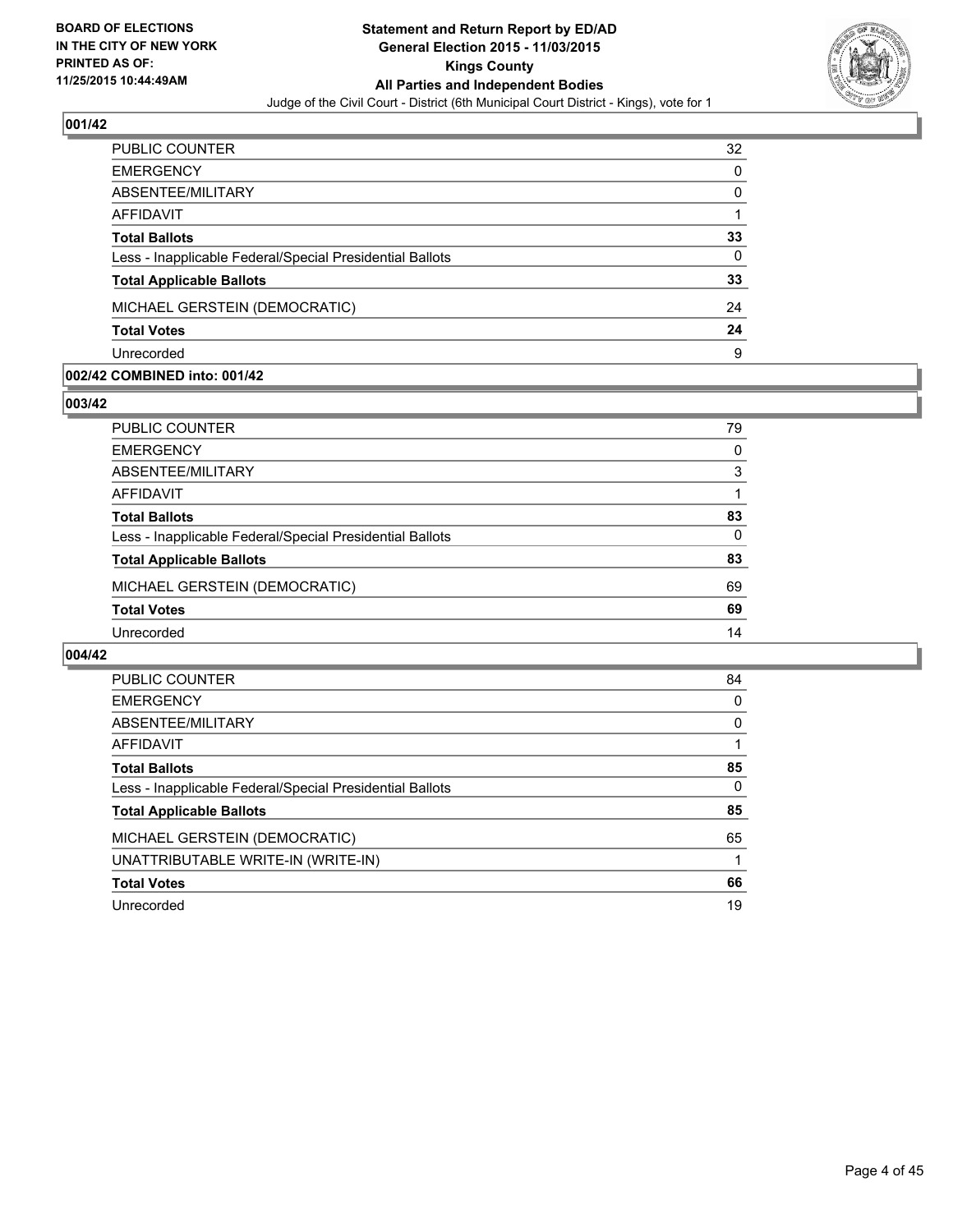

| PUBLIC COUNTER                                           | 73       |
|----------------------------------------------------------|----------|
| <b>EMERGENCY</b>                                         | $\Omega$ |
| ABSENTEE/MILITARY                                        | 3        |
| AFFIDAVIT                                                |          |
| <b>Total Ballots</b>                                     | 77       |
| Less - Inapplicable Federal/Special Presidential Ballots | 0        |
| <b>Total Applicable Ballots</b>                          | 77       |
| MICHAEL GERSTEIN (DEMOCRATIC)                            | 67       |
| <b>Total Votes</b>                                       | 67       |
| Unrecorded                                               | 10       |

#### **006/42**

| PUBLIC COUNTER                                           | 91               |
|----------------------------------------------------------|------------------|
| EMERGENCY                                                | 0                |
| ABSENTEE/MILITARY                                        | 11               |
| AFFIDAVIT                                                | 0                |
| Total Ballots                                            | 102 <sub>2</sub> |
| Less - Inapplicable Federal/Special Presidential Ballots | 0                |
| <b>Total Applicable Ballots</b>                          | 102 <sub>1</sub> |
| MICHAEL GERSTEIN (DEMOCRATIC)                            | 81               |
| Total Votes                                              | 81               |
| Unrecorded                                               | 21               |
|                                                          |                  |

# **007/42**

| <b>PUBLIC COUNTER</b>                                    | 83 |
|----------------------------------------------------------|----|
| <b>EMERGENCY</b>                                         | 0  |
| ABSENTEE/MILITARY                                        |    |
| AFFIDAVIT                                                | 0  |
| <b>Total Ballots</b>                                     | 84 |
| Less - Inapplicable Federal/Special Presidential Ballots | 0  |
| <b>Total Applicable Ballots</b>                          | 84 |
| MICHAEL GERSTEIN (DEMOCRATIC)                            | 62 |
| <b>Total Votes</b>                                       | 62 |
| Unrecorded                                               | 22 |
|                                                          |    |

## **008/42 COMBINED into: 006/42**

| PUBLIC COUNTER                                           | 67 |
|----------------------------------------------------------|----|
| <b>EMERGENCY</b>                                         | 0  |
| ABSENTEE/MILITARY                                        |    |
| <b>AFFIDAVIT</b>                                         | 2  |
| <b>Total Ballots</b>                                     | 70 |
| Less - Inapplicable Federal/Special Presidential Ballots | 0  |
| <b>Total Applicable Ballots</b>                          | 70 |
| MICHAEL GERSTEIN (DEMOCRATIC)                            | 47 |
| <b>Total Votes</b>                                       | 47 |
| Unrecorded                                               | 23 |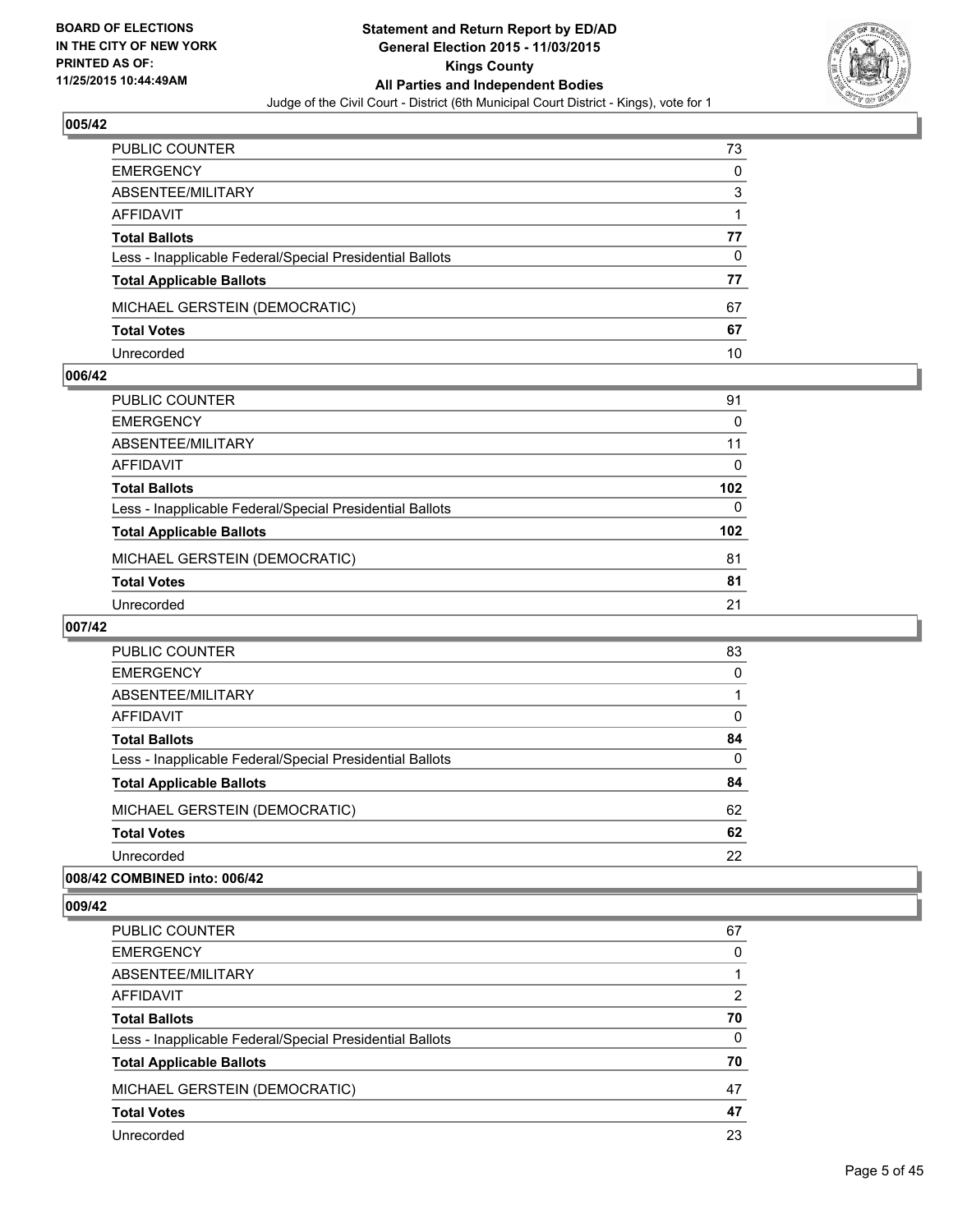

| PUBLIC COUNTER                                           | 49       |
|----------------------------------------------------------|----------|
| <b>EMERGENCY</b>                                         | $\Omega$ |
| ABSENTEE/MILITARY                                        | 8        |
| AFFIDAVIT                                                | 2        |
| <b>Total Ballots</b>                                     | 59       |
| Less - Inapplicable Federal/Special Presidential Ballots | 0        |
| <b>Total Applicable Ballots</b>                          | 59       |
| MICHAEL GERSTEIN (DEMOCRATIC)                            | 54       |
| <b>Total Votes</b>                                       | 54       |
| Unrecorded                                               | 5        |

#### **011/42**

| PUBLIC COUNTER                                           | 47                |
|----------------------------------------------------------|-------------------|
| EMERGENCY                                                | 0                 |
| ABSENTEE/MILITARY                                        | 2                 |
| AFFIDAVIT                                                | 0                 |
| Total Ballots                                            | 49                |
| Less - Inapplicable Federal/Special Presidential Ballots | 0                 |
| <b>Total Applicable Ballots</b>                          | 49                |
| MICHAEL GERSTEIN (DEMOCRATIC)                            | 37                |
| <b>Total Votes</b>                                       | 37                |
| Unrecorded                                               | $12 \overline{ }$ |

# **012/42**

| <b>PUBLIC COUNTER</b>                                    | 59 |
|----------------------------------------------------------|----|
| <b>EMERGENCY</b>                                         | 0  |
| ABSENTEE/MILITARY                                        | 3  |
| AFFIDAVIT                                                | 6  |
| <b>Total Ballots</b>                                     | 68 |
| Less - Inapplicable Federal/Special Presidential Ballots | 0  |
| <b>Total Applicable Ballots</b>                          | 68 |
| MICHAEL GERSTEIN (DEMOCRATIC)                            | 42 |
| <b>Total Votes</b>                                       | 42 |
| Unrecorded                                               | 26 |
| 013/42 COMBINED into: 012/42                             |    |
| 014/42 COMBINED into: 010/42                             |    |
| 015/42 COMBINED into: 004/42                             |    |

#### **016/42 COMBINED into: 022/42**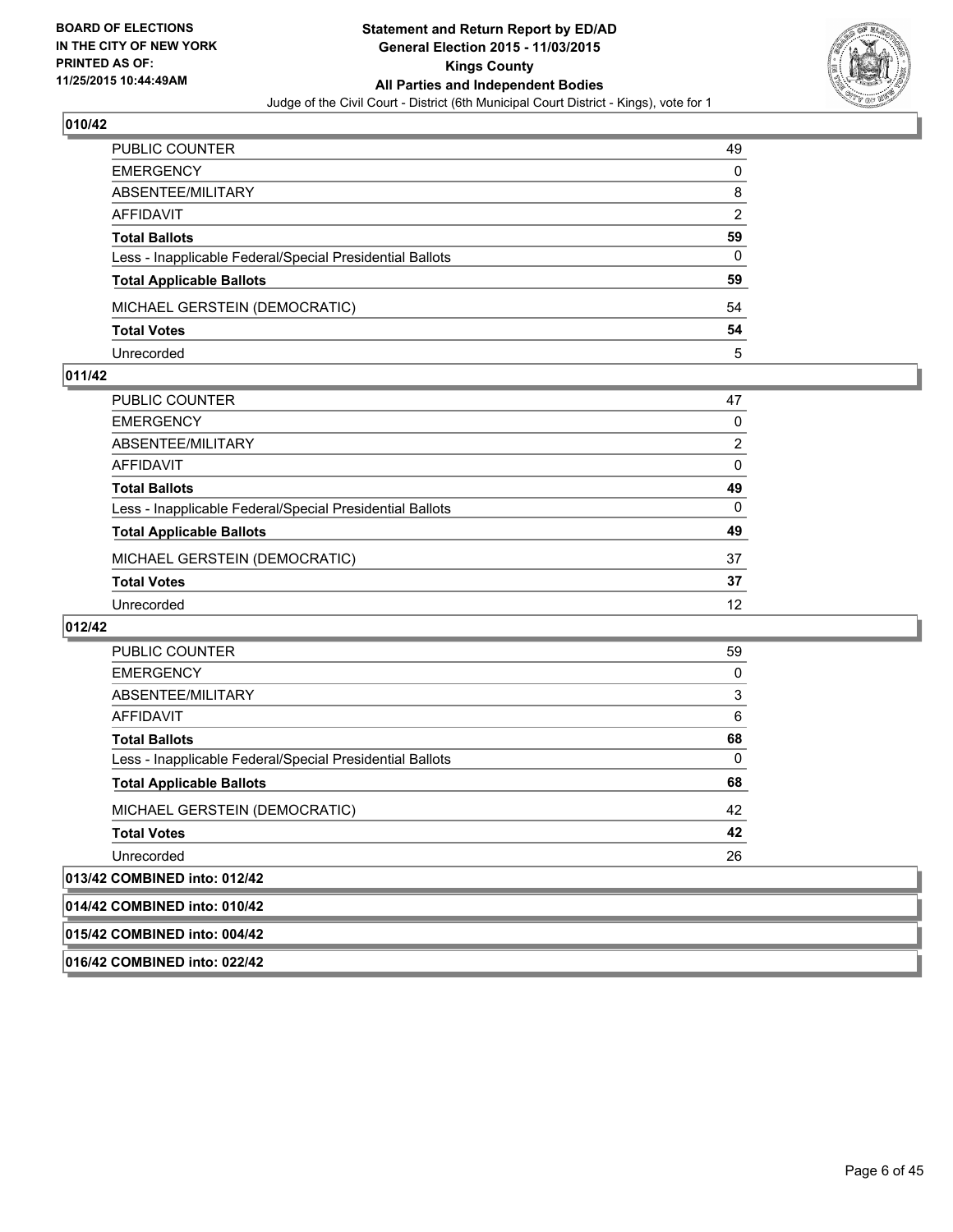

| <b>PUBLIC COUNTER</b>                                    | 76 |
|----------------------------------------------------------|----|
| <b>EMERGENCY</b>                                         | 0  |
| ABSENTEE/MILITARY                                        | 3  |
| AFFIDAVIT                                                | 2  |
| <b>Total Ballots</b>                                     | 81 |
| Less - Inapplicable Federal/Special Presidential Ballots | 0  |
| <b>Total Applicable Ballots</b>                          | 81 |
| MICHAEL GERSTEIN (DEMOCRATIC)                            | 71 |
| <b>Total Votes</b>                                       | 71 |
| Unrecorded                                               | 10 |

# **018/42 COMBINED into: 007/42**

# **019/42 COMBINED into: 009/42**

#### **020/42**

| <b>PUBLIC COUNTER</b>                                    | 64 |
|----------------------------------------------------------|----|
| <b>EMERGENCY</b>                                         | 0  |
| ABSENTEE/MILITARY                                        | 2  |
| AFFIDAVIT                                                | 2  |
| <b>Total Ballots</b>                                     | 68 |
| Less - Inapplicable Federal/Special Presidential Ballots | 0  |
| <b>Total Applicable Ballots</b>                          | 68 |
| MICHAEL GERSTEIN (DEMOCRATIC)                            | 55 |
| ISIRIS ISELA ISAAC (WRITE-IN)                            | 1  |
| MELANIE BROWN (WRITE-IN)                                 | 1  |
| <b>Total Votes</b>                                       | 57 |
| Unrecorded                                               | 11 |

#### **021/42 COMBINED into: 020/42**

| PUBLIC COUNTER                                           | 78       |
|----------------------------------------------------------|----------|
| <b>EMERGENCY</b>                                         | 0        |
| ABSENTEE/MILITARY                                        | 5        |
| <b>AFFIDAVIT</b>                                         | 1        |
| <b>Total Ballots</b>                                     | 84       |
| Less - Inapplicable Federal/Special Presidential Ballots | $\Omega$ |
| <b>Total Applicable Ballots</b>                          | 84       |
| MICHAEL GERSTEIN (DEMOCRATIC)                            | 71       |
| <b>Total Votes</b>                                       | 71       |
| Unrecorded                                               | 13       |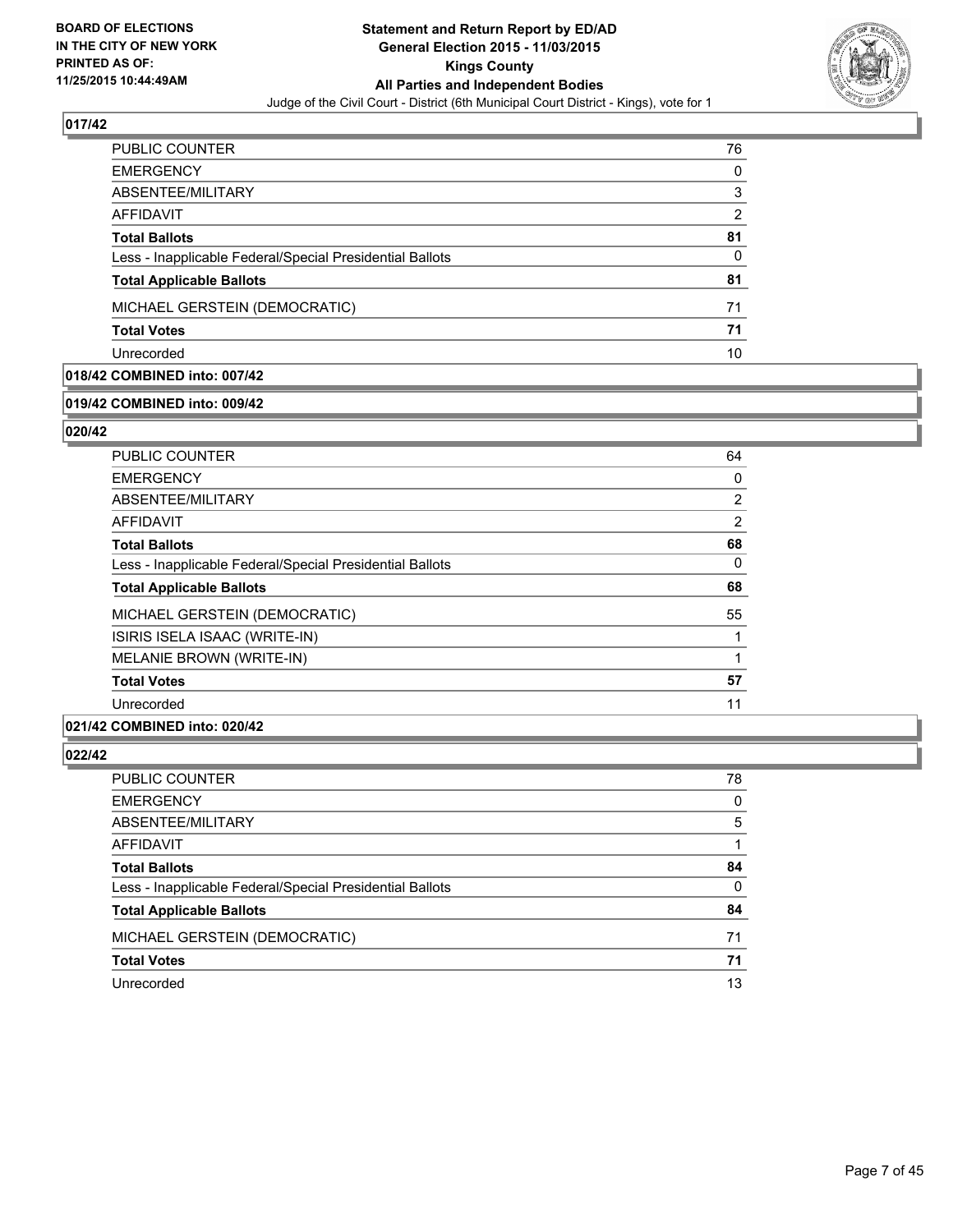

| <b>PUBLIC COUNTER</b>                                    | 76 |
|----------------------------------------------------------|----|
| <b>EMERGENCY</b>                                         | 0  |
| ABSENTEE/MILITARY                                        | 3  |
| <b>AFFIDAVIT</b>                                         |    |
| <b>Total Ballots</b>                                     | 80 |
| Less - Inapplicable Federal/Special Presidential Ballots | 0  |
| <b>Total Applicable Ballots</b>                          | 80 |
| MICHAEL GERSTEIN (DEMOCRATIC)                            | 65 |
| AARROM LUTZ-KINDY (WRITE-IN)                             |    |
| FELIX BILANOW (WRITE-IN)                                 |    |
| UNATTRIBUTABLE WRITE-IN (WRITE-IN)                       |    |
| <b>Total Votes</b>                                       | 68 |
| Unrecorded                                               | 12 |

#### **024/42**

| PUBLIC COUNTER                                           | 103      |
|----------------------------------------------------------|----------|
| <b>EMERGENCY</b>                                         | 0        |
| ABSENTEE/MILITARY                                        |          |
| AFFIDAVIT                                                | 2        |
| <b>Total Ballots</b>                                     | 112      |
| Less - Inapplicable Federal/Special Presidential Ballots | $\Omega$ |
| <b>Total Applicable Ballots</b>                          | 112      |
| MICHAEL GERSTEIN (DEMOCRATIC)                            | 100      |
| <b>Total Votes</b>                                       | 100      |
| Unrecorded                                               | 12       |
|                                                          |          |

| <b>PUBLIC COUNTER</b>                                    | 67 |
|----------------------------------------------------------|----|
| <b>EMERGENCY</b>                                         | 0  |
| ABSENTEE/MILITARY                                        | 6  |
| AFFIDAVIT                                                |    |
| <b>Total Ballots</b>                                     | 74 |
| Less - Inapplicable Federal/Special Presidential Ballots | 0  |
| <b>Total Applicable Ballots</b>                          | 74 |
| MICHAEL GERSTEIN (DEMOCRATIC)                            | 59 |
| <b>Total Votes</b>                                       | 59 |
| Unrecorded                                               | 15 |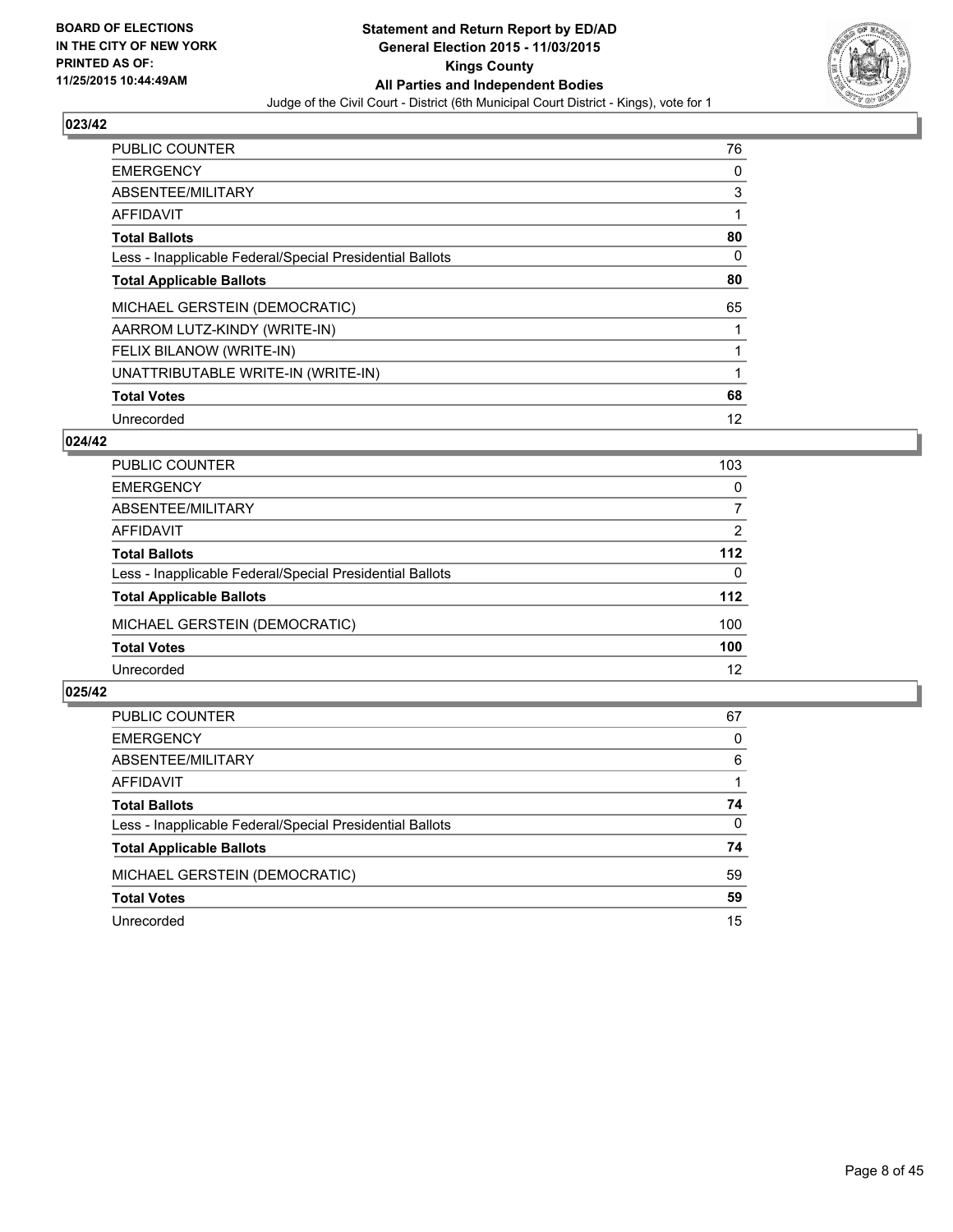

| PUBLIC COUNTER                                           | 39           |
|----------------------------------------------------------|--------------|
| EMERGENCY                                                | $\mathbf{0}$ |
| ABSENTEE/MILITARY                                        |              |
| AFFIDAVIT                                                |              |
| Total Ballots                                            | 41           |
| Less - Inapplicable Federal/Special Presidential Ballots | 0            |
| <b>Total Applicable Ballots</b>                          | 41           |
| MICHAEL GERSTEIN (DEMOCRATIC)                            | 34           |
| <b>Total Votes</b>                                       | 34           |
| Unrecorded                                               |              |

#### **027/42**

| <b>PUBLIC COUNTER</b>                                    | 59             |
|----------------------------------------------------------|----------------|
| <b>EMERGENCY</b>                                         | 0              |
| ABSENTEE/MILITARY                                        | $\overline{2}$ |
| AFFIDAVIT                                                |                |
| <b>Total Ballots</b>                                     | 62             |
| Less - Inapplicable Federal/Special Presidential Ballots | 0              |
| <b>Total Applicable Ballots</b>                          | 62             |
| MICHAEL GERSTEIN (DEMOCRATIC)                            | 51             |
| UNATTRIBUTABLE WRITE-IN (WRITE-IN)                       |                |
| <b>Total Votes</b>                                       | 52             |
| Unrecorded                                               | 10             |
|                                                          |                |

#### **028/42**

| PUBLIC COUNTER                                           | 69             |
|----------------------------------------------------------|----------------|
| <b>EMERGENCY</b>                                         | 0              |
| ABSENTEE/MILITARY                                        | 9              |
| AFFIDAVIT                                                | $\overline{2}$ |
| <b>Total Ballots</b>                                     | 80             |
| Less - Inapplicable Federal/Special Presidential Ballots | 0              |
| <b>Total Applicable Ballots</b>                          | 80             |
| MICHAEL GERSTEIN (DEMOCRATIC)                            | 73             |
| <b>Total Votes</b>                                       | 73             |
| Unrecorded                                               |                |

| PUBLIC COUNTER                                           | 72 |
|----------------------------------------------------------|----|
| <b>EMERGENCY</b>                                         | 0  |
| ABSENTEE/MILITARY                                        | 0  |
| AFFIDAVIT                                                | 0  |
| <b>Total Ballots</b>                                     | 72 |
| Less - Inapplicable Federal/Special Presidential Ballots | 0  |
| <b>Total Applicable Ballots</b>                          | 72 |
| MICHAEL GERSTEIN (DEMOCRATIC)                            | 60 |
| <b>Total Votes</b>                                       | 60 |
| Unrecorded                                               | 12 |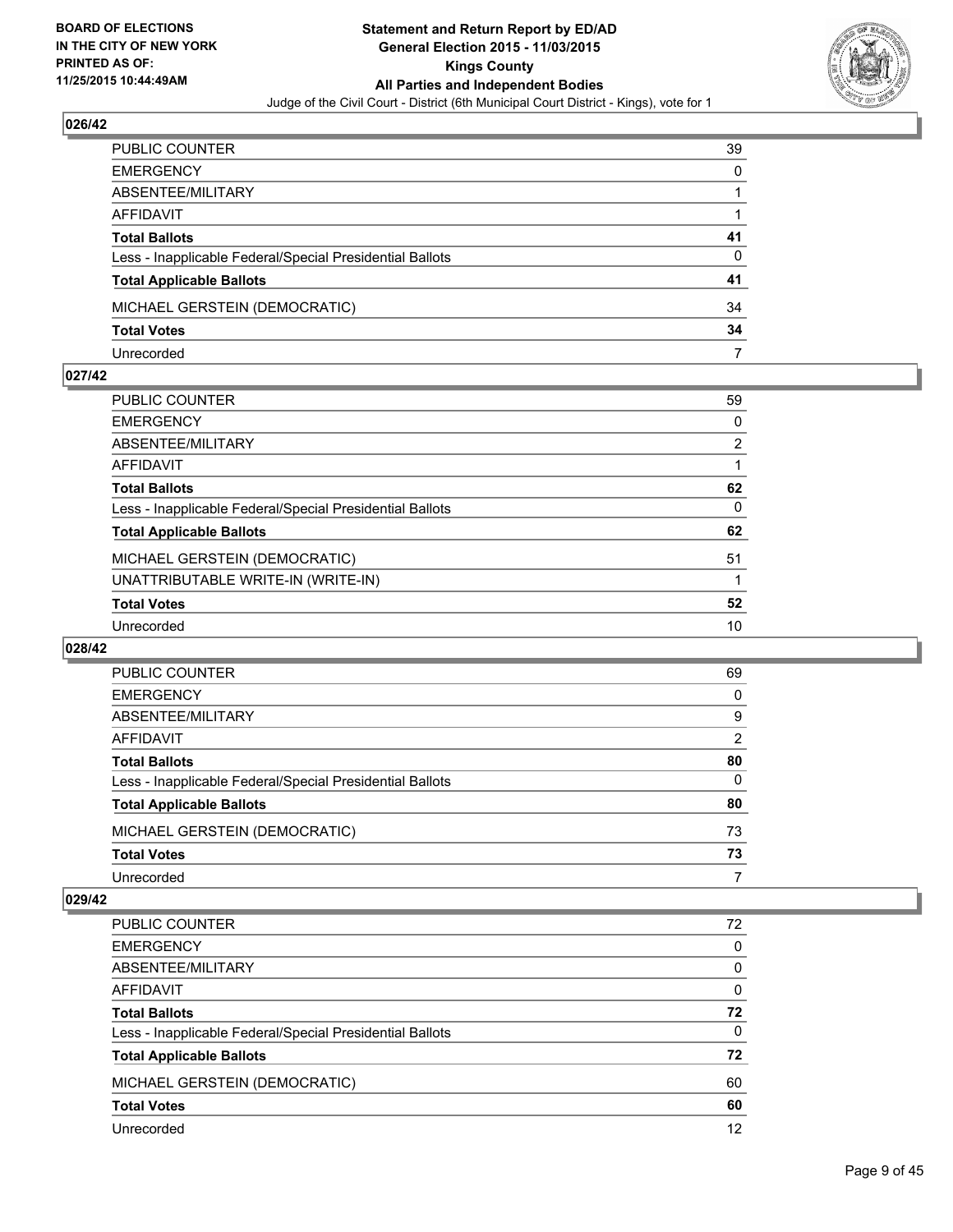

#### **030/42 COMBINED into: 027/42**

#### **031/42 COMBINED into: 029/42**

**032/42** 

| <b>PUBLIC COUNTER</b>                                    | 35 |
|----------------------------------------------------------|----|
| <b>EMERGENCY</b>                                         | 0  |
| ABSENTEE/MILITARY                                        | 3  |
| AFFIDAVIT                                                |    |
| <b>Total Ballots</b>                                     | 39 |
| Less - Inapplicable Federal/Special Presidential Ballots | 0  |
| <b>Total Applicable Ballots</b>                          | 39 |
| MICHAEL GERSTEIN (DEMOCRATIC)                            | 28 |
| UNATTRIBUTABLE WRITE-IN (WRITE-IN)                       | 1  |
| <b>Total Votes</b>                                       | 29 |
| Unrecorded                                               | 10 |

#### **033/42 COMBINED into: 005/42**

**034/42 COMBINED into: 024/42**

#### **035/42 COMBINED into: 023/42**

**039/42 COMBINED into: 041/42**

| <b>PUBLIC COUNTER</b>                                    | 113            |
|----------------------------------------------------------|----------------|
| <b>EMERGENCY</b>                                         | 0              |
| ABSENTEE/MILITARY                                        | 3              |
| AFFIDAVIT                                                | 0              |
| <b>Total Ballots</b>                                     | 116            |
| Less - Inapplicable Federal/Special Presidential Ballots | 0              |
| <b>Total Applicable Ballots</b>                          | 116            |
| MICHAEL GERSTEIN (DEMOCRATIC)                            | 95             |
| IRIRIS ISELA ISAAC (WRITE-IN)                            | 1              |
| SAM LEWIS (WRITE-IN)                                     | 1              |
| SCULI FEDERMAN (WRITE-IN)                                | 1              |
| UNATTRIBUTABLE WRITE-IN (WRITE-IN)                       | $\overline{2}$ |
| <b>Total Votes</b>                                       | 100            |
| Unrecorded                                               | 16             |
| 037/42 COMBINED into: 024/42                             |                |
| 038/42 COMBINED into: 063/42                             |                |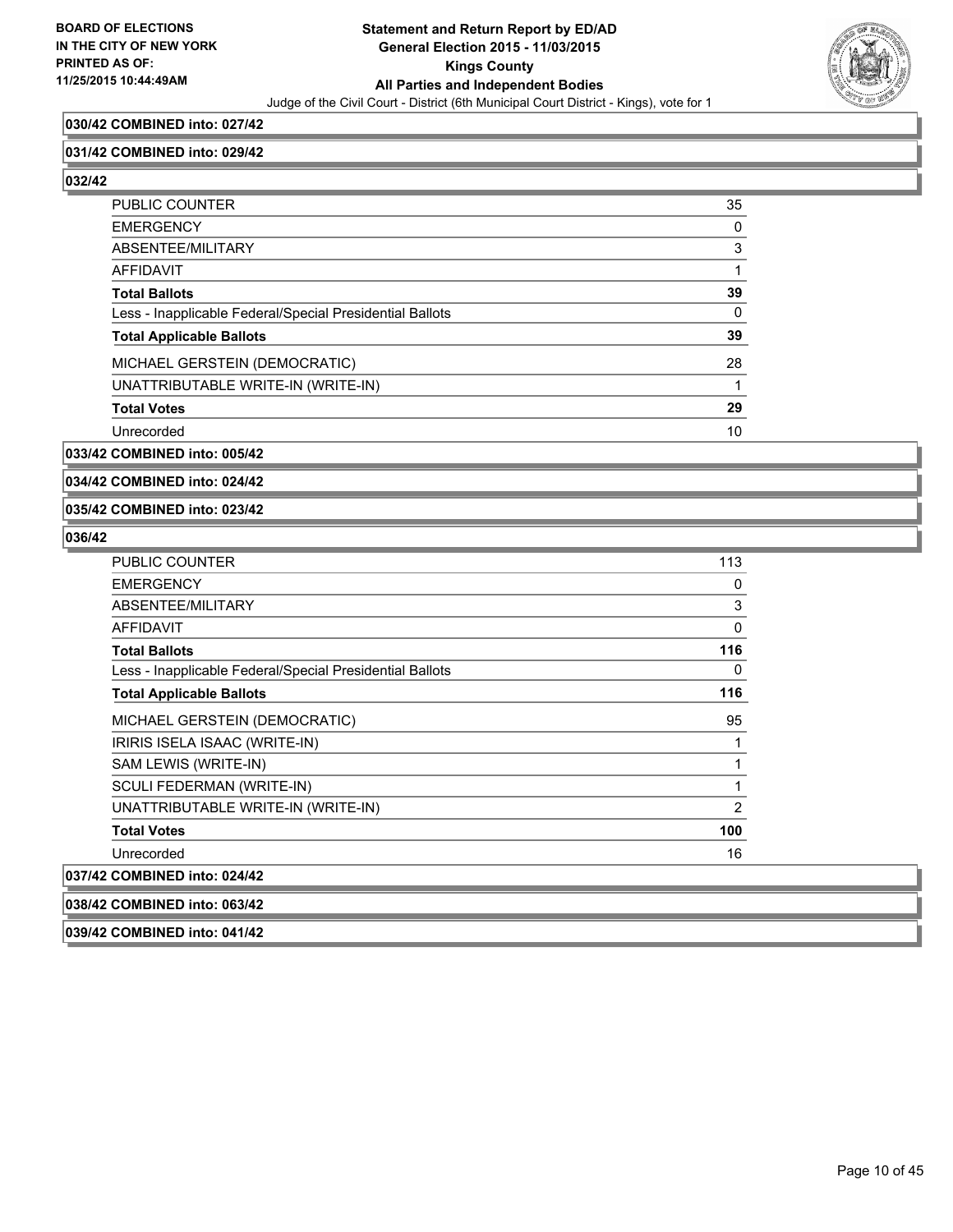

| PUBLIC COUNTER                                           | 81 |
|----------------------------------------------------------|----|
| <b>EMERGENCY</b>                                         | 0  |
| ABSENTEE/MILITARY                                        | 5  |
| AFFIDAVIT                                                |    |
| <b>Total Ballots</b>                                     | 87 |
| Less - Inapplicable Federal/Special Presidential Ballots | 0  |
| <b>Total Applicable Ballots</b>                          | 87 |
| MICHAEL GERSTEIN (DEMOCRATIC)                            | 69 |
| UNATTRIBUTABLE WRITE-IN (WRITE-IN)                       |    |
| <b>Total Votes</b>                                       | 70 |
| Unrecorded                                               | 17 |

#### **041/42**

| <b>PUBLIC COUNTER</b>                                    | 106            |
|----------------------------------------------------------|----------------|
| <b>EMERGENCY</b>                                         | 0              |
| ABSENTEE/MILITARY                                        | $\overline{2}$ |
| <b>AFFIDAVIT</b>                                         | $\overline{2}$ |
| <b>Total Ballots</b>                                     | 110            |
| Less - Inapplicable Federal/Special Presidential Ballots | 0              |
| <b>Total Applicable Ballots</b>                          | 110            |
| MICHAEL GERSTEIN (DEMOCRATIC)                            | 85             |
| UNATTRIBUTABLE WRITE-IN (WRITE-IN)                       |                |
| <b>Total Votes</b>                                       | 86             |
| Unrecorded                                               | 24             |
|                                                          |                |

#### **042/42 COMBINED into: 040/42**

| <b>PUBLIC COUNTER</b>                                    | 64 |
|----------------------------------------------------------|----|
| <b>EMERGENCY</b>                                         | 0  |
| ABSENTEE/MILITARY                                        | 5  |
| AFFIDAVIT                                                | 0  |
| <b>Total Ballots</b>                                     | 69 |
| Less - Inapplicable Federal/Special Presidential Ballots | 0  |
| <b>Total Applicable Ballots</b>                          | 69 |
| MICHAEL GERSTEIN (DEMOCRATIC)                            | 58 |
| <b>Total Votes</b>                                       | 58 |
| Unrecorded                                               | 11 |
| 044/42 COMBINED into: 045/42                             |    |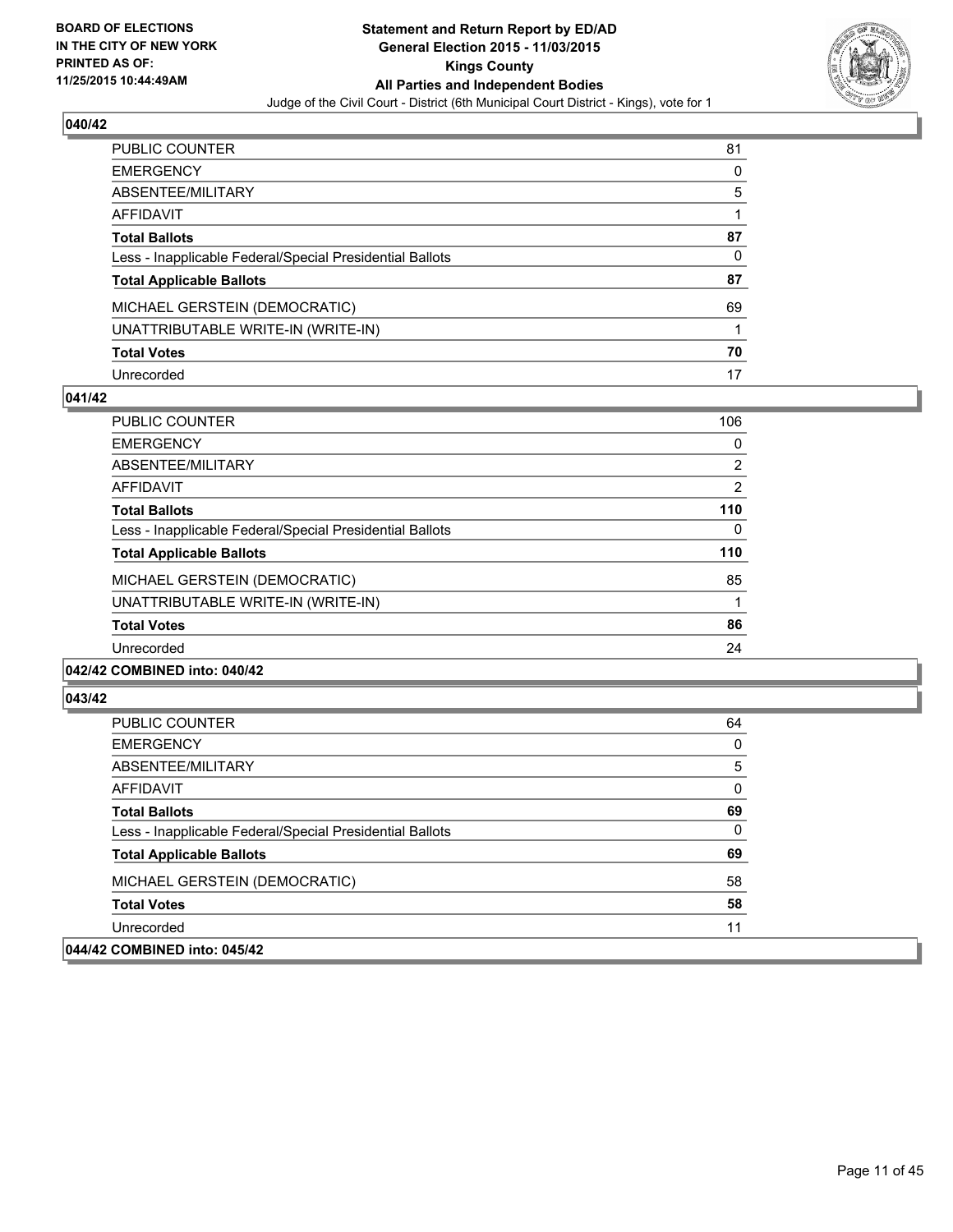

| PUBLIC COUNTER                                           | 62           |
|----------------------------------------------------------|--------------|
| <b>EMERGENCY</b>                                         | $\Omega$     |
| ABSENTEE/MILITARY                                        |              |
| AFFIDAVIT                                                | $\mathbf{0}$ |
| <b>Total Ballots</b>                                     | 63           |
| Less - Inapplicable Federal/Special Presidential Ballots | 0            |
| <b>Total Applicable Ballots</b>                          | 63           |
| MICHAEL GERSTEIN (DEMOCRATIC)                            | 49           |
| <b>Total Votes</b>                                       | 49           |
| Unrecorded                                               | 14           |

#### **046/42**

| <b>PUBLIC COUNTER</b>                                    | 78           |
|----------------------------------------------------------|--------------|
| <b>EMERGENCY</b>                                         | 0            |
| ABSENTEE/MILITARY                                        | 0            |
| AFFIDAVIT                                                | $\mathbf{0}$ |
| <b>Total Ballots</b>                                     | 78           |
| Less - Inapplicable Federal/Special Presidential Ballots | 0            |
| <b>Total Applicable Ballots</b>                          | 78           |
| MICHAEL GERSTEIN (DEMOCRATIC)                            | 59           |
| THURGOOD MARSHALL (WRITE-IN)                             |              |
| <b>Total Votes</b>                                       | 60           |
| Unrecorded                                               | 18           |
| 047/42 COMBINED into: 050/42                             |              |

#### **048/42 COMBINED into: 025/42**

| <b>PUBLIC COUNTER</b>                                    | 96 |
|----------------------------------------------------------|----|
| <b>EMERGENCY</b>                                         | 0  |
| ABSENTEE/MILITARY                                        | 0  |
| <b>AFFIDAVIT</b>                                         |    |
| <b>Total Ballots</b>                                     | 97 |
| Less - Inapplicable Federal/Special Presidential Ballots | 0  |
| <b>Total Applicable Ballots</b>                          | 97 |
| MICHAEL GERSTEIN (DEMOCRATIC)                            | 78 |
| UNATTRIBUTABLE WRITE-IN (WRITE-IN)                       | 2  |
| <b>Total Votes</b>                                       | 80 |
| Unrecorded                                               | 17 |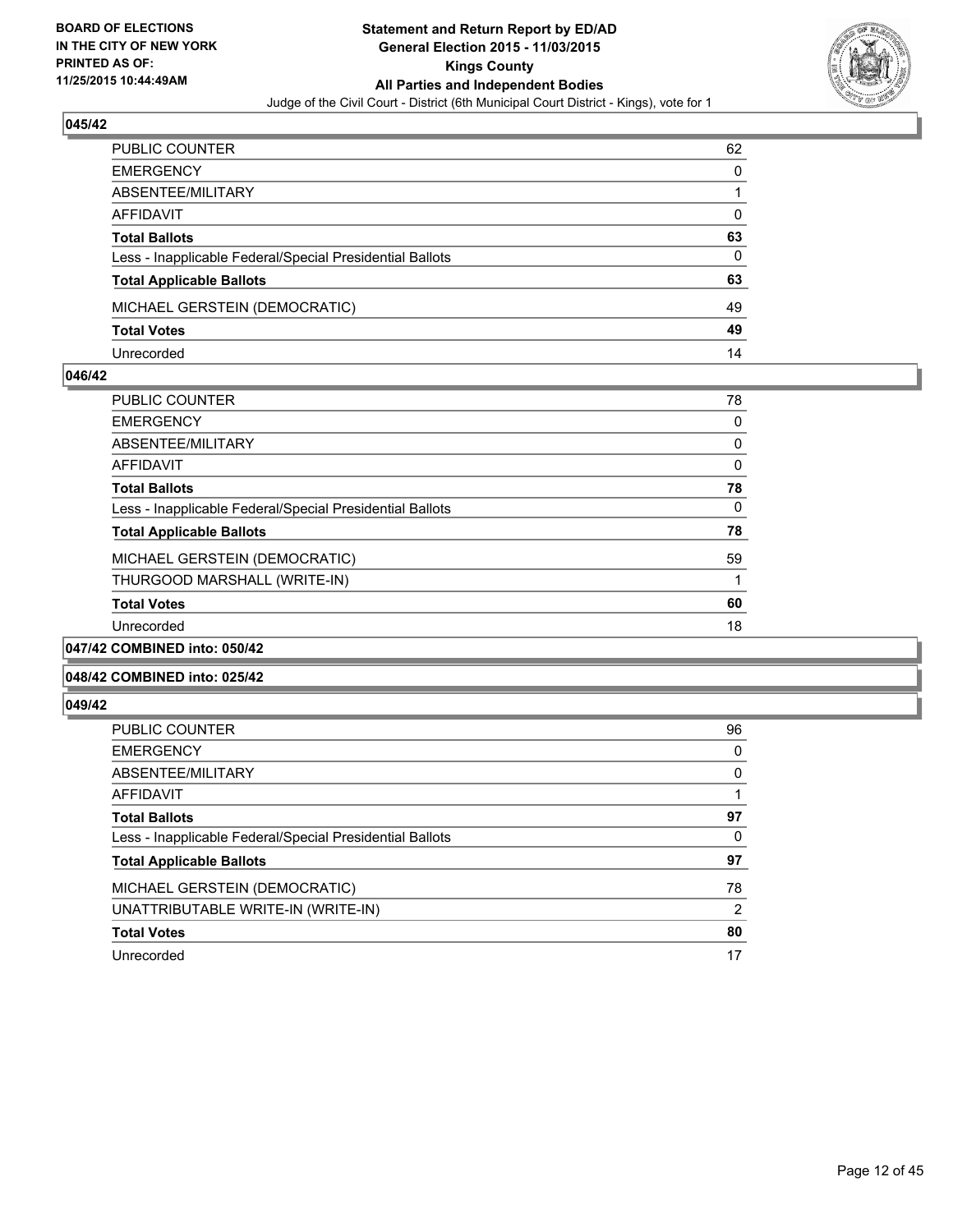

| PUBLIC COUNTER                                           | 99  |
|----------------------------------------------------------|-----|
| <b>EMERGENCY</b>                                         | 0   |
| ABSENTEE/MILITARY                                        |     |
| AFFIDAVIT                                                |     |
| <b>Total Ballots</b>                                     | 101 |
| Less - Inapplicable Federal/Special Presidential Ballots | 0   |
| <b>Total Applicable Ballots</b>                          | 101 |
| MICHAEL GERSTEIN (DEMOCRATIC)                            | 81  |
| UNATTRIBUTABLE WRITE-IN (WRITE-IN)                       |     |
| <b>Total Votes</b>                                       | 82  |
| Unrecorded                                               | 19  |

#### **051/42**

| PUBLIC COUNTER                                           | 63 |
|----------------------------------------------------------|----|
| <b>EMERGENCY</b>                                         | 0  |
| ABSENTEE/MILITARY                                        | 5  |
| AFFIDAVIT                                                |    |
| <b>Total Ballots</b>                                     | 69 |
| Less - Inapplicable Federal/Special Presidential Ballots | 0  |
| <b>Total Applicable Ballots</b>                          | 69 |
| MICHAEL GERSTEIN (DEMOCRATIC)                            | 55 |
| <b>Total Votes</b>                                       | 55 |
| Unrecorded                                               | 14 |

| PUBLIC COUNTER                                           | 40 |
|----------------------------------------------------------|----|
| <b>EMERGENCY</b>                                         | 0  |
| ABSENTEE/MILITARY                                        | 2  |
| AFFIDAVIT                                                | 0  |
| <b>Total Ballots</b>                                     | 42 |
| Less - Inapplicable Federal/Special Presidential Ballots | 0  |
| <b>Total Applicable Ballots</b>                          | 42 |
| MICHAEL GERSTEIN (DEMOCRATIC)                            | 35 |
| <b>Total Votes</b>                                       | 35 |
| Unrecorded                                               |    |
| 053/42 COMBINED into: 049/42                             |    |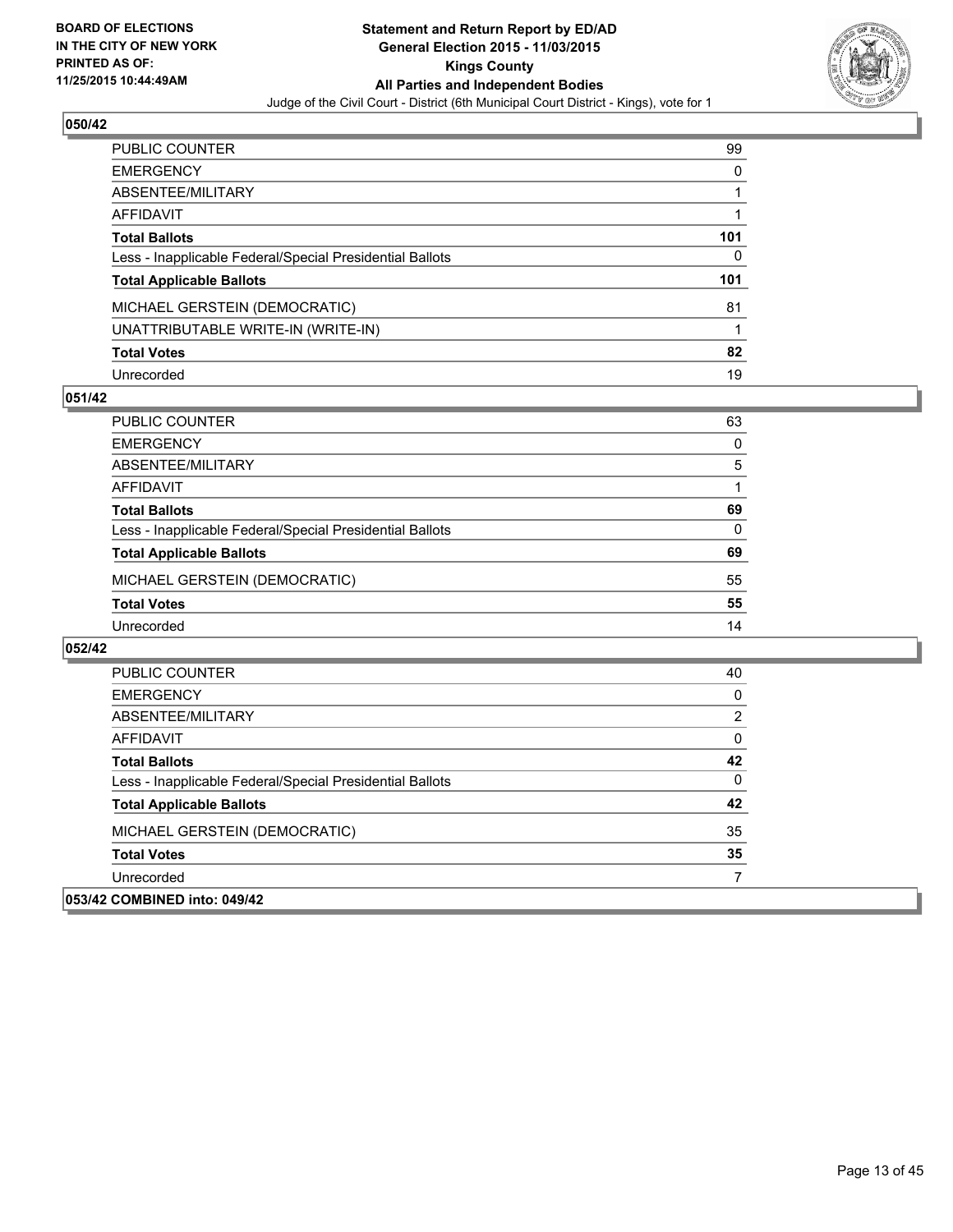

| PUBLIC COUNTER                                           | 126      |
|----------------------------------------------------------|----------|
| <b>EMERGENCY</b>                                         | $\Omega$ |
| ABSENTEE/MILITARY                                        | 2        |
| AFFIDAVIT                                                |          |
| <b>Total Ballots</b>                                     | 129      |
| Less - Inapplicable Federal/Special Presidential Ballots | $\Omega$ |
| <b>Total Applicable Ballots</b>                          | 129      |
| MICHAEL GERSTEIN (DEMOCRATIC)                            | 105      |
| <b>Total Votes</b>                                       | 105      |
| Unrecorded                                               | 24       |

#### **055/42**

| PUBLIC COUNTER                                           | 63           |
|----------------------------------------------------------|--------------|
| EMERGENCY                                                | $\mathbf{0}$ |
| ABSENTEE/MILITARY                                        | 5            |
| AFFIDAVIT                                                | 2            |
| <b>Total Ballots</b>                                     | 70           |
| Less - Inapplicable Federal/Special Presidential Ballots | $\mathbf{0}$ |
| <b>Total Applicable Ballots</b>                          | 70           |
| MICHAEL GERSTEIN (DEMOCRATIC)                            | 57           |
| <b>Total Votes</b>                                       | 57           |
| Unrecorded                                               | 13           |
|                                                          |              |

## **056/42**

| 46 |
|----|
| 0  |
|    |
| 0  |
| 47 |
| 0  |
| 47 |
| 37 |
| 37 |
| 10 |
|    |

| <b>PUBLIC COUNTER</b>                                    | 52 |
|----------------------------------------------------------|----|
| <b>EMERGENCY</b>                                         | 0  |
| ABSENTEE/MILITARY                                        | 4  |
| <b>AFFIDAVIT</b>                                         | 0  |
| <b>Total Ballots</b>                                     | 56 |
| Less - Inapplicable Federal/Special Presidential Ballots | 0  |
| <b>Total Applicable Ballots</b>                          | 56 |
| MICHAEL GERSTEIN (DEMOCRATIC)                            | 42 |
| <b>Total Votes</b>                                       | 42 |
| Unrecorded                                               | 14 |
| 058/42 COMBINED into: 032/42                             |    |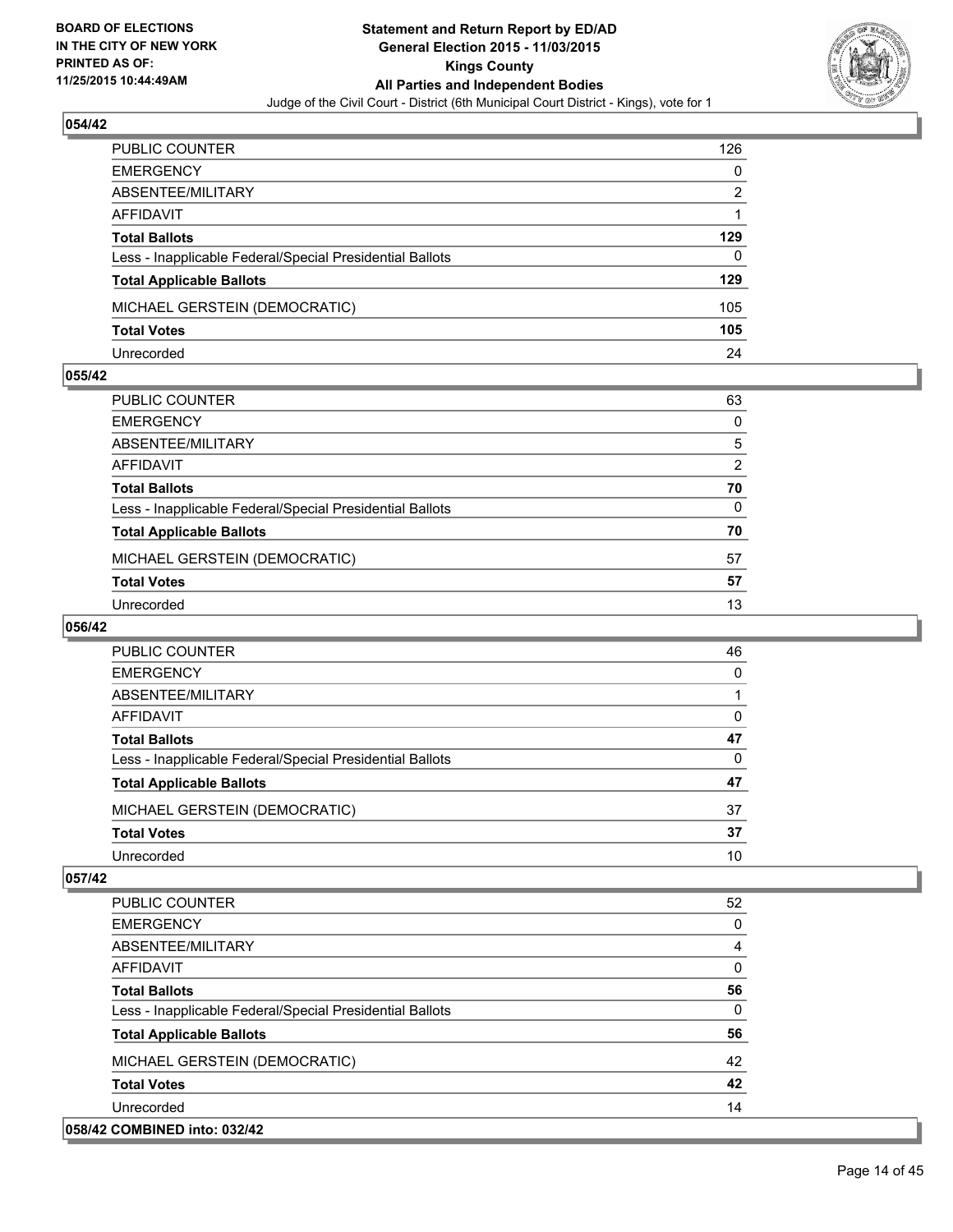

#### **059/42 COMBINED into: 051/42**

#### **061/42 COMBINED into: 036/42**

#### **062/42 COMBINED into: 055/42**

**063/42** 

| PUBLIC COUNTER                                           | 55 |
|----------------------------------------------------------|----|
| <b>EMERGENCY</b>                                         | 0  |
| ABSENTEE/MILITARY                                        | 6  |
| <b>AFFIDAVIT</b>                                         | 0  |
| <b>Total Ballots</b>                                     | 61 |
| Less - Inapplicable Federal/Special Presidential Ballots | 0  |
| <b>Total Applicable Ballots</b>                          | 61 |
| MICHAEL GERSTEIN (DEMOCRATIC)                            | 51 |
| UNATTRIBUTABLE WRITE-IN (WRITE-IN)                       |    |
| <b>Total Votes</b>                                       | 52 |
| Unrecorded                                               | 9  |

#### **064/42**

| <b>PUBLIC COUNTER</b>                                    | 47 |
|----------------------------------------------------------|----|
| <b>EMERGENCY</b>                                         | 0  |
| ABSENTEE/MILITARY                                        | 4  |
| <b>AFFIDAVIT</b>                                         | 0  |
| <b>Total Ballots</b>                                     | 51 |
| Less - Inapplicable Federal/Special Presidential Ballots | 0  |
| <b>Total Applicable Ballots</b>                          | 51 |
| MICHAEL GERSTEIN (DEMOCRATIC)                            | 45 |
| <b>Total Votes</b>                                       | 45 |
| Unrecorded                                               | 6  |
| 065/42 COMBINED into: 064/42                             |    |

**068/42 COMBINED into: 011/42**

**070/42 COMBINED into: 017/42**

**071/42 COMBINED into: 046/42**

**072/42 COMBINED into: 003/42**

**073/42 COMBINED into: 054/42**

**074/42 COMBINED into: 043/42**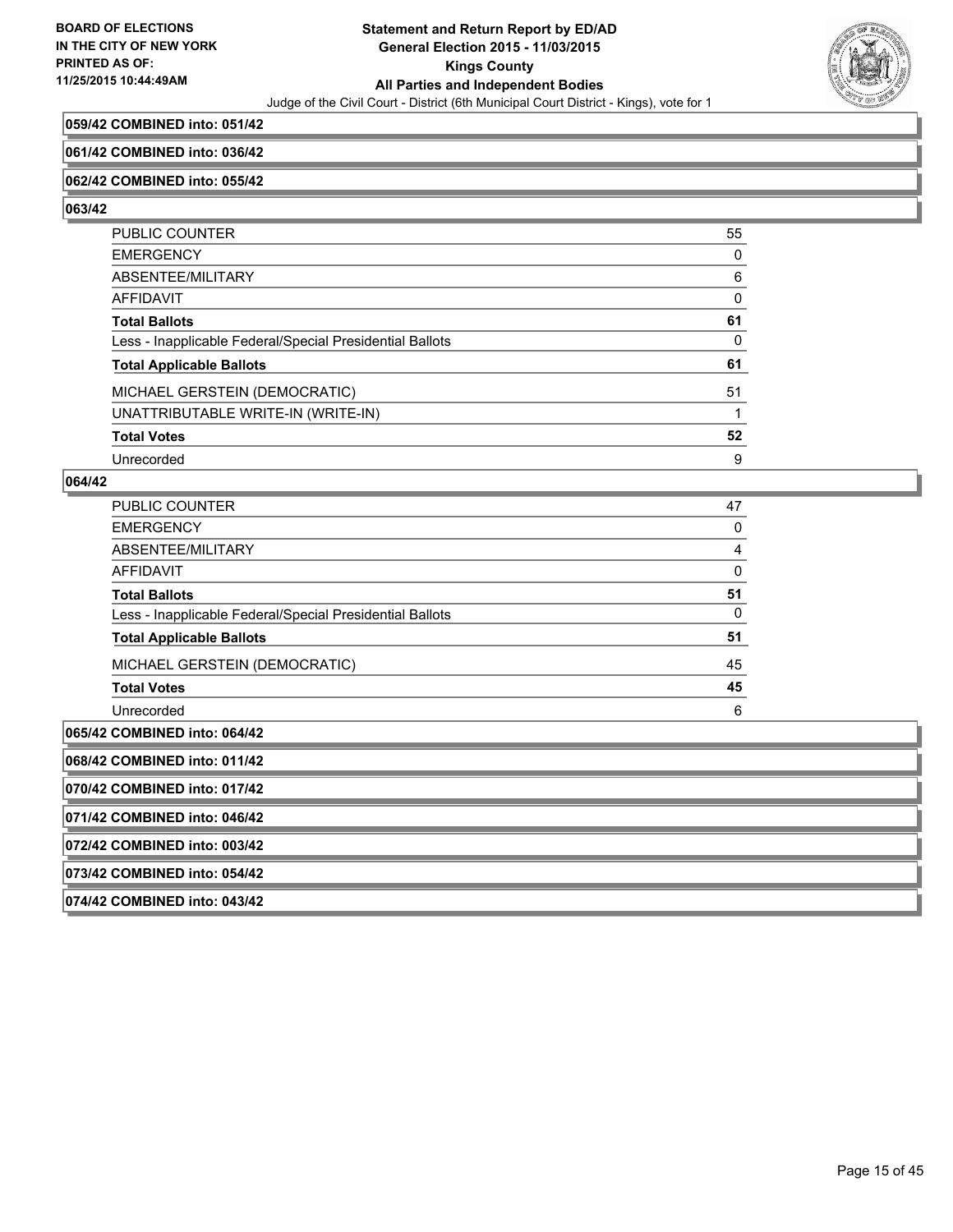

| PUBLIC COUNTER                                           | 77 |
|----------------------------------------------------------|----|
| <b>EMERGENCY</b>                                         | 0  |
| ABSENTEE/MILITARY                                        | 3  |
| <b>AFFIDAVIT</b>                                         |    |
| <b>Total Ballots</b>                                     | 81 |
| Less - Inapplicable Federal/Special Presidential Ballots | 0  |
| <b>Total Applicable Ballots</b>                          | 81 |
| MICHAEL GERSTEIN (DEMOCRATIC)                            | 67 |
| <b>Total Votes</b>                                       | 67 |
| Unrecorded                                               | 14 |

#### **002/43 COMBINED into: 001/43**

**003/43** 

| PUBLIC COUNTER                                           | 67 |
|----------------------------------------------------------|----|
| <b>EMERGENCY</b>                                         | 0  |
| ABSENTEE/MILITARY                                        | 5  |
| <b>AFFIDAVIT</b>                                         | 0  |
| <b>Total Ballots</b>                                     | 72 |
| Less - Inapplicable Federal/Special Presidential Ballots | 0  |
| <b>Total Applicable Ballots</b>                          | 72 |
| MICHAEL GERSTEIN (DEMOCRATIC)                            | 53 |
| <b>Total Votes</b>                                       | 53 |
| Unrecorded                                               | 19 |
|                                                          |    |

| <b>PUBLIC COUNTER</b>                                    | 54 |
|----------------------------------------------------------|----|
| <b>EMERGENCY</b>                                         | 0  |
| ABSENTEE/MILITARY                                        | 0  |
| <b>AFFIDAVIT</b>                                         | 3  |
| <b>Total Ballots</b>                                     | 57 |
| Less - Inapplicable Federal/Special Presidential Ballots | 0  |
| <b>Total Applicable Ballots</b>                          | 57 |
| MICHAEL GERSTEIN (DEMOCRATIC)                            | 40 |
| UNATTRIBUTABLE WRITE-IN (WRITE-IN)                       |    |
| <b>Total Votes</b>                                       | 41 |
| Unrecorded                                               | 16 |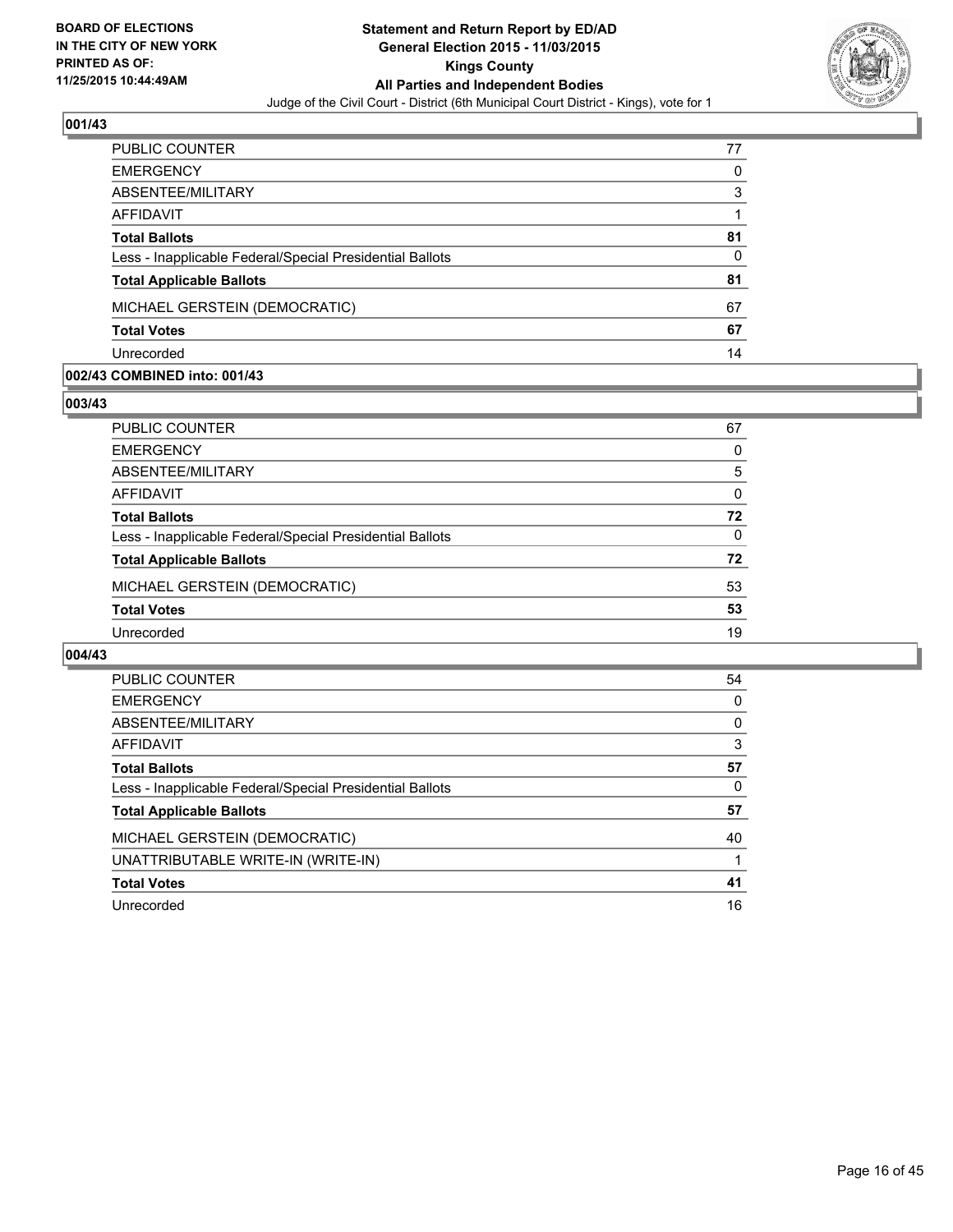

| PUBLIC COUNTER                                           | 61 |
|----------------------------------------------------------|----|
| <b>EMERGENCY</b>                                         | 0  |
| ABSENTEE/MILITARY                                        | 3  |
| <b>AFFIDAVIT</b>                                         |    |
| <b>Total Ballots</b>                                     | 65 |
| Less - Inapplicable Federal/Special Presidential Ballots | 0  |
| <b>Total Applicable Ballots</b>                          | 65 |
| MICHAEL GERSTEIN (DEMOCRATIC)                            | 51 |
| <b>Total Votes</b>                                       | 51 |
| Unrecorded                                               | 14 |

#### **006/43 COMBINED into: 004/43**

**007/43** 

| <b>PUBLIC COUNTER</b>                                    | 49 |
|----------------------------------------------------------|----|
| <b>EMERGENCY</b>                                         | 0  |
| ABSENTEE/MILITARY                                        |    |
| <b>AFFIDAVIT</b>                                         |    |
| <b>Total Ballots</b>                                     | 51 |
| Less - Inapplicable Federal/Special Presidential Ballots | 0  |
| <b>Total Applicable Ballots</b>                          | 51 |
| MICHAEL GERSTEIN (DEMOCRATIC)                            | 39 |
| LINCOLN RESTHER (WRITE-IN)                               |    |
| UNATTRIBUTABLE WRITE-IN (WRITE-IN)                       | 2  |
| <b>Total Votes</b>                                       | 42 |
| Unrecorded                                               | 9  |
|                                                          |    |

| <b>PUBLIC COUNTER</b>                                    | 66 |
|----------------------------------------------------------|----|
| <b>EMERGENCY</b>                                         | 0  |
| ABSENTEE/MILITARY                                        | 2  |
| AFFIDAVIT                                                |    |
| <b>Total Ballots</b>                                     | 69 |
| Less - Inapplicable Federal/Special Presidential Ballots | 0  |
| <b>Total Applicable Ballots</b>                          | 69 |
| MICHAEL GERSTEIN (DEMOCRATIC)                            | 47 |
| <b>Total Votes</b>                                       | 47 |
| Unrecorded                                               | 22 |
| 009/43 COMBINED into: 005/43                             |    |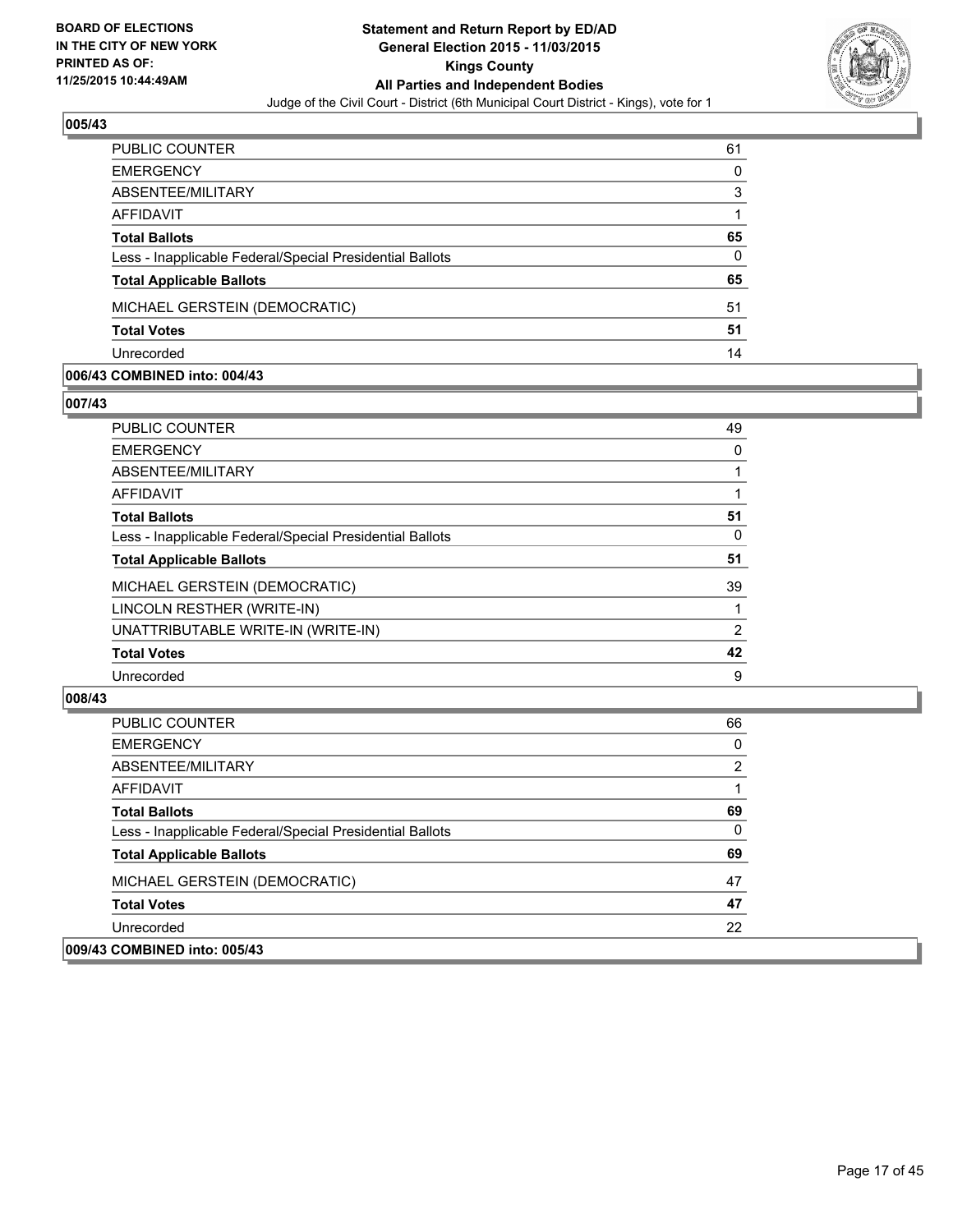

| PUBLIC COUNTER                                           | 33           |
|----------------------------------------------------------|--------------|
| <b>EMERGENCY</b>                                         | $\Omega$     |
| ABSENTEE/MILITARY                                        | $\mathbf{0}$ |
| AFFIDAVIT                                                | $\mathbf{0}$ |
| <b>Total Ballots</b>                                     | 33           |
| Less - Inapplicable Federal/Special Presidential Ballots | $\Omega$     |
| <b>Total Applicable Ballots</b>                          | 33           |
| MICHAEL GERSTEIN (DEMOCRATIC)                            | 26           |
| <b>Total Votes</b>                                       | 26           |
| Unrecorded                                               | 7            |

#### **011/43**

| PUBLIC COUNTER                                           | 77 |
|----------------------------------------------------------|----|
| EMERGENCY                                                | 0  |
| ABSENTEE/MILITARY                                        | 0  |
| AFFIDAVIT                                                | 0  |
| Total Ballots                                            | 77 |
| Less - Inapplicable Federal/Special Presidential Ballots | 0  |
| <b>Total Applicable Ballots</b>                          | 77 |
| MICHAEL GERSTEIN (DEMOCRATIC)                            | 61 |
| Total Votes                                              | 61 |
| Unrecorded                                               | 16 |

# **014/43**

| <b>PUBLIC COUNTER</b>                                    | 63 |
|----------------------------------------------------------|----|
| <b>EMERGENCY</b>                                         | 0  |
| ABSENTEE/MILITARY                                        | 4  |
| AFFIDAVIT                                                | 0  |
| <b>Total Ballots</b>                                     | 67 |
| Less - Inapplicable Federal/Special Presidential Ballots | 0  |
| <b>Total Applicable Ballots</b>                          | 67 |
| MICHAEL GERSTEIN (DEMOCRATIC)                            | 39 |
| <b>Total Votes</b>                                       | 39 |
| Unrecorded                                               | 28 |
|                                                          |    |

# **015/43 COMBINED into: 011/43**

| PUBLIC COUNTER                                           | 84 |
|----------------------------------------------------------|----|
| <b>EMERGENCY</b>                                         | 0  |
| ABSENTEE/MILITARY                                        | 2  |
| <b>AFFIDAVIT</b>                                         | 0  |
| <b>Total Ballots</b>                                     | 86 |
| Less - Inapplicable Federal/Special Presidential Ballots | 0  |
| <b>Total Applicable Ballots</b>                          | 86 |
| MICHAEL GERSTEIN (DEMOCRATIC)                            | 75 |
| <b>Total Votes</b>                                       | 75 |
| Unrecorded                                               | 11 |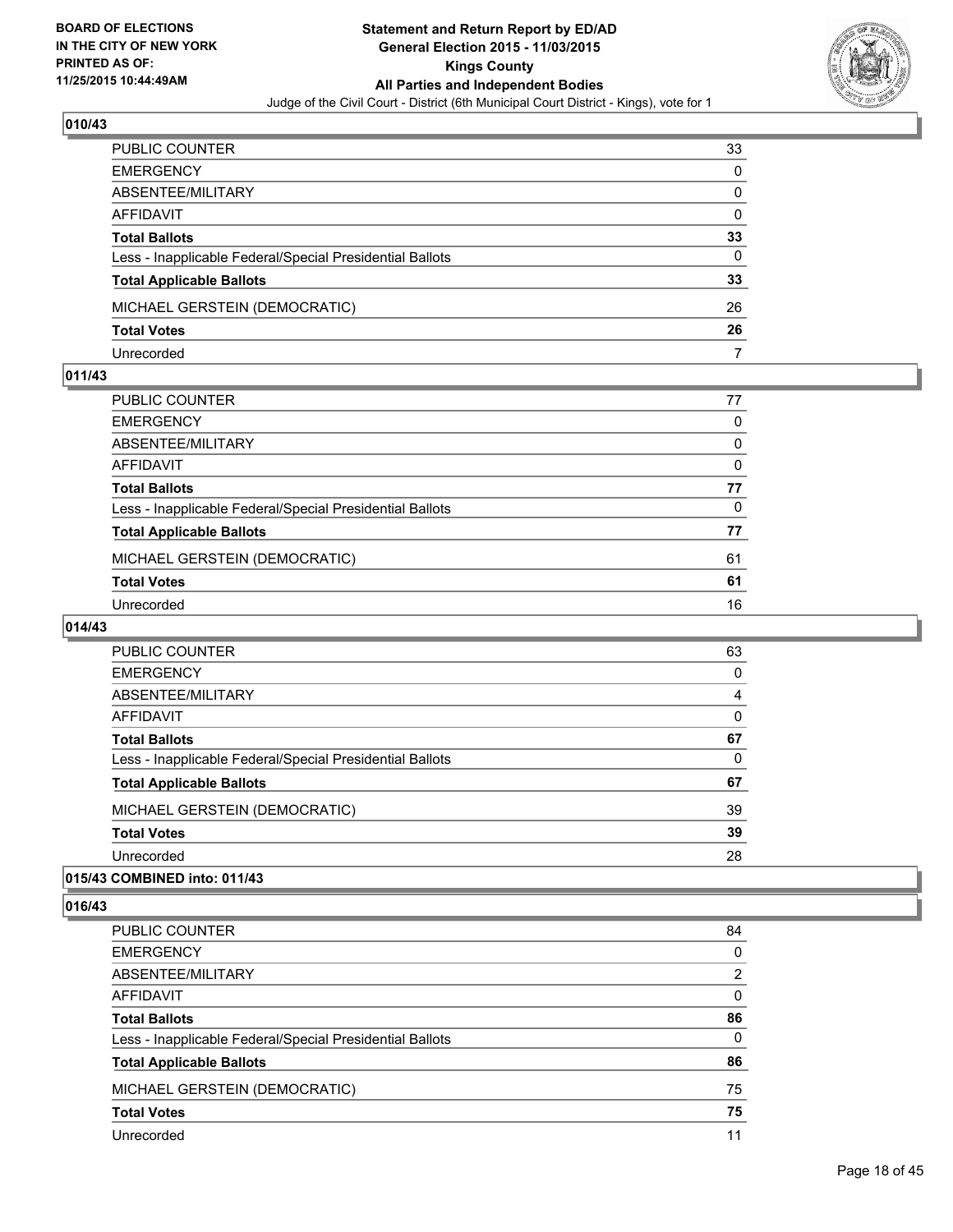

| PUBLIC COUNTER                                           | 57 |
|----------------------------------------------------------|----|
| <b>EMERGENCY</b>                                         | 0  |
| ABSENTEE/MILITARY                                        | 4  |
| AFFIDAVIT                                                |    |
| <b>Total Ballots</b>                                     | 62 |
| Less - Inapplicable Federal/Special Presidential Ballots | 0  |
| <b>Total Applicable Ballots</b>                          | 62 |
| MICHAEL GERSTEIN (DEMOCRATIC)                            | 48 |
| <b>Total Votes</b>                                       | 48 |
| Unrecorded                                               | 14 |

#### **018/43 COMBINED into: 014/43**

**019/43** 

| PUBLIC COUNTER                                           | 85       |
|----------------------------------------------------------|----------|
| <b>EMERGENCY</b>                                         | 0        |
| ABSENTEE/MILITARY                                        |          |
| <b>AFFIDAVIT</b>                                         | 0        |
| <b>Total Ballots</b>                                     | 86       |
| Less - Inapplicable Federal/Special Presidential Ballots | $\Omega$ |
| <b>Total Applicable Ballots</b>                          | 86       |
| MICHAEL GERSTEIN (DEMOCRATIC)                            | 76       |
| <b>Total Votes</b>                                       | 76       |
| Unrecorded                                               | 10       |
|                                                          |          |

## **020/43**

| PUBLIC COUNTER                                           | 31 |
|----------------------------------------------------------|----|
| <b>EMERGENCY</b>                                         | 0  |
| ABSENTEE/MILITARY                                        |    |
| AFFIDAVIT                                                | 0  |
| <b>Total Ballots</b>                                     | 38 |
| Less - Inapplicable Federal/Special Presidential Ballots | 0  |
| <b>Total Applicable Ballots</b>                          | 38 |
| MICHAEL GERSTEIN (DEMOCRATIC)                            | 36 |
| <b>Total Votes</b>                                       | 36 |
| Unrecorded                                               | 2  |

| PUBLIC COUNTER                                           | 48 |
|----------------------------------------------------------|----|
| <b>EMERGENCY</b>                                         | 0  |
| ABSENTEE/MILITARY                                        | 3  |
| AFFIDAVIT                                                | 0  |
| <b>Total Ballots</b>                                     | 51 |
| Less - Inapplicable Federal/Special Presidential Ballots | 0  |
| <b>Total Applicable Ballots</b>                          | 51 |
| MICHAEL GERSTEIN (DEMOCRATIC)                            | 39 |
| <b>Total Votes</b>                                       | 39 |
| Unrecorded                                               | 12 |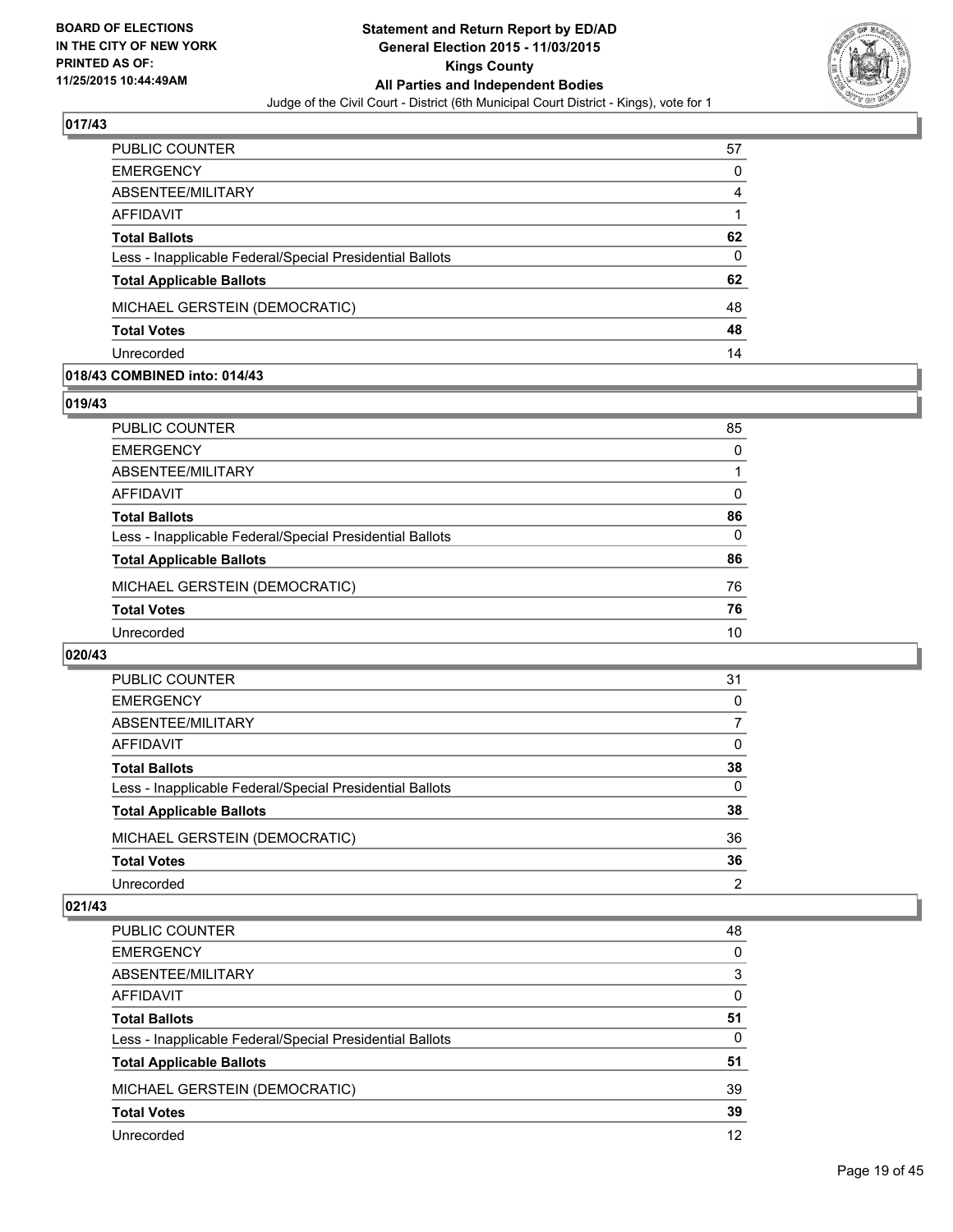

#### **022/43 COMBINED into: 017/43**

# **023/43**

| PUBLIC COUNTER                                           | 97       |
|----------------------------------------------------------|----------|
| EMERGENCY                                                | 0        |
| ABSENTEE/MILITARY                                        | 3        |
| AFFIDAVIT                                                |          |
| <b>Total Ballots</b>                                     | 101      |
| Less - Inapplicable Federal/Special Presidential Ballots | $\Omega$ |
| <b>Total Applicable Ballots</b>                          | 101      |
| MICHAEL GERSTEIN (DEMOCRATIC)                            | 90       |
| Total Votes                                              | 90       |
| Unrecorded                                               | 11       |

#### **024/43 COMBINED into: 023/43**

#### **025/43 COMBINED into: 003/43**

#### **026/43**

| <b>PUBLIC COUNTER</b>                                    | 53 |
|----------------------------------------------------------|----|
| <b>EMERGENCY</b>                                         | 0  |
| ABSENTEE/MILITARY                                        | 3  |
| <b>AFFIDAVIT</b>                                         | 0  |
| <b>Total Ballots</b>                                     | 56 |
| Less - Inapplicable Federal/Special Presidential Ballots | 0  |
| <b>Total Applicable Ballots</b>                          | 56 |
| MICHAEL GERSTEIN (DEMOCRATIC)                            | 43 |
| <b>Total Votes</b>                                       | 43 |
| Unrecorded                                               | 13 |
| 0.01101100                                               |    |

#### **027/43 COMBINED into: 008/43**

| <b>PUBLIC COUNTER</b>                                    | 70       |
|----------------------------------------------------------|----------|
| <b>EMERGENCY</b>                                         | $\Omega$ |
| ABSENTEE/MILITARY                                        |          |
| AFFIDAVIT                                                | 0        |
| <b>Total Ballots</b>                                     | 71       |
| Less - Inapplicable Federal/Special Presidential Ballots | 0        |
| <b>Total Applicable Ballots</b>                          | 71       |
| MICHAEL GERSTEIN (DEMOCRATIC)                            | 57       |
| <b>Total Votes</b>                                       | 57       |
| Unrecorded                                               | 14       |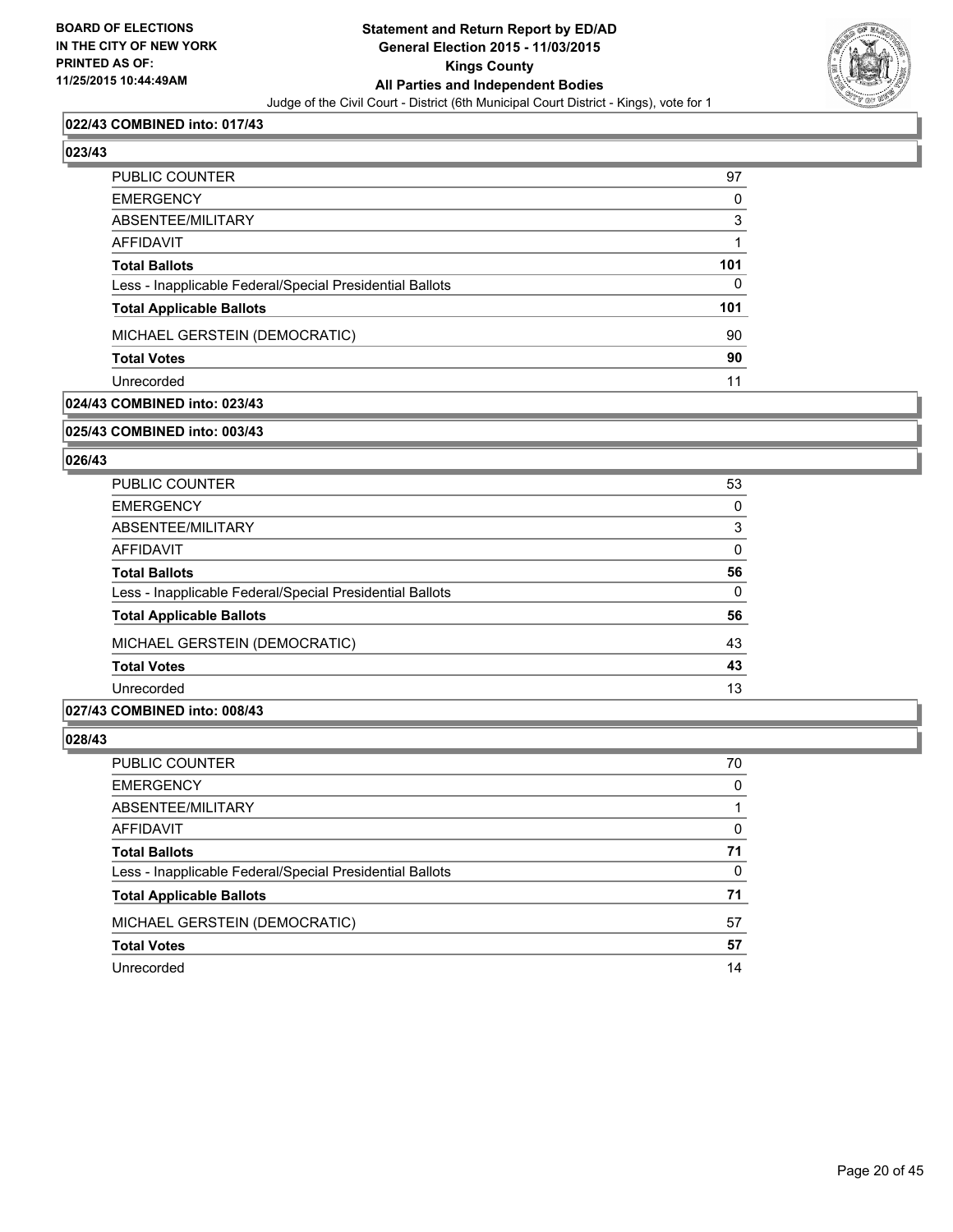

| PUBLIC COUNTER                                           | 73       |
|----------------------------------------------------------|----------|
| <b>EMERGENCY</b>                                         | $\Omega$ |
| ABSENTEE/MILITARY                                        |          |
| <b>AFFIDAVIT</b>                                         | 0        |
| <b>Total Ballots</b>                                     | 74       |
| Less - Inapplicable Federal/Special Presidential Ballots | $\Omega$ |
| <b>Total Applicable Ballots</b>                          | 74       |
| MICHAEL GERSTEIN (DEMOCRATIC)                            | 56       |
| <b>Total Votes</b>                                       | 56       |
| Unrecorded                                               | 18       |

#### **030/43 COMBINED into: 029/43**

**031/43** 

| PUBLIC COUNTER                                           | 87  |
|----------------------------------------------------------|-----|
| <b>EMERGENCY</b>                                         | 0   |
| ABSENTEE/MILITARY                                        | 17  |
| <b>AFFIDAVIT</b>                                         |     |
| <b>Total Ballots</b>                                     | 105 |
| Less - Inapplicable Federal/Special Presidential Ballots | 0   |
| <b>Total Applicable Ballots</b>                          | 105 |
| MICHAEL GERSTEIN (DEMOCRATIC)                            | 86  |
| <b>Total Votes</b>                                       | 86  |
| Unrecorded                                               | 19  |
|                                                          |     |

## **032/43**

| <b>PUBLIC COUNTER</b>                                    | 29 |
|----------------------------------------------------------|----|
| <b>EMERGENCY</b>                                         | 0  |
| ABSENTEE/MILITARY                                        | 0  |
| <b>AFFIDAVIT</b>                                         | 3  |
| <b>Total Ballots</b>                                     | 32 |
| Less - Inapplicable Federal/Special Presidential Ballots | 0  |
| <b>Total Applicable Ballots</b>                          | 32 |
| MICHAEL GERSTEIN (DEMOCRATIC)                            | 26 |
| <b>Total Votes</b>                                       | 26 |
| Unrecorded                                               | 6  |

| PUBLIC COUNTER                                           | 63 |
|----------------------------------------------------------|----|
| <b>EMERGENCY</b>                                         | 0  |
| ABSENTEE/MILITARY                                        | 2  |
| AFFIDAVIT                                                | 0  |
| <b>Total Ballots</b>                                     | 65 |
| Less - Inapplicable Federal/Special Presidential Ballots | 0  |
| <b>Total Applicable Ballots</b>                          | 65 |
| MICHAEL GERSTEIN (DEMOCRATIC)                            | 55 |
| <b>Total Votes</b>                                       | 55 |
| Unrecorded                                               | 10 |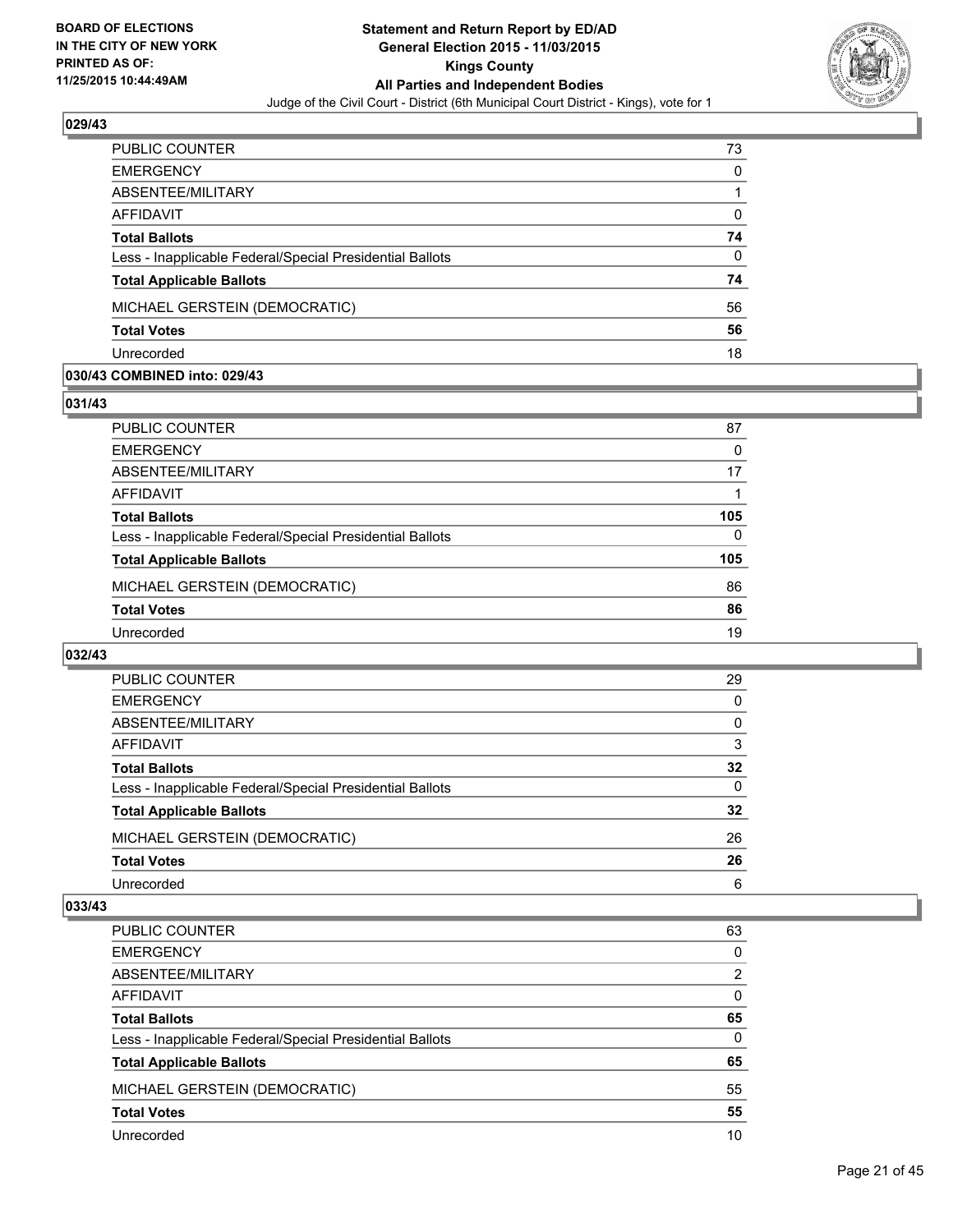

## **034/43 COMBINED into: 028/43**

# **035/43**

| PUBLIC COUNTER                                           | 38           |
|----------------------------------------------------------|--------------|
| EMERGENCY                                                | $\mathbf{0}$ |
| ABSENTEE/MILITARY                                        |              |
| AFFIDAVIT                                                | $\Omega$     |
| Total Ballots                                            | 39           |
| Less - Inapplicable Federal/Special Presidential Ballots | $\mathbf{0}$ |
| <b>Total Applicable Ballots</b>                          | 39           |
| MICHAEL GERSTEIN (DEMOCRATIC)                            | 25           |
| ISIRIS ISELA ISAAC (WRITE-IN)                            |              |
| <b>Total Votes</b>                                       | 26           |
| Unrecorded                                               | 13           |

#### **036/43**

| PUBLIC COUNTER                                           | 92 |
|----------------------------------------------------------|----|
| <b>EMERGENCY</b>                                         | 0  |
| ABSENTEE/MILITARY                                        | 0  |
| AFFIDAVIT                                                | 0  |
| <b>Total Ballots</b>                                     | 92 |
| Less - Inapplicable Federal/Special Presidential Ballots | 0  |
| <b>Total Applicable Ballots</b>                          | 92 |
| MICHAEL GERSTEIN (DEMOCRATIC)                            | 68 |
| ISIRIS ISELA ISAAC (WRITE-IN)                            | 2  |
| OMAR GONZALEZ PAGAN (WRITE-IN)                           | 1  |
| <b>Total Votes</b>                                       | 71 |
| Unrecorded                                               | 21 |
|                                                          |    |

# **037/43 COMBINED into: 036/43**

| <b>PUBLIC COUNTER</b>                                    | 127 |
|----------------------------------------------------------|-----|
| <b>EMERGENCY</b>                                         |     |
| ABSENTEE/MILITARY                                        |     |
| AFFIDAVIT                                                | 0   |
| <b>Total Ballots</b>                                     | 128 |
| Less - Inapplicable Federal/Special Presidential Ballots | 0   |
| <b>Total Applicable Ballots</b>                          | 128 |
| MICHAEL GERSTEIN (DEMOCRATIC)                            | 99  |
| ISIRIS ISELA ISAAC (WRITE-IN)                            |     |
| <b>Total Votes</b>                                       | 100 |
| Unrecorded                                               | 28  |
| 039/43 COMBINED into: 038/43                             |     |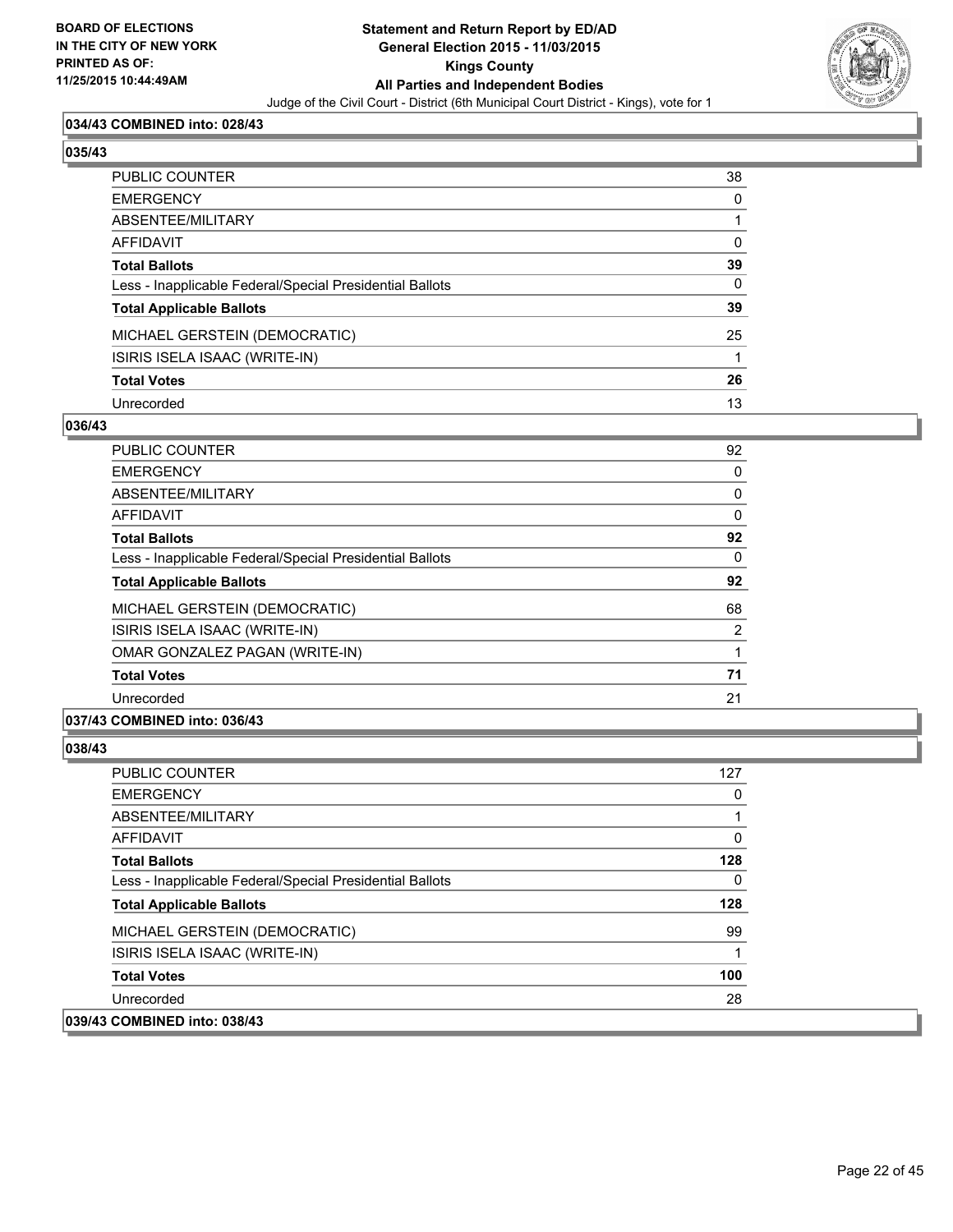

| PUBLIC COUNTER                                           | 34           |
|----------------------------------------------------------|--------------|
| <b>EMERGENCY</b>                                         | $\mathbf{0}$ |
| ABSENTEE/MILITARY                                        | $\Omega$     |
| AFFIDAVIT                                                | $\Omega$     |
| <b>Total Ballots</b>                                     | 34           |
| Less - Inapplicable Federal/Special Presidential Ballots | 0            |
| <b>Total Applicable Ballots</b>                          | 34           |
| MICHAEL GERSTEIN (DEMOCRATIC)                            | 24           |
| <b>Total Votes</b>                                       | 24           |
| Unrecorded                                               | 10           |

| <b>PUBLIC COUNTER</b>                                    | 37 |  |
|----------------------------------------------------------|----|--|
| <b>EMERGENCY</b>                                         | 0  |  |
| ABSENTEE/MILITARY                                        | 2  |  |
| AFFIDAVIT                                                | 0  |  |
| <b>Total Ballots</b>                                     | 39 |  |
| Less - Inapplicable Federal/Special Presidential Ballots | 0  |  |
| <b>Total Applicable Ballots</b>                          | 39 |  |
| MICHAEL GERSTEIN (DEMOCRATIC)                            | 35 |  |
| <b>Total Votes</b>                                       | 35 |  |
| Unrecorded                                               | 4  |  |
| 074/43 COMBINED into: 007/43                             |    |  |
| 075/43 COMBINED into: 019/43                             |    |  |
| 077/43 COMBINED into: 040/43                             |    |  |
| 078/43 COMBINED into: 031/43                             |    |  |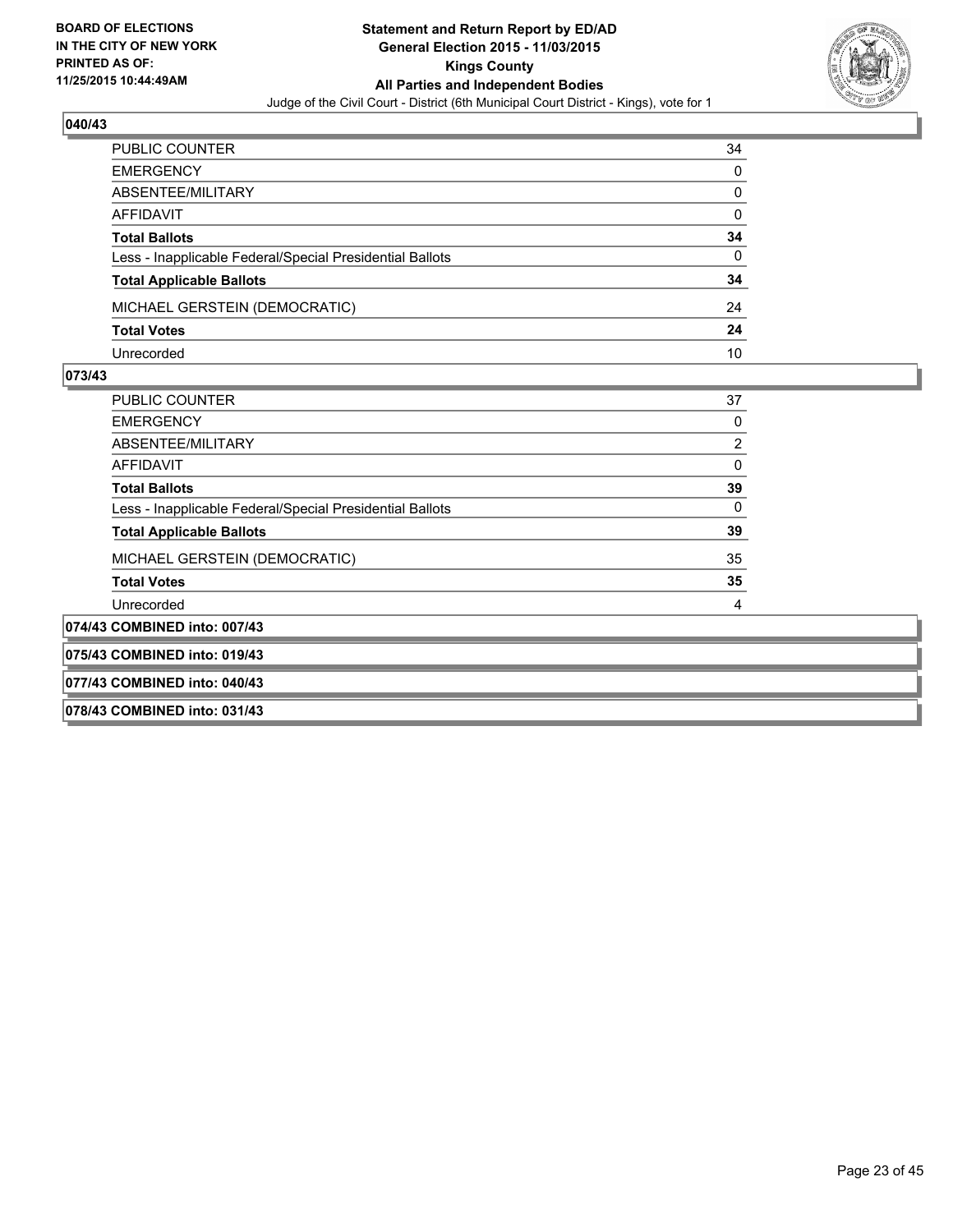

| PUBLIC COUNTER                                           | 71 |
|----------------------------------------------------------|----|
| <b>EMERGENCY</b>                                         | 0  |
| ABSENTEE/MILITARY                                        | 2  |
| AFFIDAVIT                                                |    |
| <b>Total Ballots</b>                                     | 74 |
| Less - Inapplicable Federal/Special Presidential Ballots | 0  |
| <b>Total Applicable Ballots</b>                          | 74 |
| MICHAEL GERSTEIN (DEMOCRATIC)                            | 58 |
| BENJAMIN DEPTITER (WRITE-IN)                             |    |
| <b>Total Votes</b>                                       | 59 |
| Unrecorded                                               | 15 |

#### **026/44**

| <b>PUBLIC COUNTER</b>                                    | 129 |
|----------------------------------------------------------|-----|
|                                                          |     |
| <b>EMERGENCY</b>                                         | 0   |
| ABSENTEE/MILITARY                                        | 6   |
| <b>AFFIDAVIT</b>                                         |     |
| <b>Total Ballots</b>                                     | 136 |
| Less - Inapplicable Federal/Special Presidential Ballots | 0   |
| <b>Total Applicable Ballots</b>                          | 136 |
| MICHAEL GERSTEIN (DEMOCRATIC)                            | 110 |
| <b>BRIAN CHRISTENSEN (WRITE-IN)</b>                      |     |
| REBECCA RUTH BENJAMIN (WRITE-IN)                         |     |
| <b>Total Votes</b>                                       | 112 |
| Unrecorded                                               | 24  |
|                                                          |     |

## **027/44 COMBINED into: 029/44**

| <b>PUBLIC COUNTER</b>                                    | 85 |
|----------------------------------------------------------|----|
| <b>EMERGENCY</b>                                         | 0  |
| ABSENTEE/MILITARY                                        | 2  |
| AFFIDAVIT                                                |    |
| <b>Total Ballots</b>                                     | 88 |
| Less - Inapplicable Federal/Special Presidential Ballots | 0  |
| <b>Total Applicable Ballots</b>                          | 88 |
| MICHAEL GERSTEIN (DEMOCRATIC)                            | 75 |
| UNATTRIBUTABLE WRITE-IN (WRITE-IN)                       |    |
| <b>Total Votes</b>                                       | 76 |
| Unrecorded                                               | 12 |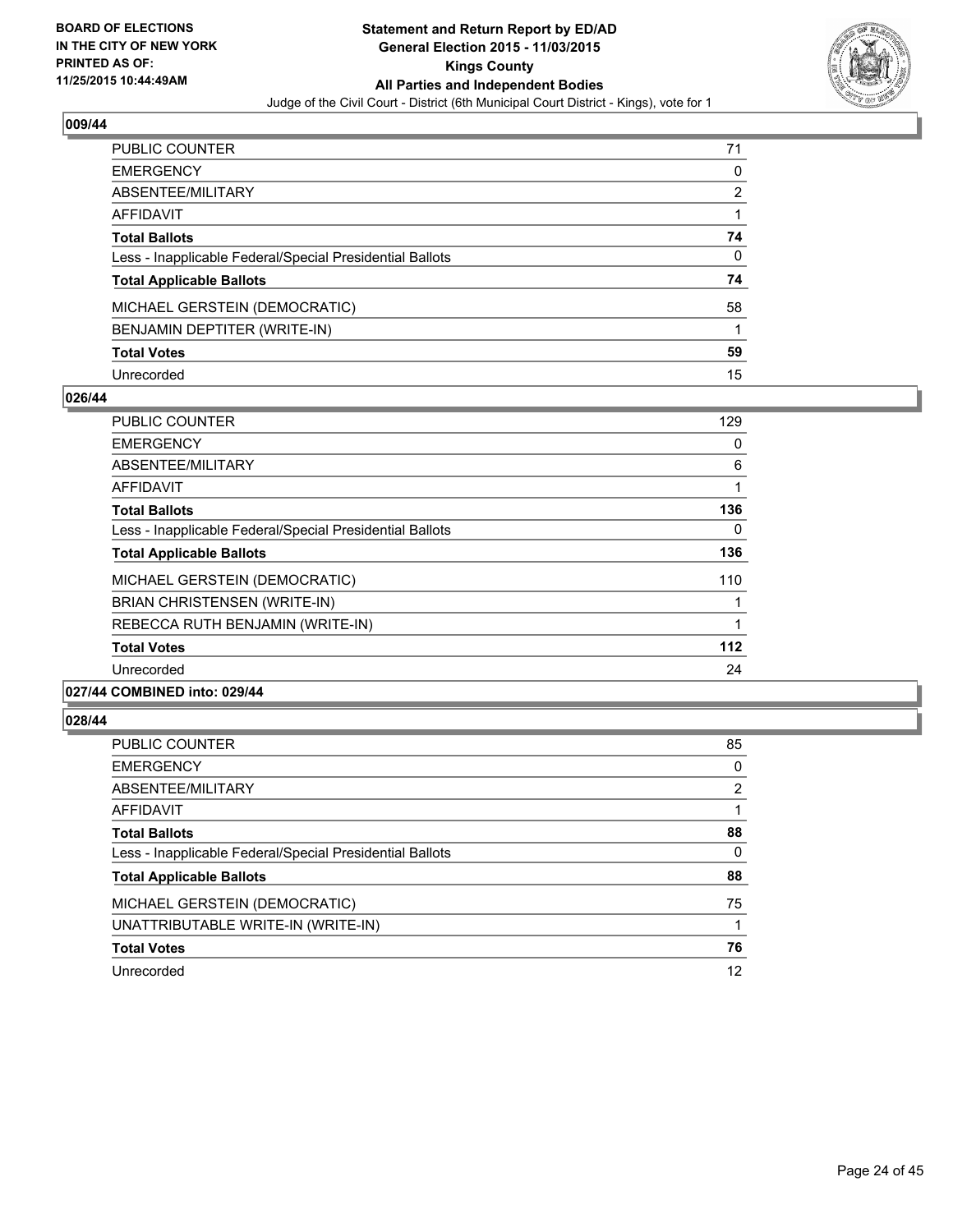

| PUBLIC COUNTER                                           | 74 |
|----------------------------------------------------------|----|
| <b>EMERGENCY</b>                                         | 0  |
| ABSENTEE/MILITARY                                        | 8  |
| AFFIDAVIT                                                | 2  |
| <b>Total Ballots</b>                                     | 84 |
| Less - Inapplicable Federal/Special Presidential Ballots | 0  |
| <b>Total Applicable Ballots</b>                          | 84 |
| MICHAEL GERSTEIN (DEMOCRATIC)                            | 68 |
| UNATTRIBUTABLE WRITE-IN (WRITE-IN)                       |    |
| <b>Total Votes</b>                                       | 69 |
| Unrecorded                                               | 15 |

# **030/44 COMBINED into: 026/44**

#### **031/44 COMBINED into: 028/44**

## **032/44**

| PUBLIC COUNTER                                           | 12 |
|----------------------------------------------------------|----|
| <b>EMERGENCY</b>                                         | 0  |
| ABSENTEE/MILITARY                                        |    |
| AFFIDAVIT                                                | 0  |
| <b>Total Ballots</b>                                     | 13 |
| Less - Inapplicable Federal/Special Presidential Ballots | 0  |
| <b>Total Applicable Ballots</b>                          | 13 |
| MICHAEL GERSTEIN (DEMOCRATIC)                            | 13 |
| <b>Total Votes</b>                                       | 13 |

| <b>PUBLIC COUNTER</b>                                    | 101            |
|----------------------------------------------------------|----------------|
| <b>EMERGENCY</b>                                         | 0              |
| ABSENTEE/MILITARY                                        | 4              |
| <b>AFFIDAVIT</b>                                         |                |
| <b>Total Ballots</b>                                     | 106            |
| Less - Inapplicable Federal/Special Presidential Ballots | 0              |
| <b>Total Applicable Ballots</b>                          | 106            |
| MICHAEL GERSTEIN (DEMOCRATIC)                            | 85             |
| ISIRIS ISELA ISAAC (WRITE-IN)                            | 2              |
| UNATTRIBUTABLE WRITE-IN (WRITE-IN)                       | $\overline{2}$ |
| <b>Total Votes</b>                                       | 89             |
| Unrecorded                                               | 17             |
| 034/44 COMBINED into: 033/44                             |                |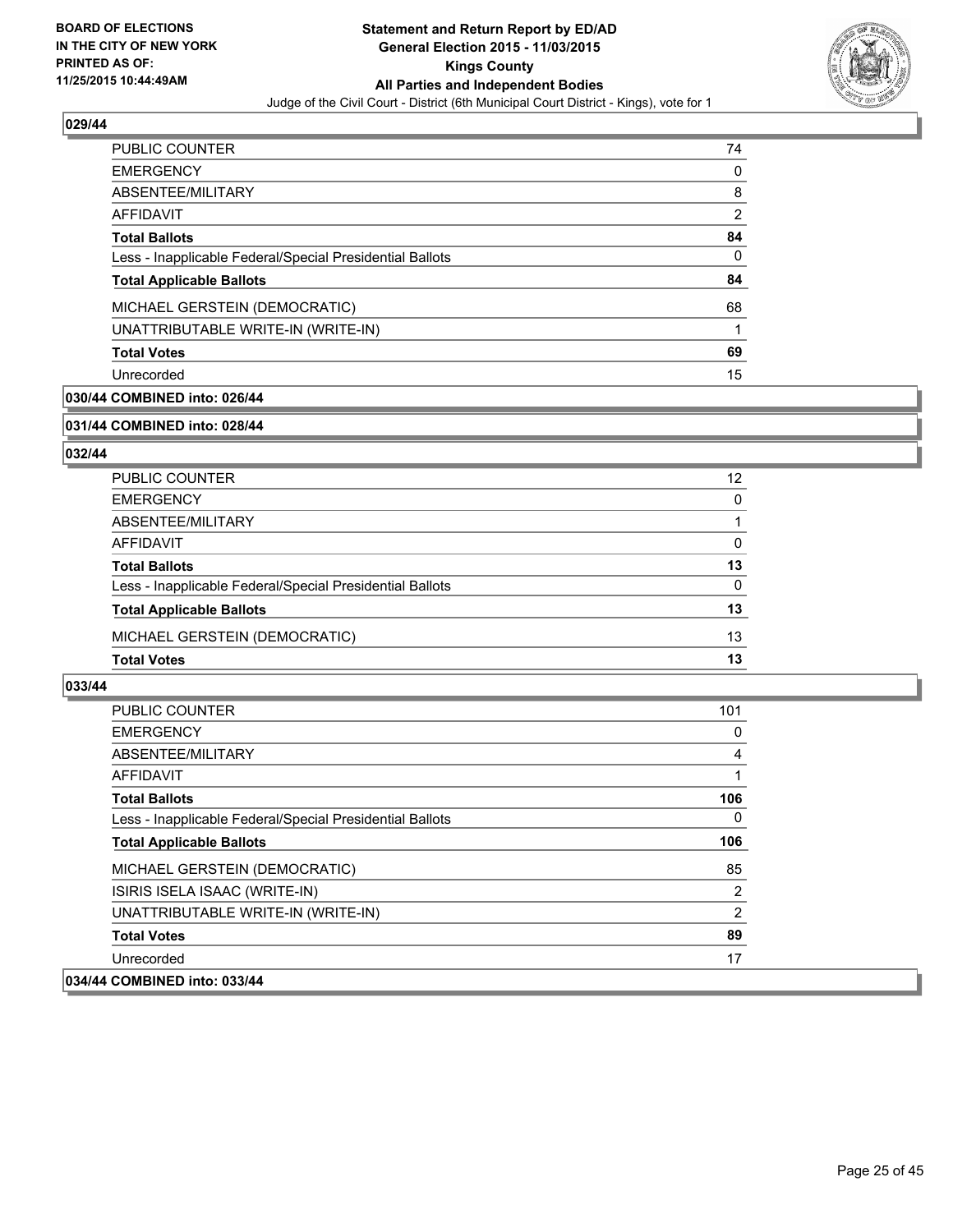

| PUBLIC COUNTER                                           | 103          |
|----------------------------------------------------------|--------------|
| <b>EMERGENCY</b>                                         | $\Omega$     |
| ABSENTEE/MILITARY                                        |              |
| AFFIDAVIT                                                | $\Omega$     |
| <b>Total Ballots</b>                                     | 104          |
| Less - Inapplicable Federal/Special Presidential Ballots | $\mathbf{0}$ |
| <b>Total Applicable Ballots</b>                          | 104          |
| MICHAEL GERSTEIN (DEMOCRATIC)                            | 82           |
| <b>Total Votes</b>                                       | 82           |
| Unrecorded                                               | 22           |

#### **036/44**

| PUBLIC COUNTER                                           | 54 |
|----------------------------------------------------------|----|
| <b>EMERGENCY</b>                                         | 0  |
| ABSENTEE/MILITARY                                        | 2  |
| <b>AFFIDAVIT</b>                                         | 0  |
| <b>Total Ballots</b>                                     | 56 |
| Less - Inapplicable Federal/Special Presidential Ballots | 0  |
| <b>Total Applicable Ballots</b>                          | 56 |
| MICHAEL GERSTEIN (DEMOCRATIC)                            | 47 |
| <b>Total Votes</b>                                       | 47 |
| Unrecorded                                               | 9  |
| -----------                                              |    |

#### **037/44 COMBINED into: 009/44**

| PUBLIC COUNTER                                           | 79 |
|----------------------------------------------------------|----|
| <b>EMERGENCY</b>                                         | 0  |
| ABSENTEE/MILITARY                                        | 3  |
| AFFIDAVIT                                                | 0  |
| <b>Total Ballots</b>                                     | 82 |
| Less - Inapplicable Federal/Special Presidential Ballots | 0  |
| <b>Total Applicable Ballots</b>                          | 82 |
| MICHAEL GERSTEIN (DEMOCRATIC)                            | 72 |
| <b>Total Votes</b>                                       | 72 |
| Unrecorded                                               | 10 |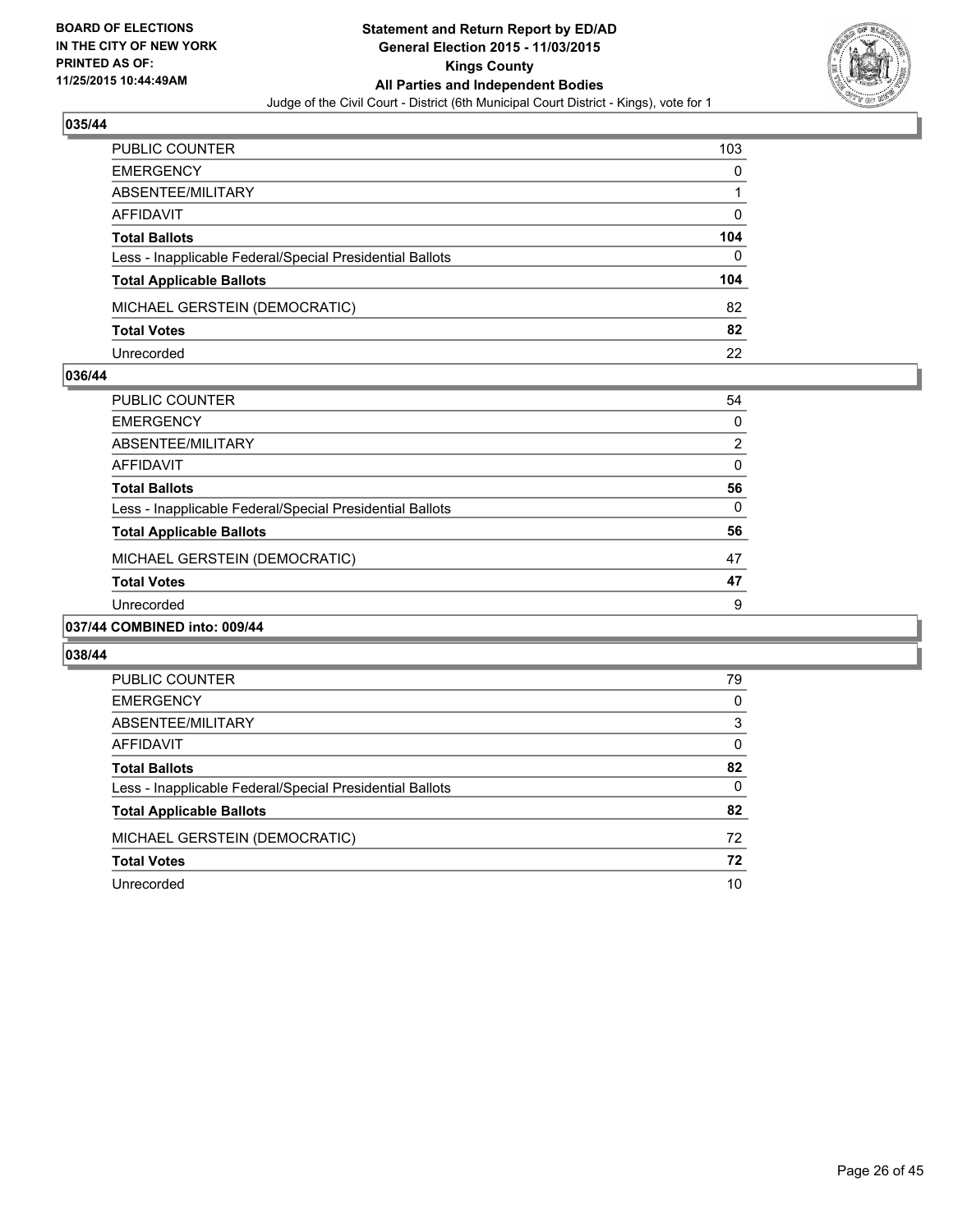

| <b>PUBLIC COUNTER</b>                                    | 94  |
|----------------------------------------------------------|-----|
| <b>EMERGENCY</b>                                         | 0   |
| ABSENTEE/MILITARY                                        | 12  |
| AFFIDAVIT                                                | 0   |
| <b>Total Ballots</b>                                     | 106 |
| Less - Inapplicable Federal/Special Presidential Ballots | 0   |
| <b>Total Applicable Ballots</b>                          | 106 |
|                                                          |     |
| MICHAEL GERSTEIN (DEMOCRATIC)                            | 89  |
| UNATTRIBUTABLE WRITE-IN (WRITE-IN)                       | 2   |
| <b>Total Votes</b>                                       | 91  |

## **040/44 COMBINED into: 035/44**

**041/44 COMBINED into: 009/44**

**042/44 COMBINED into: 039/44**

**043/44 COMBINED into: 035/44**

**044/44 COMBINED into: 039/44**

## **045/44**

| PUBLIC COUNTER                                           | 24           |
|----------------------------------------------------------|--------------|
| EMERGENCY                                                | $\mathbf{0}$ |
| ABSENTEE/MILITARY                                        | 9            |
| AFFIDAVIT                                                | 0            |
| <b>Total Ballots</b>                                     | 33           |
| Less - Inapplicable Federal/Special Presidential Ballots | $\mathbf{0}$ |
| <b>Total Applicable Ballots</b>                          | 33           |
| MICHAEL GERSTEIN (DEMOCRATIC)                            | 29           |
| <b>Total Votes</b>                                       | 29           |
| Unrecorded                                               | 4            |
|                                                          |              |

| 048/44 COMBINED into: 038/44                             |    |
|----------------------------------------------------------|----|
| 047/44 COMBINED into: 009/44                             |    |
| Unrecorded                                               | 1  |
| <b>Total Votes</b>                                       | 16 |
| MICHAEL GERSTEIN (DEMOCRATIC)                            | 16 |
| <b>Total Applicable Ballots</b>                          | 17 |
| Less - Inapplicable Federal/Special Presidential Ballots | 0  |
| <b>Total Ballots</b>                                     | 17 |
| AFFIDAVIT                                                | 0  |
| ABSENTEE/MILITARY                                        | 0  |
| <b>EMERGENCY</b>                                         | 0  |
| <b>PUBLIC COUNTER</b>                                    | 17 |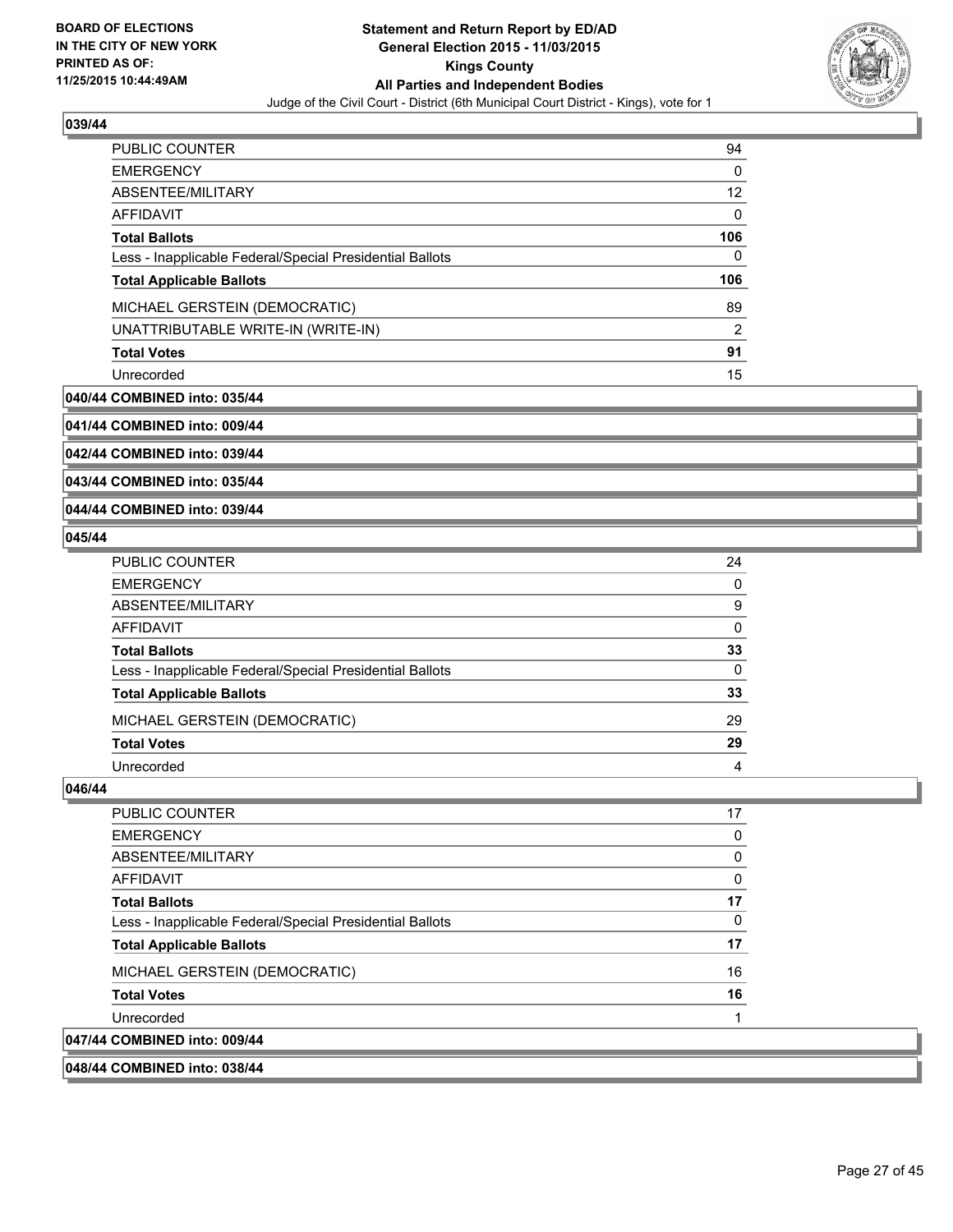

| <b>PUBLIC COUNTER</b>                                    | 132 |
|----------------------------------------------------------|-----|
| <b>EMERGENCY</b>                                         | 0   |
| ABSENTEE/MILITARY                                        | 6   |
| <b>AFFIDAVIT</b>                                         | 2   |
| <b>Total Ballots</b>                                     | 140 |
| Less - Inapplicable Federal/Special Presidential Ballots | 0   |
| <b>Total Applicable Ballots</b>                          | 140 |
| MICHAEL GERSTEIN (DEMOCRATIC)                            | 116 |
| JEANNE S JAMES (WRITE-IN)                                |     |
| MARION CONNERDA SILVEIRA (WRITE-IN)                      |     |
| ROBERT CURRY SMITHSON (WRITE-IN)                         | 1   |
| <b>Total Votes</b>                                       | 119 |
| Unrecorded                                               | 21  |
| . <i>.</i>                                               |     |

### **050/44 COMBINED into: 049/44**

#### **068/44**

| <b>PUBLIC COUNTER</b>                                    | 127 |
|----------------------------------------------------------|-----|
| <b>EMERGENCY</b>                                         | 0   |
| ABSENTEE/MILITARY                                        | 3   |
| AFFIDAVIT                                                | 0   |
| <b>Total Ballots</b>                                     | 130 |
| Less - Inapplicable Federal/Special Presidential Ballots | 0   |
| <b>Total Applicable Ballots</b>                          | 130 |
| MICHAEL GERSTEIN (DEMOCRATIC)                            | 120 |
| CHRISTOPHER G. REID ESQ (WRITE-IN)                       |     |
| FOGGY NELSON (WRITE-IN)                                  |     |
| <b>Total Votes</b>                                       | 122 |
| Unrecorded                                               | 8   |

#### **069/44 COMBINED into: 068/44**

### **070/44 COMBINED into: 068/44**

| PUBLIC COUNTER                                           | 74 |
|----------------------------------------------------------|----|
| <b>EMERGENCY</b>                                         | 0  |
| ABSENTEE/MILITARY                                        | 0  |
| AFFIDAVIT                                                | 0  |
| <b>Total Ballots</b>                                     | 74 |
| Less - Inapplicable Federal/Special Presidential Ballots | 0  |
| <b>Total Applicable Ballots</b>                          | 74 |
| MICHAEL GERSTEIN (DEMOCRATIC)                            | 67 |
| <b>Total Votes</b>                                       | 67 |
| Unrecorded                                               | 7  |
|                                                          |    |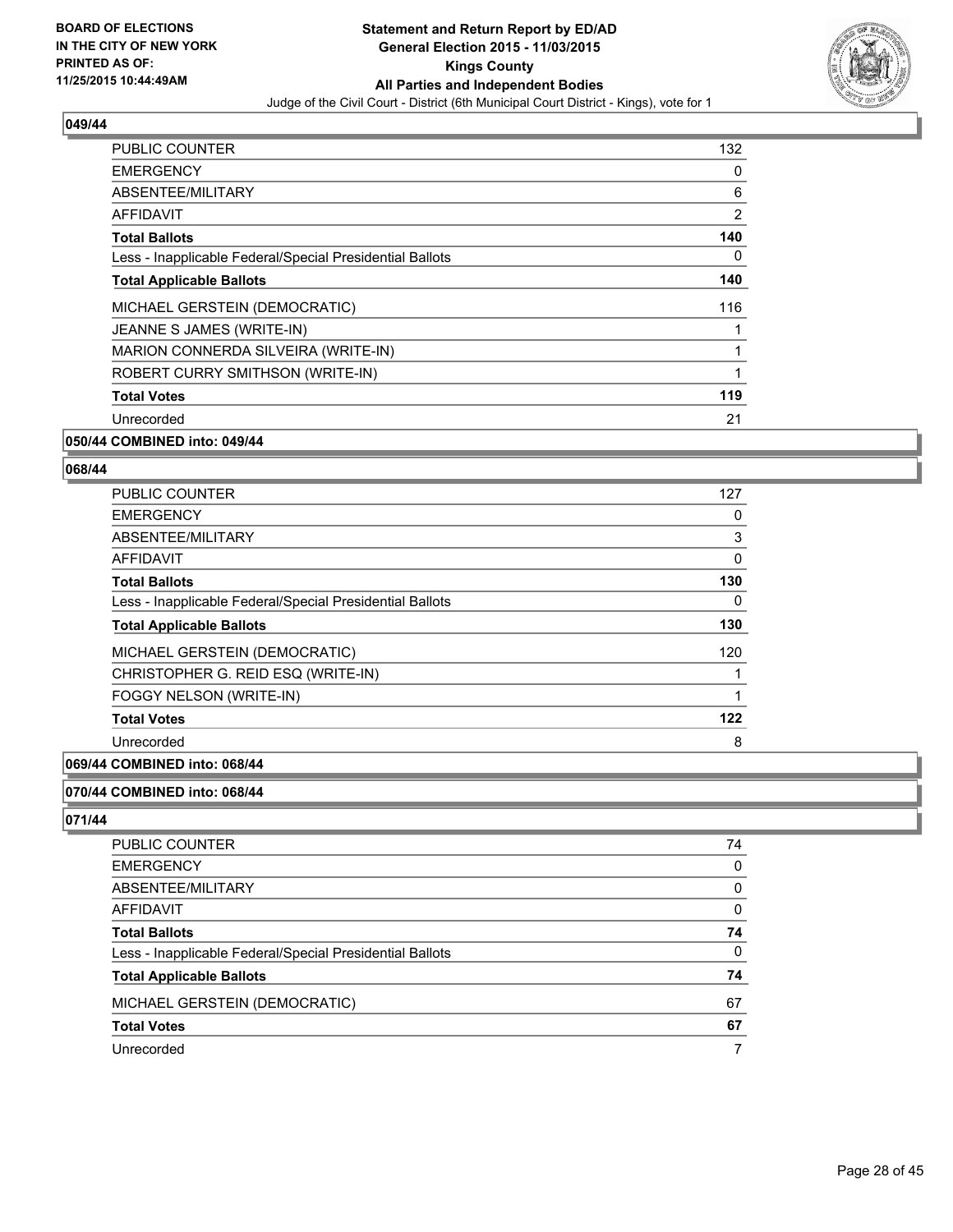

| PUBLIC COUNTER                                           | 86 |
|----------------------------------------------------------|----|
| EMERGENCY                                                | 0  |
| ABSENTEE/MILITARY                                        | 4  |
| AFFIDAVIT                                                |    |
| Total Ballots                                            | 91 |
| Less - Inapplicable Federal/Special Presidential Ballots | 0  |
| <b>Total Applicable Ballots</b>                          | 91 |
| MICHAEL GERSTEIN (DEMOCRATIC)                            | 76 |
| DENISE WATSON (WRITE-IN)                                 |    |
| <b>Total Votes</b>                                       | 77 |
| Unrecorded                                               | 14 |

#### **073/44**

| PUBLIC COUNTER                                           | 43       |
|----------------------------------------------------------|----------|
| <b>EMERGENCY</b>                                         | 0        |
| ABSENTEE/MILITARY                                        |          |
| AFFIDAVIT                                                | 0        |
| <b>Total Ballots</b>                                     | 44       |
| Less - Inapplicable Federal/Special Presidential Ballots | $\Omega$ |
| <b>Total Applicable Ballots</b>                          | 44       |
| MICHAEL GERSTEIN (DEMOCRATIC)                            | 40       |
| <b>Total Votes</b>                                       | 40       |
| Unrecorded                                               | 4        |
|                                                          |          |

#### **074/44**

| <b>PUBLIC COUNTER</b>                                    | 117 |
|----------------------------------------------------------|-----|
| <b>EMERGENCY</b>                                         | 0   |
| ABSENTEE/MILITARY                                        | 2   |
| AFFIDAVIT                                                | 0   |
| <b>Total Ballots</b>                                     | 119 |
| Less - Inapplicable Federal/Special Presidential Ballots | 0   |
| <b>Total Applicable Ballots</b>                          | 119 |
| MICHAEL GERSTEIN (DEMOCRATIC)                            | 98  |
| DAKOR GARDNER (WRITE-IN)                                 | 1   |
| LILA GOLD (WRITE-IN)                                     | 1   |
| UNATTRIBUTABLE WRITE-IN (WRITE-IN)                       | 2   |
| <b>Total Votes</b>                                       | 102 |
| Unrecorded                                               | 17  |
| 075/44 COMBINED into: 079/44                             |     |

## **076/44 COMBINED into: 072/44**

**077/44 COMBINED into: 074/44**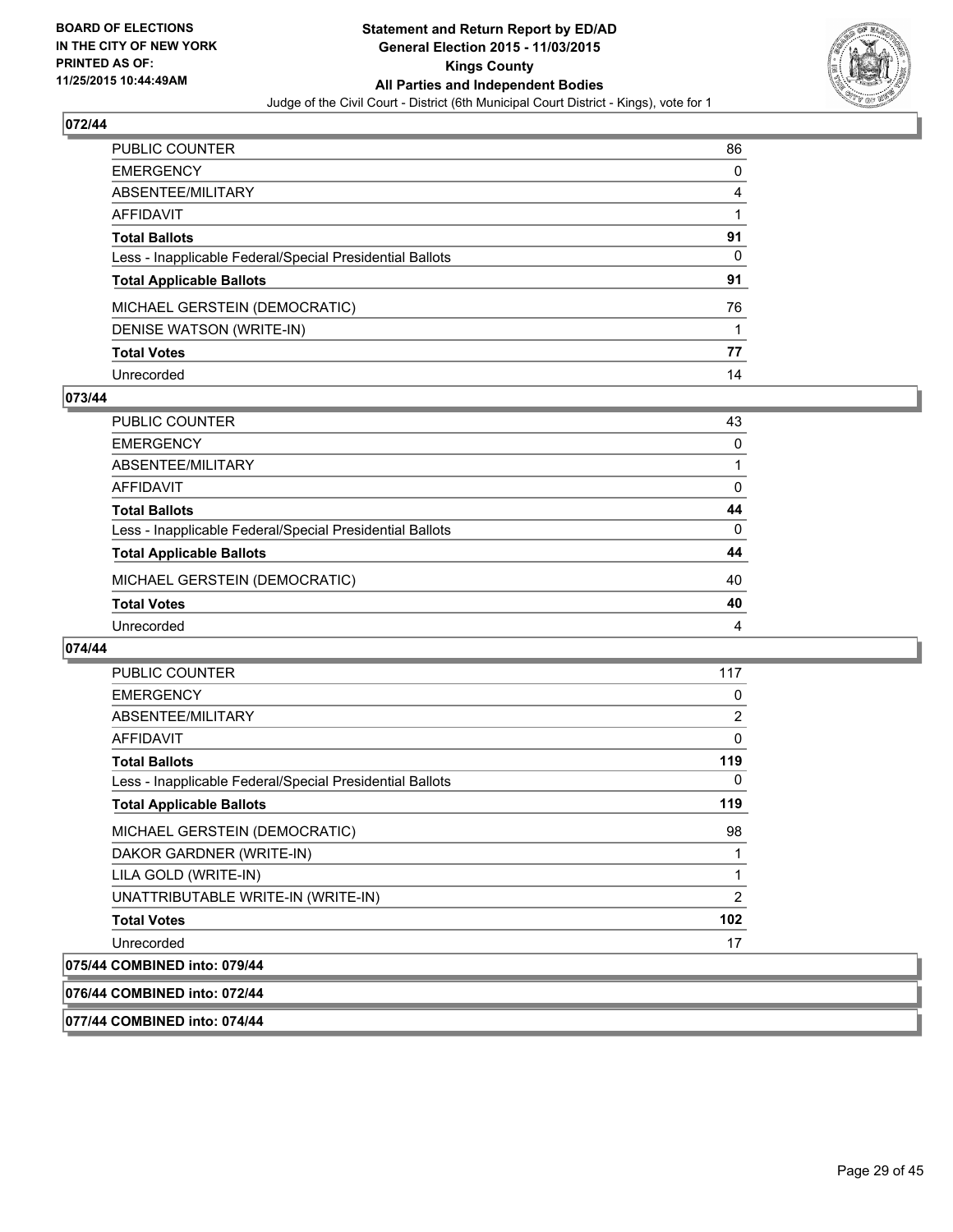

| <b>PUBLIC COUNTER</b>                                    | 56 |
|----------------------------------------------------------|----|
| <b>EMERGENCY</b>                                         | 0  |
| ABSENTEE/MILITARY                                        | 0  |
| <b>AFFIDAVIT</b>                                         |    |
| <b>Total Ballots</b>                                     | 57 |
| Less - Inapplicable Federal/Special Presidential Ballots | 0  |
| <b>Total Applicable Ballots</b>                          | 57 |
| MICHAEL GERSTEIN (DEMOCRATIC)                            | 51 |
| <b>GENE RUSSIANOFF (WRITE-IN)</b>                        |    |
| <b>JUDITH SHEINDLIN (WRITE-IN)</b>                       | 1  |
| STEVEN E. SHOVERS (WRITE-IN)                             |    |
| <b>Total Votes</b>                                       | 54 |
| Unrecorded                                               | 3  |

## **079/44**

| <b>PUBLIC COUNTER</b>                                    | 93 |
|----------------------------------------------------------|----|
| <b>EMERGENCY</b>                                         | 0  |
| ABSENTEE/MILITARY                                        | 4  |
| <b>AFFIDAVIT</b>                                         | 0  |
| <b>Total Ballots</b>                                     | 97 |
| Less - Inapplicable Federal/Special Presidential Ballots | 0  |
| <b>Total Applicable Ballots</b>                          | 97 |
| MICHAEL GERSTEIN (DEMOCRATIC)                            | 89 |
| <b>Total Votes</b>                                       | 89 |
| Unrecorded                                               | 8  |
| COMRINEN into: 074/44                                    |    |

# **080/44 COMBINED into: 071/44**

# **083/44 COMBINED into: 078/44**

#### **084/44 COMBINED into: 028/44**

**087/44 COMBINED into: 033/44**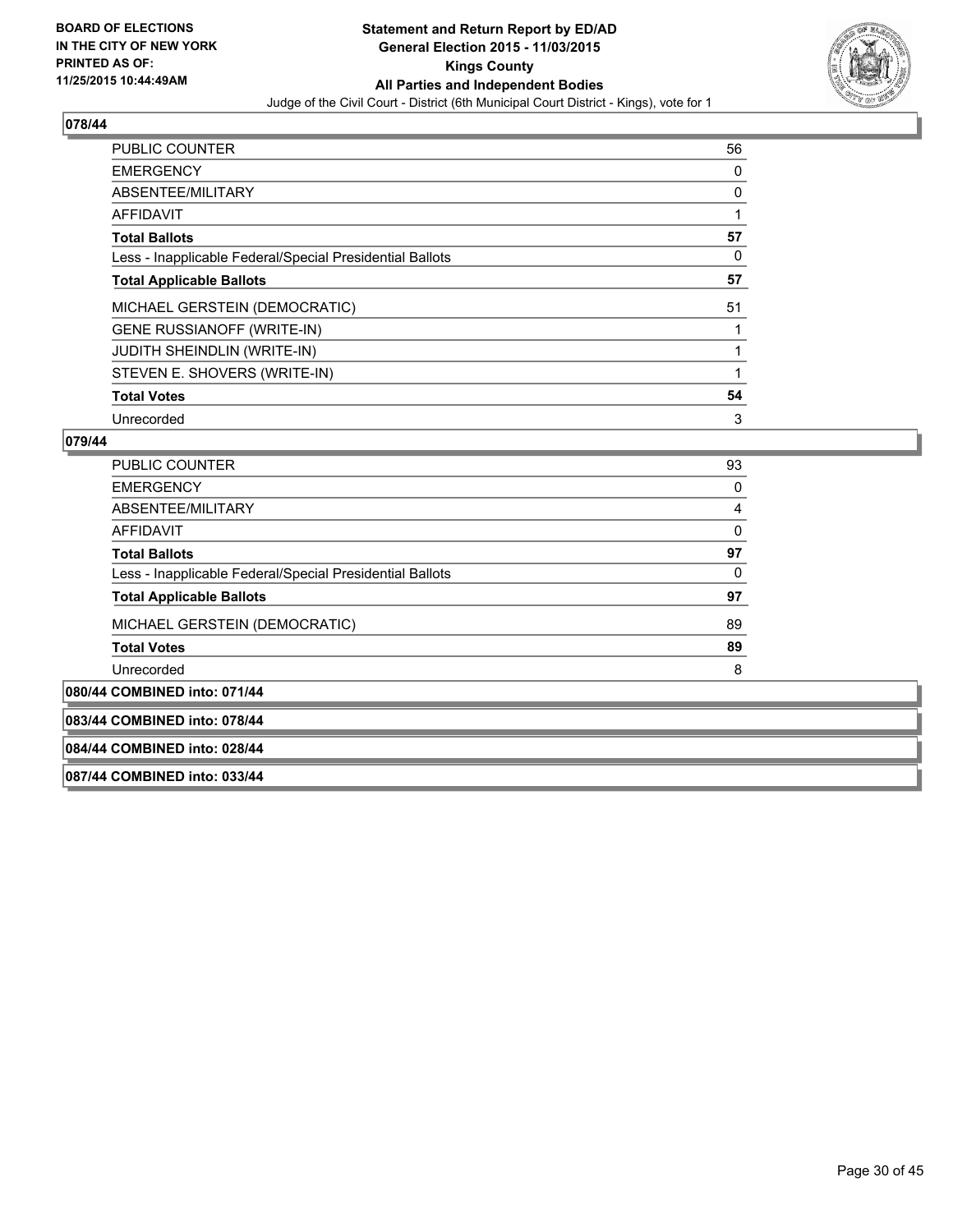

#### **054/48 COMBINED into: 055/48**

| 1 | 4<br>ı |
|---|--------|
|   |        |

| <b>PUBLIC COUNTER</b>                                    | 99  |
|----------------------------------------------------------|-----|
| <b>EMERGENCY</b>                                         | 0   |
| ABSENTEE/MILITARY                                        | 9   |
| <b>AFFIDAVIT</b>                                         | 0   |
| <b>Total Ballots</b>                                     | 108 |
| Less - Inapplicable Federal/Special Presidential Ballots | 0   |
| <b>Total Applicable Ballots</b>                          | 108 |
| MICHAEL GERSTEIN (DEMOCRATIC)                            | 77  |
| DAVID STOROBIN (WRITE-IN)                                |     |
| YISROEL ZIEGLER (WRITE-IN)                               |     |
| ZEU WOLLMEN (WRITE-IN)                                   |     |
| <b>Total Votes</b>                                       | 80  |
| Unrecorded                                               | 28  |

## **056/48**

| <b>PUBLIC COUNTER</b>                                    | 57 |
|----------------------------------------------------------|----|
| <b>EMERGENCY</b>                                         | 0  |
| ABSENTEE/MILITARY                                        | 12 |
| AFFIDAVIT                                                |    |
| <b>Total Ballots</b>                                     | 70 |
| Less - Inapplicable Federal/Special Presidential Ballots | 0  |
| <b>Total Applicable Ballots</b>                          | 70 |
| MICHAEL GERSTEIN (DEMOCRATIC)                            | 53 |
| DONALD TRUMP (WRITE-IN)                                  |    |
| TED CRUZ (WRITE-IN)                                      |    |
| <b>Total Votes</b>                                       | 55 |
| Unrecorded                                               | 15 |
|                                                          |    |

#### **057/48 COMBINED into: 062/48**

| <b>PUBLIC COUNTER</b>                                    | 50 |
|----------------------------------------------------------|----|
| <b>EMERGENCY</b>                                         | 0  |
| ABSENTEE/MILITARY                                        | 5  |
| <b>AFFIDAVIT</b>                                         | 2  |
| <b>Total Ballots</b>                                     | 57 |
| Less - Inapplicable Federal/Special Presidential Ballots | 0  |
| <b>Total Applicable Ballots</b>                          | 57 |
| MICHAEL GERSTEIN (DEMOCRATIC)                            | 44 |
| UNATTRIBUTABLE WRITE-IN (WRITE-IN)                       | 2  |
| <b>Total Votes</b>                                       | 46 |
| Unrecorded                                               | 11 |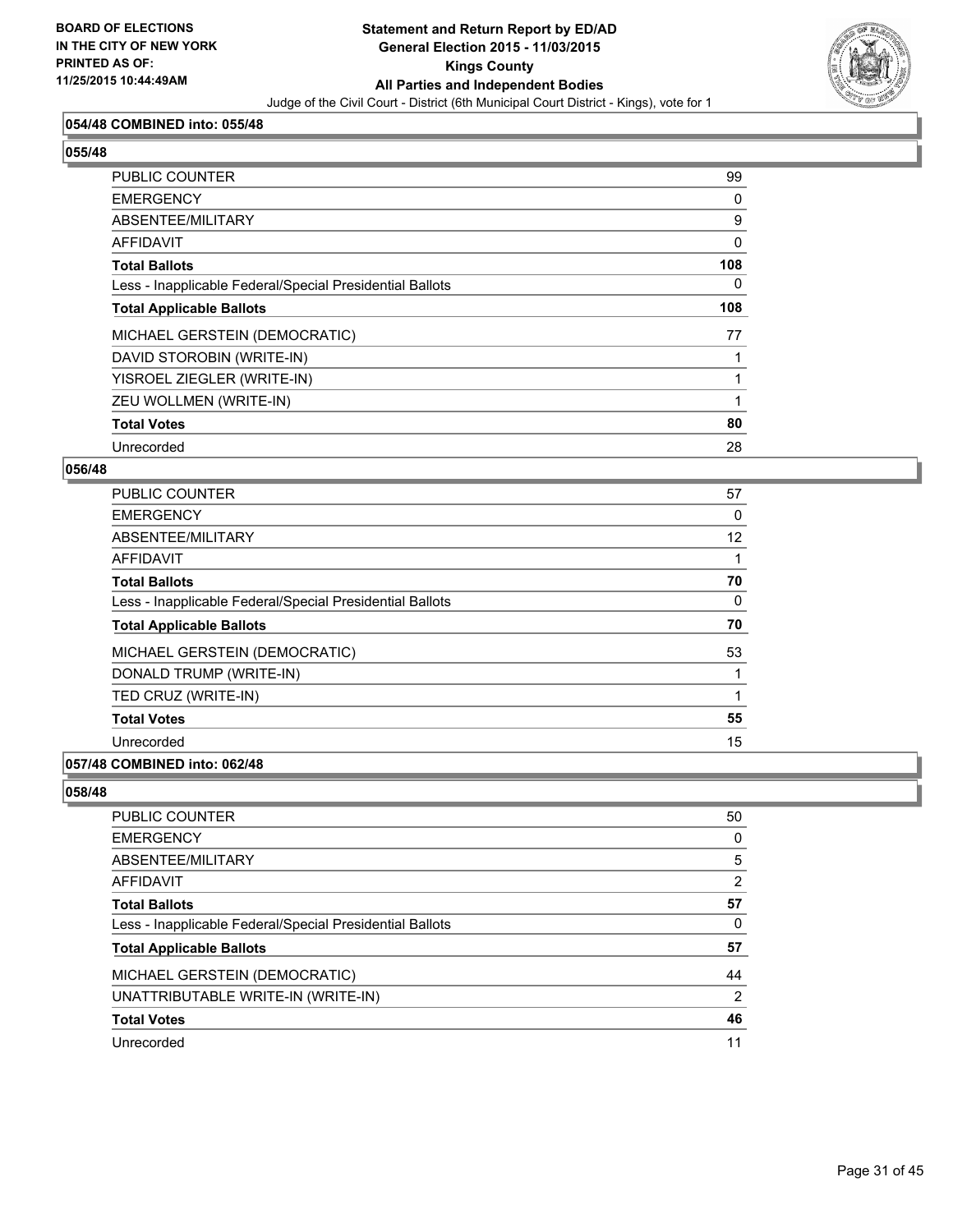

| <b>PUBLIC COUNTER</b>                                    | 70 |
|----------------------------------------------------------|----|
| <b>EMERGENCY</b>                                         | 0  |
| ABSENTEE/MILITARY                                        | 2  |
| AFFIDAVIT                                                | 0  |
| <b>Total Ballots</b>                                     | 72 |
| Less - Inapplicable Federal/Special Presidential Ballots | 0  |
| <b>Total Applicable Ballots</b>                          | 72 |
| MICHAEL GERSTEIN (DEMOCRATIC)                            | 56 |
| DONALD TRUMP (WRITE-IN)                                  |    |
| SHMUEL KORODNY (WRITE-IN)                                |    |
| UNATTRIBUTABLE WRITE-IN (WRITE-IN)                       | 1  |
| <b>Total Votes</b>                                       | 59 |
| Unrecorded                                               | 13 |
| 060/48 COMBINED into: 059/48                             |    |

# **061/48**

| <b>PUBLIC COUNTER</b>                                    | 44 |
|----------------------------------------------------------|----|
| <b>EMERGENCY</b>                                         | 0  |
| ABSENTEE/MILITARY                                        | 0  |
| AFFIDAVIT                                                |    |
| <b>Total Ballots</b>                                     | 45 |
| Less - Inapplicable Federal/Special Presidential Ballots | 0  |
| <b>Total Applicable Ballots</b>                          | 45 |
| MICHAEL GERSTEIN (DEMOCRATIC)                            | 33 |
| ISIRIS ISELA ISAAC (WRITE-IN)                            |    |
| SIMCHA FELDER (WRITE-IN)                                 |    |
| <b>Total Votes</b>                                       | 35 |
|                                                          |    |

#### **062/48**

 $|063/48$ 

| PUBLIC COUNTER                                           | 91 |
|----------------------------------------------------------|----|
| <b>EMERGENCY</b>                                         | 0  |
| ABSENTEE/MILITARY                                        | 3  |
| AFFIDAVIT                                                | 0  |
| <b>Total Ballots</b>                                     | 94 |
| Less - Inapplicable Federal/Special Presidential Ballots | 0  |
| <b>Total Applicable Ballots</b>                          | 94 |
| MICHAEL GERSTEIN (DEMOCRATIC)                            | 82 |
| IAN D. GIRSHEK (WRITE-IN)                                | 2  |
| MIRABEL SHEA (WRITE-IN)                                  | 1  |
| UNATTRIBUTABLE WRITE-IN (WRITE-IN)                       | 2  |
| <b>Total Votes</b>                                       | 87 |
| Unrecorded                                               | 7  |
| <b>COMBINED into: 055/48</b>                             |    |

**064/48 COMBINED into: 062/48**

**065/48 COMBINED into: 058/48**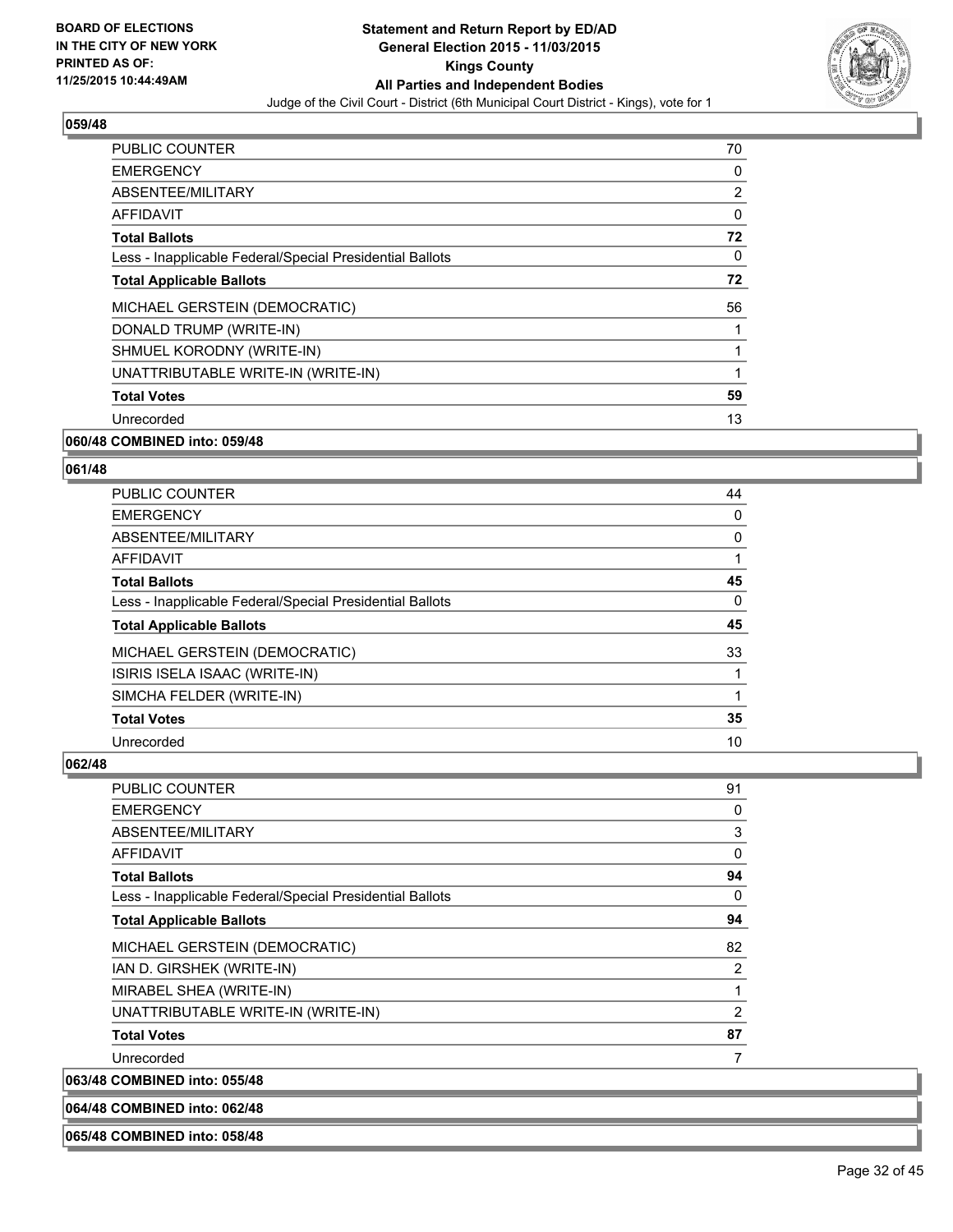

**066/48 COMBINED into: 061/48**

**070/48 COMBINED into: 056/48**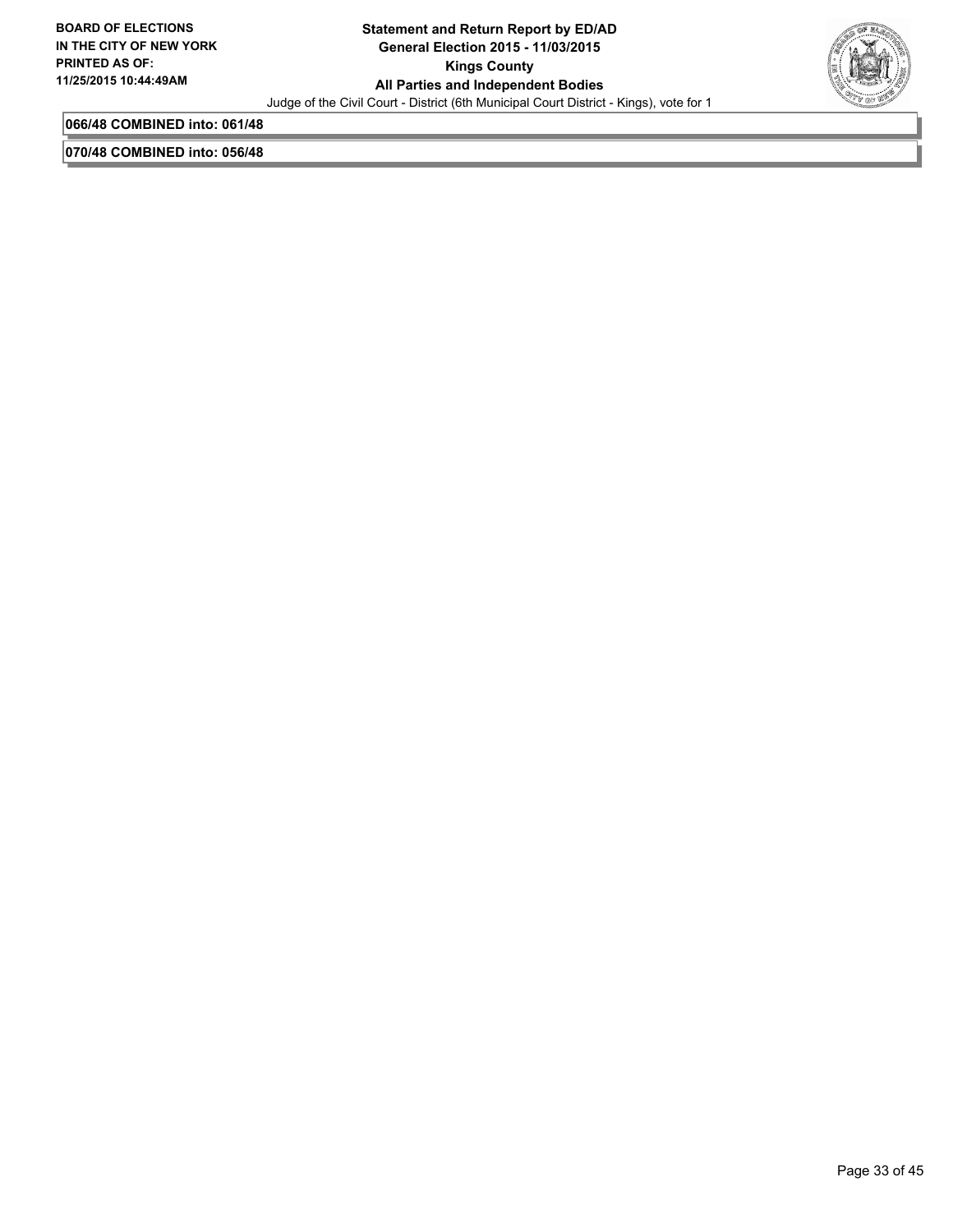

| 103 |
|-----|
| 0   |
| 6   |
| 0   |
| 109 |
| 0   |
| 109 |
| 94  |
|     |
| 95  |
| 14  |
|     |

# **064/52 COMBINED into: 026/52**

#### **065/52 COMBINED into: 026/52**

## **066/52**

| <b>PUBLIC COUNTER</b>                                    | 92             |
|----------------------------------------------------------|----------------|
| <b>EMERGENCY</b>                                         | 0              |
| ABSENTEE/MILITARY                                        | $\overline{2}$ |
| <b>AFFIDAVIT</b>                                         | 0              |
| <b>Total Ballots</b>                                     | 94             |
| Less - Inapplicable Federal/Special Presidential Ballots | 0              |
| <b>Total Applicable Ballots</b>                          | 94             |
| MICHAEL GERSTEIN (DEMOCRATIC)                            | 81             |
| MICHAEL P. MIRANDA (WRITE-IN)                            |                |
| <b>Total Votes</b>                                       | 82             |
| Unrecorded                                               | 12             |

#### **067/52 COMBINED into: 069/52**

| PUBLIC COUNTER                                           | 103 |
|----------------------------------------------------------|-----|
| <b>EMERGENCY</b>                                         | 0   |
| ABSENTEE/MILITARY                                        | 3   |
| AFFIDAVIT                                                | 0   |
| <b>Total Ballots</b>                                     | 106 |
| Less - Inapplicable Federal/Special Presidential Ballots | 0   |
| <b>Total Applicable Ballots</b>                          | 106 |
| MICHAEL GERSTEIN (DEMOCRATIC)                            | 101 |
| TEAGAN PARISH (WRITE-IN)                                 |     |
| <b>Total Votes</b>                                       | 102 |
| Unrecorded                                               | 4   |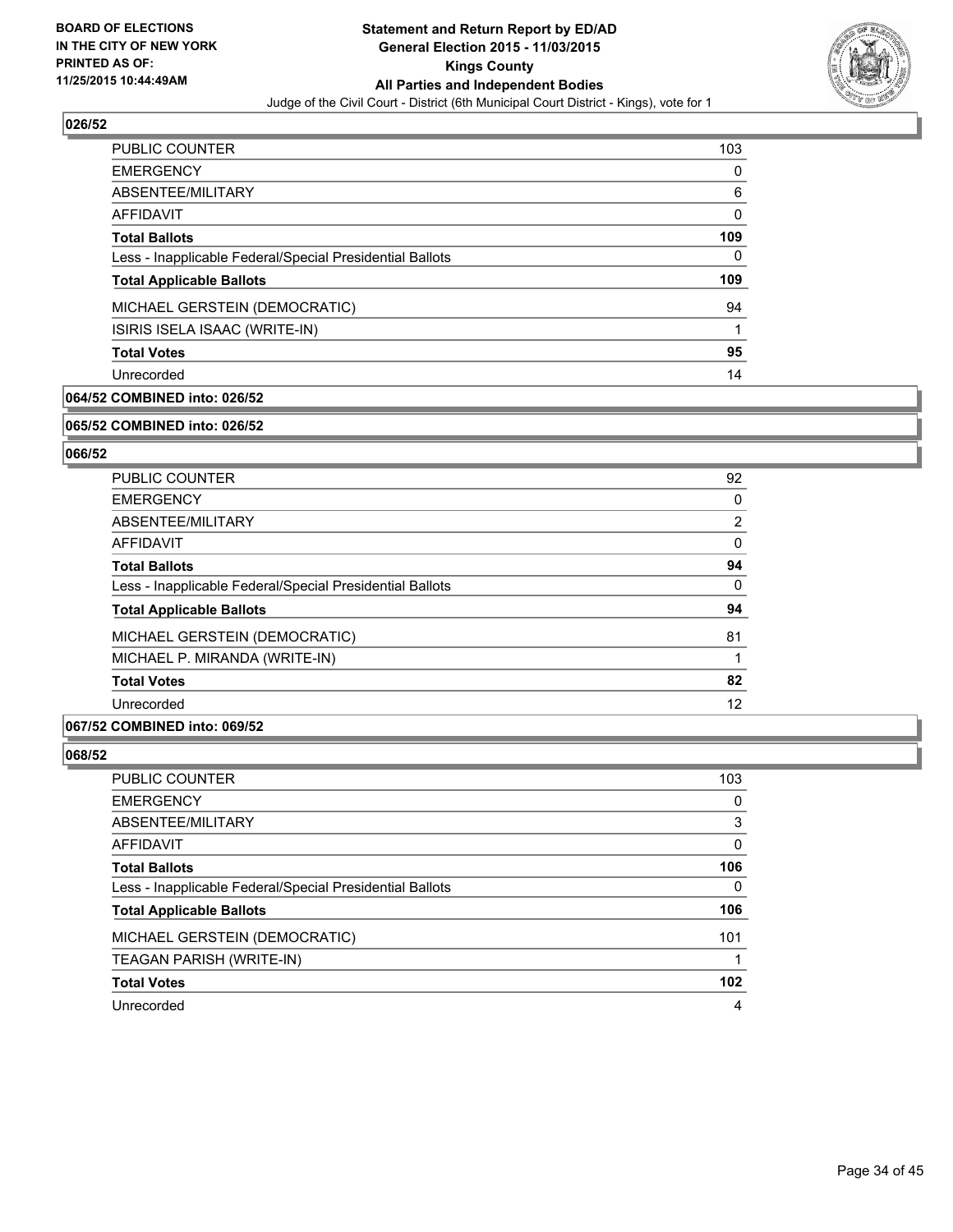

| PUBLIC COUNTER                                           | 96       |
|----------------------------------------------------------|----------|
| <b>EMERGENCY</b>                                         | $\Omega$ |
| ABSENTEE/MILITARY                                        | 4        |
| <b>AFFIDAVIT</b>                                         |          |
| <b>Total Ballots</b>                                     | 101      |
| Less - Inapplicable Federal/Special Presidential Ballots | $\Omega$ |
| <b>Total Applicable Ballots</b>                          | 101      |
| MICHAEL GERSTEIN (DEMOCRATIC)                            | 88       |
| <b>Total Votes</b>                                       | 88       |
| Unrecorded                                               | 13       |

#### **070/52 COMBINED into: 071/52**

**071/52** 

| <b>PUBLIC COUNTER</b>                                                               | 89       |
|-------------------------------------------------------------------------------------|----------|
| <b>EMERGENCY</b>                                                                    | 0        |
| ABSENTEE/MILITARY                                                                   | 2        |
| AFFIDAVIT                                                                           | 0        |
| <b>Total Ballots</b>                                                                | 91       |
| Less - Inapplicable Federal/Special Presidential Ballots                            | $\Omega$ |
| <b>Total Applicable Ballots</b>                                                     | 91       |
| MICHAEL GERSTEIN (DEMOCRATIC)                                                       | 81       |
| <b>Total Votes</b>                                                                  | 81       |
| Unrecorded                                                                          | 10       |
| $A$ $A$ $B$ $B$ $B$ $B$ $B$ $A$ $A$ $A$ $A$ $B$ $B$ $A$ $B$ $B$ $A$ $B$ $B$ $B$ $A$ |          |

## **072/52 COMBINED into: 069/52**

| PUBLIC COUNTER                                           | 44 |
|----------------------------------------------------------|----|
| <b>EMERGENCY</b>                                         | 0  |
| ABSENTEE/MILITARY                                        | 5  |
| AFFIDAVIT                                                | 0  |
| <b>Total Ballots</b>                                     | 49 |
| Less - Inapplicable Federal/Special Presidential Ballots | 0  |
| <b>Total Applicable Ballots</b>                          | 49 |
| MICHAEL GERSTEIN (DEMOCRATIC)                            | 46 |
| <b>Total Votes</b>                                       | 46 |
| Unrecorded                                               | 3  |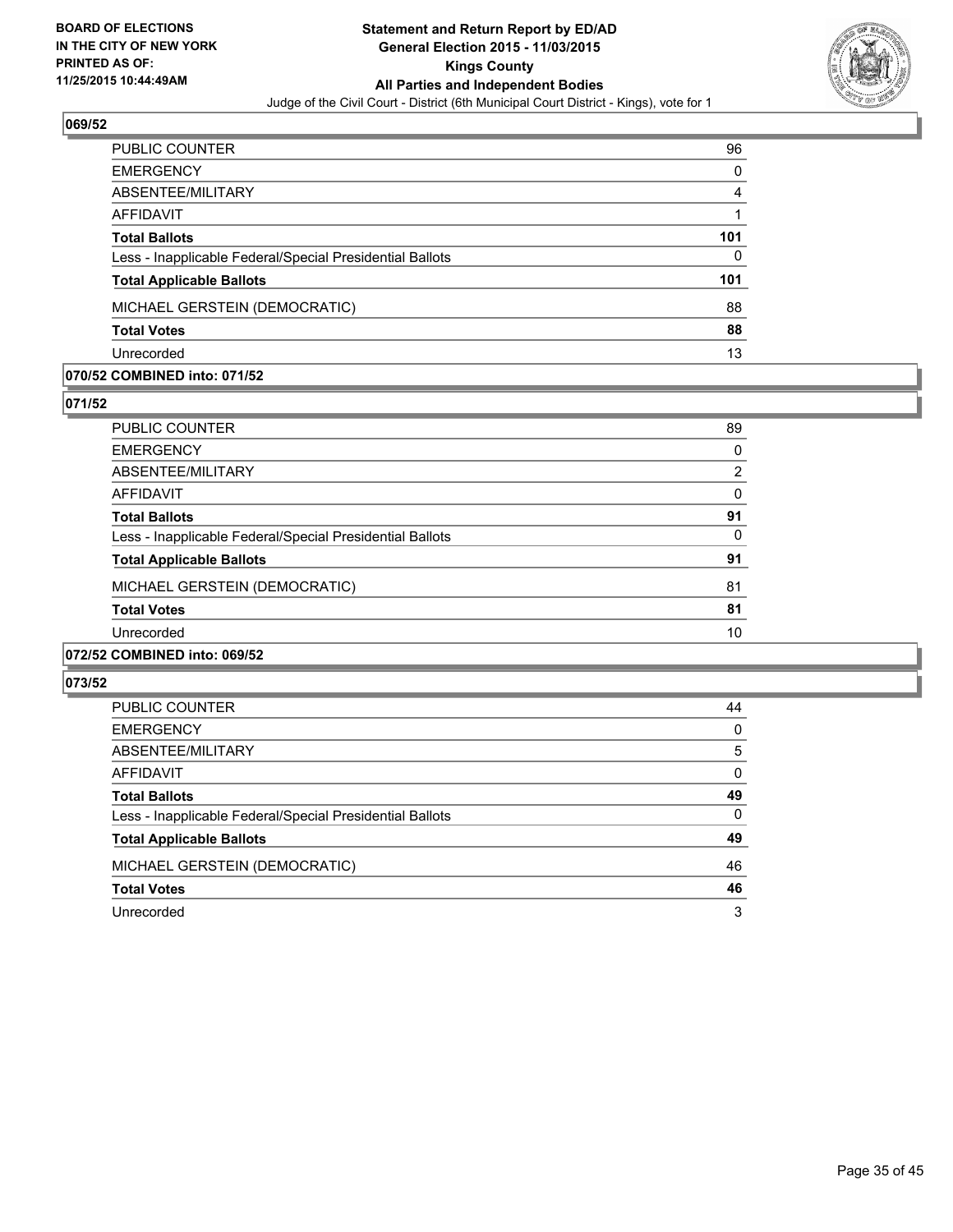

| <b>PUBLIC COUNTER</b>                                    | 94 |
|----------------------------------------------------------|----|
| <b>EMERGENCY</b>                                         | 0  |
| ABSENTEE/MILITARY                                        | 4  |
| AFFIDAVIT                                                |    |
| <b>Total Ballots</b>                                     | 99 |
| Less - Inapplicable Federal/Special Presidential Ballots | 0  |
| <b>Total Applicable Ballots</b>                          | 99 |
| MICHAEL GERSTEIN (DEMOCRATIC)                            | 86 |
| JENNIFER LEVY (WRITE-IN)                                 | 1  |
| MILDRED WHALEN (WRITE-IN)                                | 1  |
| <b>Total Votes</b>                                       | 88 |
| Unrecorded                                               | 11 |

# **075/52 COMBINED into: 074/52**

## **076/52**

| <b>PUBLIC COUNTER</b>                                    | 18 |
|----------------------------------------------------------|----|
| <b>EMERGENCY</b>                                         | 0  |
| ABSENTEE/MILITARY                                        |    |
| AFFIDAVIT                                                | 0  |
| <b>Total Ballots</b>                                     | 19 |
| Less - Inapplicable Federal/Special Presidential Ballots | 0  |
| <b>Total Applicable Ballots</b>                          | 19 |
| MICHAEL GERSTEIN (DEMOCRATIC)                            | 18 |
| <b>Total Votes</b>                                       | 18 |
| Unrecorded                                               |    |
|                                                          |    |

## **092/52 COMBINED into: 066/52**

#### **101/52 COMBINED into: 068/52**

| PUBLIC COUNTER                                           | 25 |
|----------------------------------------------------------|----|
| <b>EMERGENCY</b>                                         | 0  |
| ABSENTEE/MILITARY                                        | 4  |
| AFFIDAVIT                                                | 0  |
| <b>Total Ballots</b>                                     | 29 |
| Less - Inapplicable Federal/Special Presidential Ballots | 0  |
| <b>Total Applicable Ballots</b>                          | 29 |
| MICHAEL GERSTEIN (DEMOCRATIC)                            | 23 |
| STEVEN E. SHOVERS (WRITE-IN)                             |    |
| <b>Total Votes</b>                                       | 24 |
| Unrecorded                                               | 5  |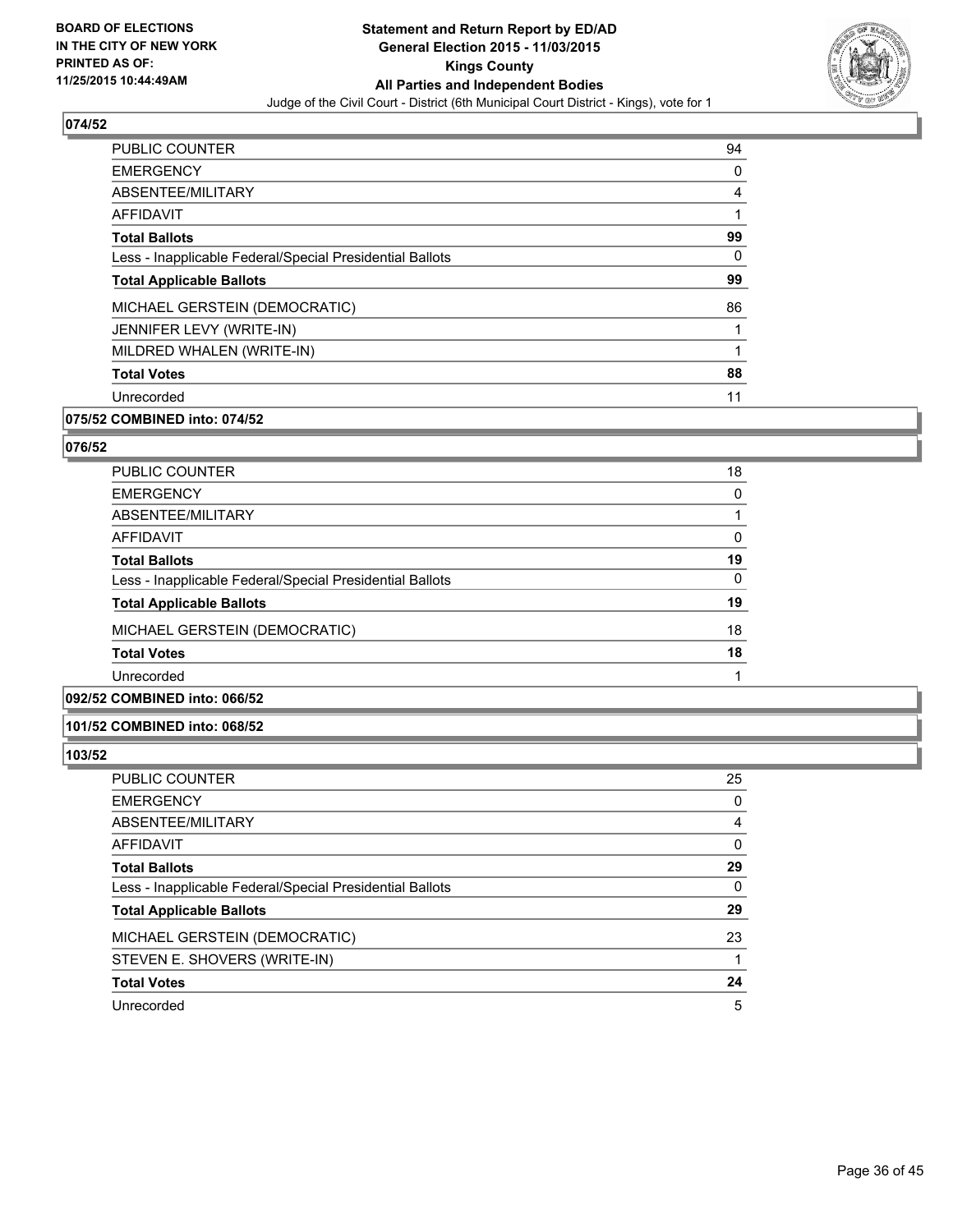

#### **059/57 COMBINED into: 065/57**

| ×<br>۰,<br>۰,<br>I |
|--------------------|

| PUBLIC COUNTER                                           | 78 |
|----------------------------------------------------------|----|
| <b>EMERGENCY</b>                                         | 0  |
| ABSENTEE/MILITARY                                        | 0  |
| <b>AFFIDAVIT</b>                                         | 0  |
| <b>Total Ballots</b>                                     | 78 |
| Less - Inapplicable Federal/Special Presidential Ballots | 0  |
| <b>Total Applicable Ballots</b>                          | 78 |
| MICHAEL GERSTEIN (DEMOCRATIC)                            | 68 |
| HAL F. PHILLIPS (WRITE-IN)                               |    |
| JEAN MERRILL (WRITE-IN)                                  |    |
| UNATTRIBUTABLE WRITE-IN (WRITE-IN)                       |    |
| <b>Total Votes</b>                                       | 71 |
| Unrecorded                                               |    |

#### **061/57**

| PUBLIC COUNTER                                           | 9              |
|----------------------------------------------------------|----------------|
| <b>EMERGENCY</b>                                         | 0              |
| ABSENTEE/MILITARY                                        |                |
| <b>AFFIDAVIT</b>                                         | 0              |
| <b>Total Ballots</b>                                     | 10             |
| Less - Inapplicable Federal/Special Presidential Ballots | 0              |
| <b>Total Applicable Ballots</b>                          | 10             |
| MICHAEL GERSTEIN (DEMOCRATIC)                            | 8              |
| <b>Total Votes</b>                                       | 8              |
| Unrecorded                                               | $\overline{2}$ |

| <b>PUBLIC COUNTER</b>                                    | 56 |
|----------------------------------------------------------|----|
| <b>EMERGENCY</b>                                         | 0  |
| ABSENTEE/MILITARY                                        |    |
| <b>AFFIDAVIT</b>                                         | 3  |
| <b>Total Ballots</b>                                     | 60 |
| Less - Inapplicable Federal/Special Presidential Ballots | 0  |
| <b>Total Applicable Ballots</b>                          | 60 |
| MICHAEL GERSTEIN (DEMOCRATIC)                            | 55 |
| JAMES KALB (WRITE-IN)                                    |    |
| <b>Total Votes</b>                                       | 56 |
| Unrecorded                                               | 4  |
| 064/57 COMBINED into: 060/57                             |    |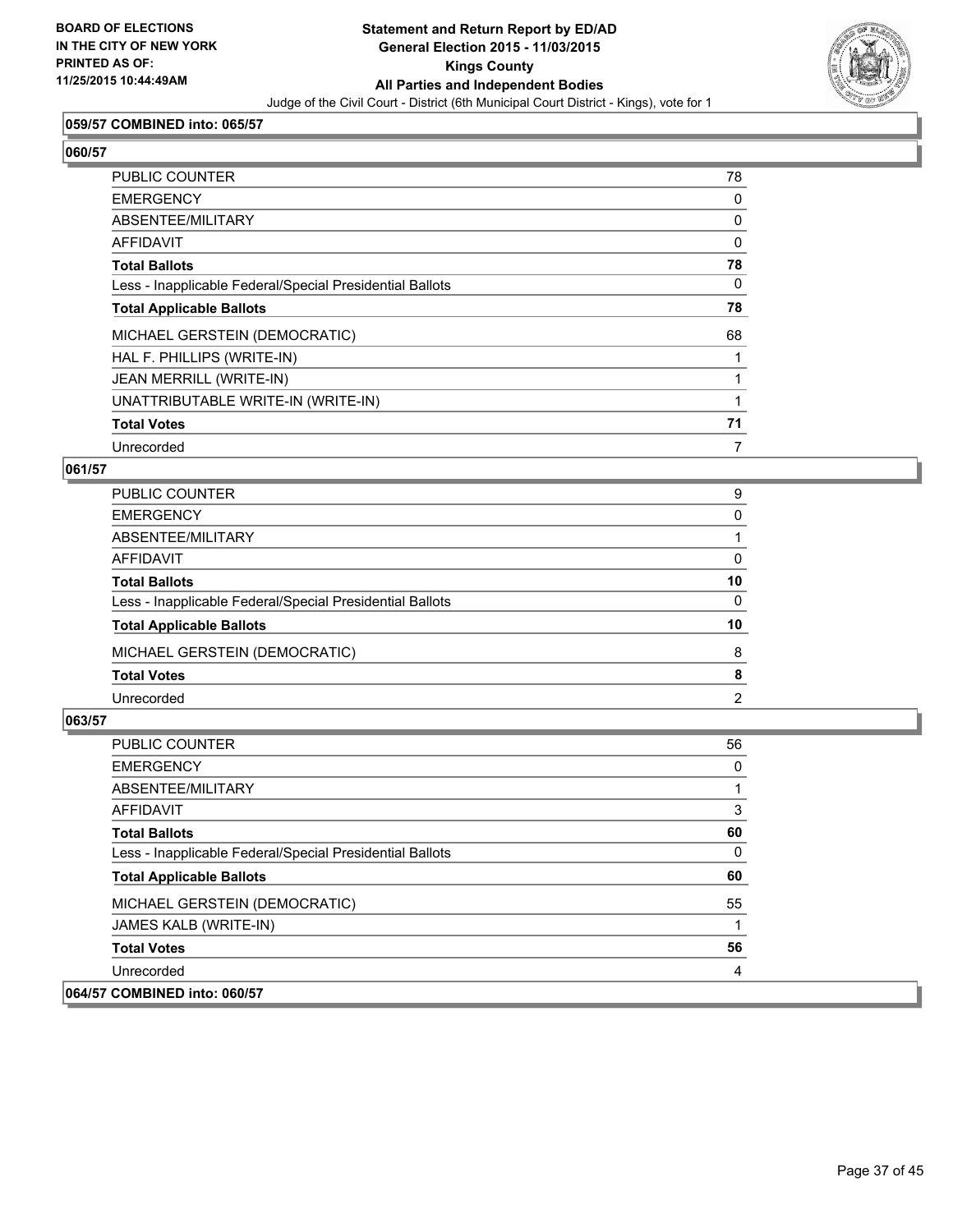

| PUBLIC COUNTER                                           | 80 |
|----------------------------------------------------------|----|
| <b>EMERGENCY</b>                                         | 0  |
| ABSENTEE/MILITARY                                        | 2  |
| AFFIDAVIT                                                |    |
| <b>Total Ballots</b>                                     | 83 |
| Less - Inapplicable Federal/Special Presidential Ballots | 0  |
| <b>Total Applicable Ballots</b>                          | 83 |
| MICHAEL GERSTEIN (DEMOCRATIC)                            | 74 |
| UNATTRIBUTABLE WRITE-IN (WRITE-IN)                       |    |
| <b>Total Votes</b>                                       | 75 |
| Unrecorded                                               | 8  |

#### **066/57**

| PUBLIC COUNTER                                           | 84 |
|----------------------------------------------------------|----|
| <b>EMERGENCY</b>                                         | 0  |
| ABSENTEE/MILITARY                                        | 3  |
| AFFIDAVIT                                                |    |
| <b>Total Ballots</b>                                     | 88 |
| Less - Inapplicable Federal/Special Presidential Ballots | 0  |
| <b>Total Applicable Ballots</b>                          | 88 |
| MICHAEL GERSTEIN (DEMOCRATIC)                            | 71 |
| <b>Total Votes</b>                                       | 71 |
| Unrecorded                                               | 17 |
| $\ldots$                                                 |    |

# **067/57 COMBINED into: 066/57**

| PUBLIC COUNTER                                           | 98  |
|----------------------------------------------------------|-----|
| <b>EMERGENCY</b>                                         | 0   |
| ABSENTEE/MILITARY                                        | 49  |
| AFFIDAVIT                                                | 0   |
| <b>Total Ballots</b>                                     | 147 |
| Less - Inapplicable Federal/Special Presidential Ballots | 0   |
| <b>Total Applicable Ballots</b>                          | 147 |
| MICHAEL GERSTEIN (DEMOCRATIC)                            | 113 |
| <b>Total Votes</b>                                       | 113 |
| Unrecorded                                               | 34  |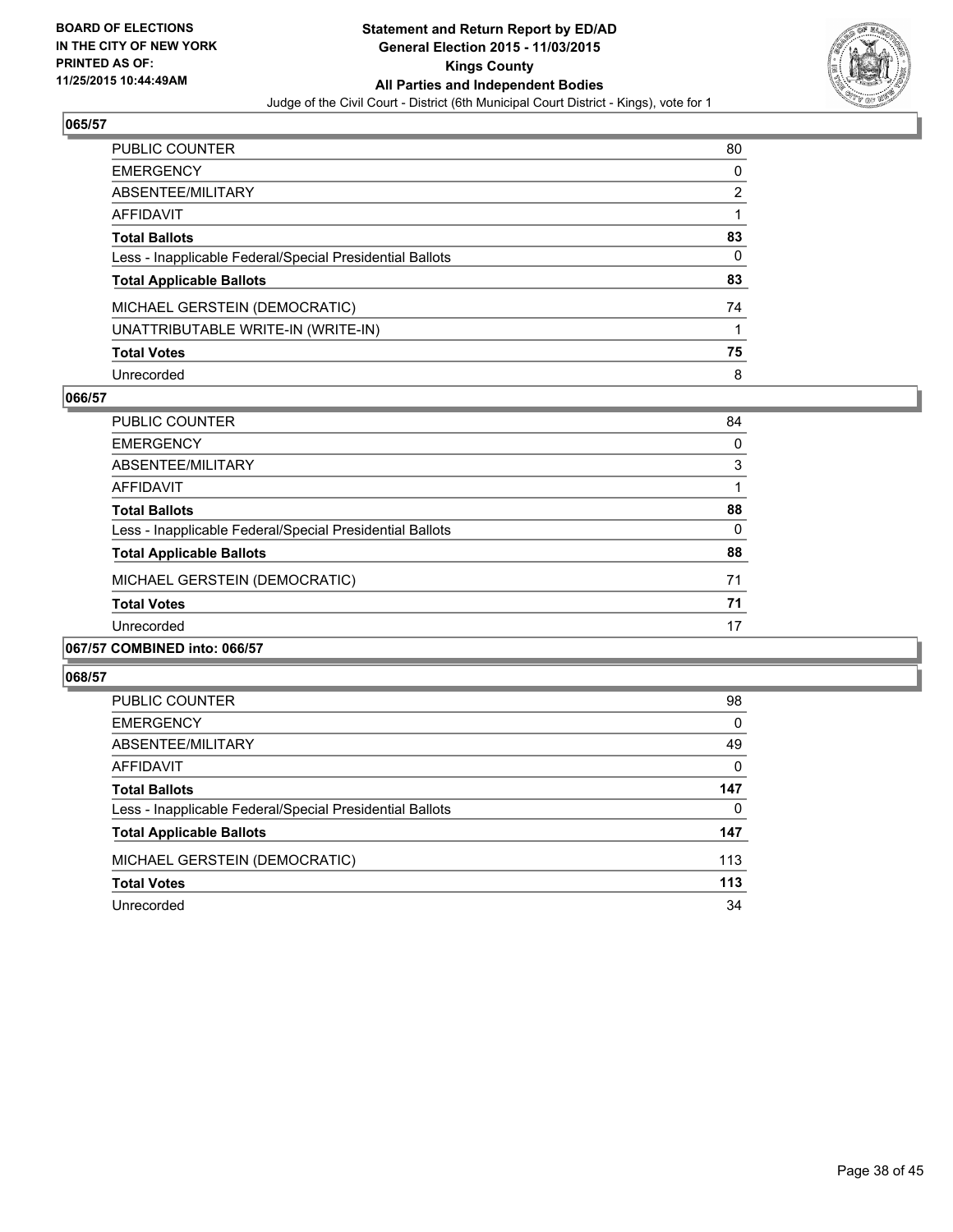

| PUBLIC COUNTER                                           | 76 |
|----------------------------------------------------------|----|
| <b>EMERGENCY</b>                                         | 0  |
| ABSENTEE/MILITARY                                        | 3  |
| AFFIDAVIT                                                | 4  |
| <b>Total Ballots</b>                                     | 83 |
| Less - Inapplicable Federal/Special Presidential Ballots | 0  |
| <b>Total Applicable Ballots</b>                          | 83 |
| MICHAEL GERSTEIN (DEMOCRATIC)                            | 69 |
| <b>Total Votes</b>                                       | 69 |
| Unrecorded                                               | 14 |

#### **070/57 COMBINED into: 069/57**

# **071/57 COMBINED into: 063/57**

**072/57 COMBINED into: 068/57**

#### **073/57 COMBINED into: 079/57**

#### **074/57**

| <b>PUBLIC COUNTER</b>                                    | 113 |
|----------------------------------------------------------|-----|
| <b>EMERGENCY</b>                                         | 0   |
| ABSENTEE/MILITARY                                        | 8   |
| <b>AFFIDAVIT</b>                                         |     |
| <b>Total Ballots</b>                                     | 122 |
| Less - Inapplicable Federal/Special Presidential Ballots | 0   |
| <b>Total Applicable Ballots</b>                          | 122 |
| MICHAEL GERSTEIN (DEMOCRATIC)                            | 107 |
| SHAWNDYA L. SIMPSON (WRITE-IN)                           |     |
| <b>Total Votes</b>                                       | 108 |
| Unrecorded                                               | 14  |

| PUBLIC COUNTER                                           | 81             |
|----------------------------------------------------------|----------------|
| <b>EMERGENCY</b>                                         | 0              |
| ABSENTEE/MILITARY                                        | $\overline{2}$ |
| <b>AFFIDAVIT</b>                                         | $\overline{2}$ |
| <b>Total Ballots</b>                                     | 85             |
| Less - Inapplicable Federal/Special Presidential Ballots | $\mathbf{0}$   |
| <b>Total Applicable Ballots</b>                          | 85             |
| MICHAEL GERSTEIN (DEMOCRATIC)                            | 70             |
| SHARON CLARKE (WRITE-IN)                                 |                |
| <b>Total Votes</b>                                       | 71             |
| Unrecorded                                               | 14             |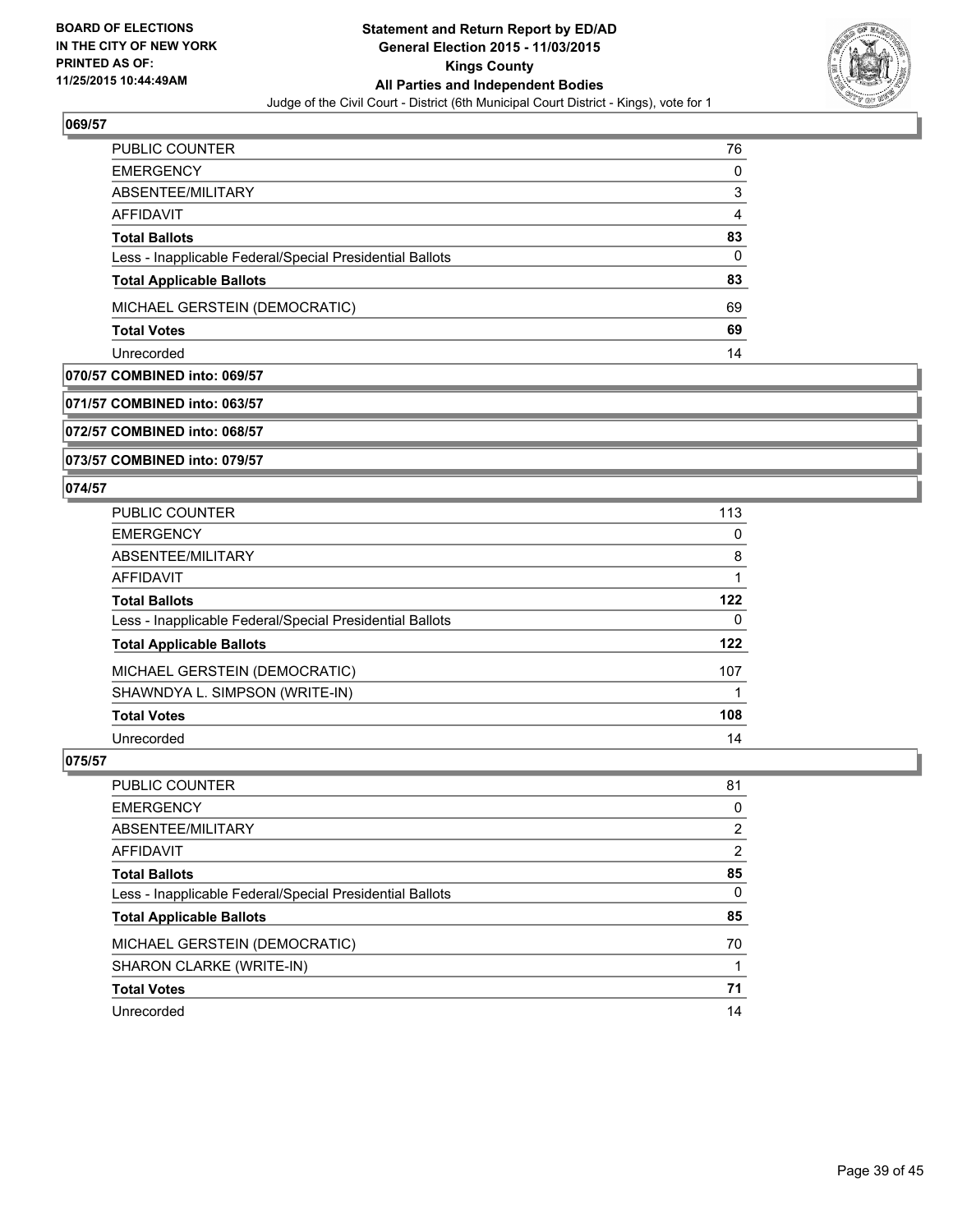

| <b>PUBLIC COUNTER</b>                                    | 124 |
|----------------------------------------------------------|-----|
| <b>EMERGENCY</b>                                         | 0   |
| ABSENTEE/MILITARY                                        | 3   |
| <b>AFFIDAVIT</b>                                         | 1   |
| <b>Total Ballots</b>                                     | 128 |
| Less - Inapplicable Federal/Special Presidential Ballots | 0   |
| <b>Total Applicable Ballots</b>                          | 128 |
| MICHAEL GERSTEIN (DEMOCRATIC)                            | 105 |
| EDWARD SNEWDEN (WRITE-IN)                                |     |
| RAFAEL FLORES (WRITE-IN)                                 | 1   |
| THOMAS LONG (WRITE-IN)                                   | 1   |
| UNATTRIBUTABLE WRITE-IN (WRITE-IN)                       | 2   |
| <b>Total Votes</b>                                       | 110 |
| Unrecorded                                               | 18  |
|                                                          |     |

**077/57 COMBINED into: 080/57**

**078/57 COMBINED into: 076/57**

#### **079/57**

| <b>PUBLIC COUNTER</b>                                    | 102 |
|----------------------------------------------------------|-----|
| <b>EMERGENCY</b>                                         | 0   |
| ABSENTEE/MILITARY                                        | 5   |
| <b>AFFIDAVIT</b>                                         |     |
| <b>Total Ballots</b>                                     | 108 |
| Less - Inapplicable Federal/Special Presidential Ballots | 0   |
| <b>Total Applicable Ballots</b>                          | 108 |
| MICHAEL GERSTEIN (DEMOCRATIC)                            | 91  |
| PETER THOMAS (WRITE-IN)                                  |     |
| UNATTRIBUTABLE WRITE-IN (WRITE-IN)                       |     |
| <b>Total Votes</b>                                       | 93  |
| Unrecorded                                               | 15  |

| <b>PUBLIC COUNTER</b>                                    | 88 |
|----------------------------------------------------------|----|
| <b>EMERGENCY</b>                                         | 0  |
| ABSENTEE/MILITARY                                        |    |
| AFFIDAVIT                                                | 0  |
| <b>Total Ballots</b>                                     | 89 |
| Less - Inapplicable Federal/Special Presidential Ballots | 0  |
| <b>Total Applicable Ballots</b>                          | 89 |
| MICHAEL GERSTEIN (DEMOCRATIC)                            | 65 |
| <b>GREG KELLY (WRITE-IN)</b>                             |    |
| ISIRIS ISELA ISAAC (WRITE-IN)                            |    |
| <b>Total Votes</b>                                       | 67 |
| Unrecorded                                               | 22 |
| 081/57 COMBINED into: 074/57                             |    |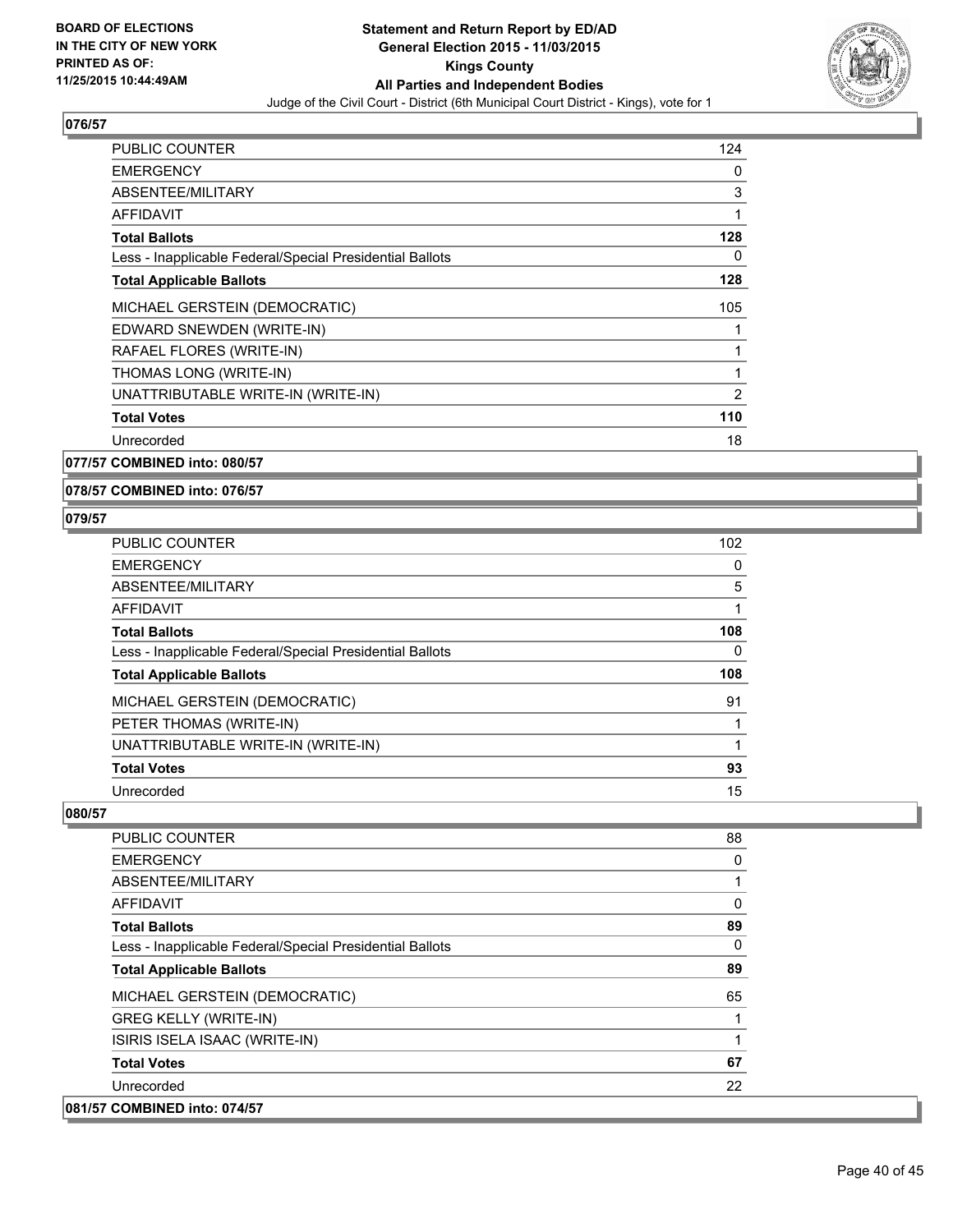

| PUBLIC COUNTER                                           | 81       |
|----------------------------------------------------------|----------|
| <b>EMERGENCY</b>                                         | 0        |
| ABSENTEE/MILITARY                                        | 5        |
| AFFIDAVIT                                                | 0        |
| <b>Total Ballots</b>                                     | 86       |
| Less - Inapplicable Federal/Special Presidential Ballots | $\Omega$ |
| <b>Total Applicable Ballots</b>                          | 86       |
| MICHAEL GERSTEIN (DEMOCRATIC)                            | 70       |
| <b>Total Votes</b>                                       | 70       |
| Unrecorded                                               | 16       |

#### **084/57 COMBINED into: 079/57**

**085/57** 

| PUBLIC COUNTER                                           | 41 |
|----------------------------------------------------------|----|
| <b>EMERGENCY</b>                                         | 0  |
| ABSENTEE/MILITARY                                        | 0  |
| AFFIDAVIT                                                | 0  |
| <b>Total Ballots</b>                                     | 41 |
| Less - Inapplicable Federal/Special Presidential Ballots | 0  |
| <b>Total Applicable Ballots</b>                          | 41 |
| MICHAEL GERSTEIN (DEMOCRATIC)                            | 31 |
| PREET BHARARA (WRITE-IN)                                 |    |
| <b>Total Votes</b>                                       | 32 |
| Unrecorded                                               | 9  |
|                                                          |    |

**086/57 COMBINED into: 075/57**

**087/57 COMBINED into: 088/57**

| PUBLIC COUNTER                                           | 130            |
|----------------------------------------------------------|----------------|
| <b>EMERGENCY</b>                                         | 0              |
| ABSENTEE/MILITARY                                        | 4              |
| AFFIDAVIT                                                | 0              |
| <b>Total Ballots</b>                                     | 134            |
| Less - Inapplicable Federal/Special Presidential Ballots | 0              |
| <b>Total Applicable Ballots</b>                          | 134            |
| MICHAEL GERSTEIN (DEMOCRATIC)                            | 111            |
| RACHEL WOLTHER (WRITE-IN)                                |                |
| UNATTRIBUTABLE WRITE-IN (WRITE-IN)                       | $\overline{2}$ |
| <b>Total Votes</b>                                       | 114            |
| Unrecorded                                               | 20             |
| 089/57 COMBINED into: 090/57                             |                |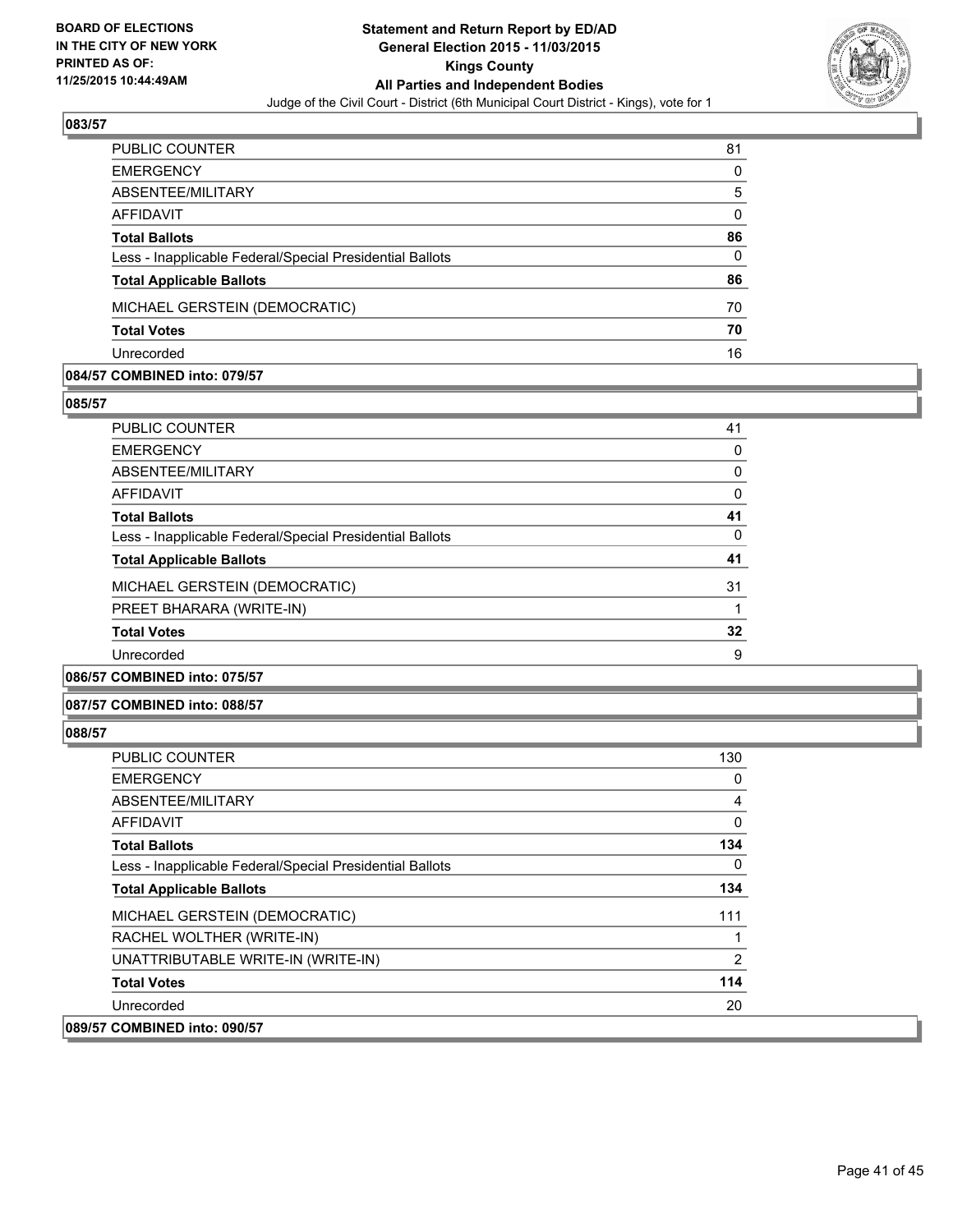

| PUBLIC COUNTER                                           | 141 |
|----------------------------------------------------------|-----|
| <b>EMERGENCY</b>                                         | 0   |
| ABSENTEE/MILITARY                                        | 4   |
| AFFIDAVIT                                                | 2   |
| <b>Total Ballots</b>                                     | 147 |
| Less - Inapplicable Federal/Special Presidential Ballots | 0   |
| <b>Total Applicable Ballots</b>                          | 147 |
| MICHAEL GERSTEIN (DEMOCRATIC)                            | 104 |
| <b>Total Votes</b>                                       | 104 |
| Unrecorded                                               | 43  |

| PUBLIC COUNTER                                           | 125 |
|----------------------------------------------------------|-----|
| <b>EMERGENCY</b>                                         | 0   |
| ABSENTEE/MILITARY                                        | 2   |
| AFFIDAVIT                                                | 2   |
| <b>Total Ballots</b>                                     | 129 |
| Less - Inapplicable Federal/Special Presidential Ballots | 0   |
| <b>Total Applicable Ballots</b>                          | 129 |
| MICHAEL GERSTEIN (DEMOCRATIC)                            | 94  |
| <b>Total Votes</b>                                       | 94  |
| Unrecorded                                               | 35  |
| 092/57 COMBINED into: 083/57                             |     |
| 093/57 COMBINED into: 091/57                             |     |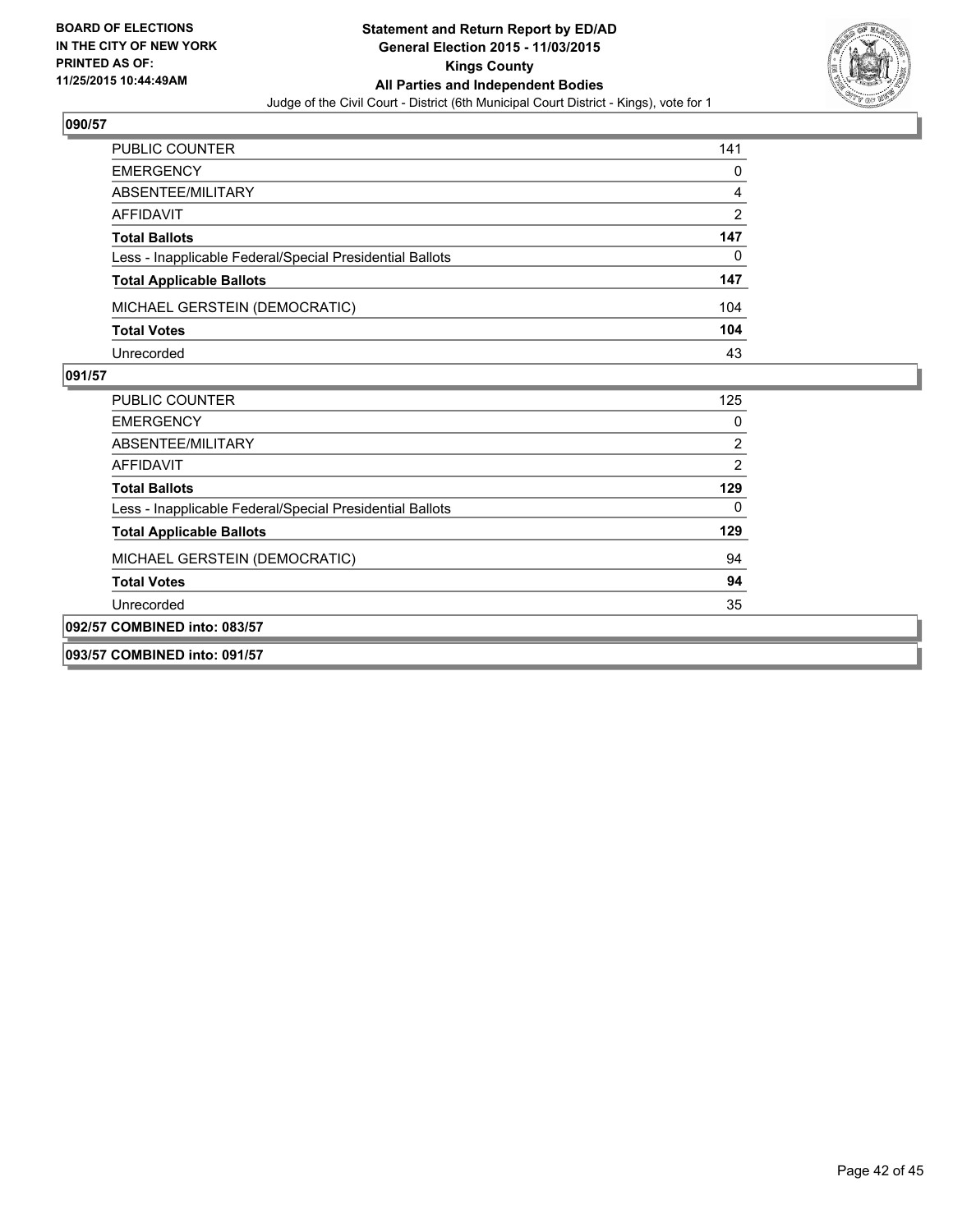

| PUBLIC COUNTER                                           | 33       |
|----------------------------------------------------------|----------|
| <b>EMERGENCY</b>                                         | $\Omega$ |
| ABSENTEE/MILITARY                                        | 2        |
| AFFIDAVIT                                                |          |
| <b>Total Ballots</b>                                     | 36       |
| Less - Inapplicable Federal/Special Presidential Ballots | $\Omega$ |
| <b>Total Applicable Ballots</b>                          | 36       |
| MICHAEL GERSTEIN (DEMOCRATIC)                            | 27       |
| <b>Total Votes</b>                                       | 27       |
| Unrecorded                                               | 9        |

#### **017/58**

| PUBLIC COUNTER                                           | 59           |
|----------------------------------------------------------|--------------|
| EMERGENCY                                                | 0            |
| ABSENTEE/MILITARY                                        |              |
| AFFIDAVIT                                                | 0            |
| Total Ballots                                            | 60           |
| Less - Inapplicable Federal/Special Presidential Ballots | $\mathbf{0}$ |
| <b>Total Applicable Ballots</b>                          | 60           |
| MICHAEL GERSTEIN (DEMOCRATIC)                            | 52           |
| <b>Total Votes</b>                                       | 52           |
| Unrecorded                                               | 8            |

#### **018/58**

| PUBLIC COUNTER                                           | 42       |
|----------------------------------------------------------|----------|
| <b>EMERGENCY</b>                                         | 0        |
| ABSENTEE/MILITARY                                        | 0        |
| AFFIDAVIT                                                | 2        |
| <b>Total Ballots</b>                                     | 44       |
| Less - Inapplicable Federal/Special Presidential Ballots | $\Omega$ |
| <b>Total Applicable Ballots</b>                          | 44       |
| MICHAEL GERSTEIN (DEMOCRATIC)                            | 28       |
| <b>Total Votes</b>                                       | 28       |
| Unrecorded                                               | 16       |
|                                                          |          |

## **019/58 COMBINED into: 017/58**

| PUBLIC COUNTER                                           | 64 |
|----------------------------------------------------------|----|
| <b>EMERGENCY</b>                                         | 0  |
| ABSENTEE/MILITARY                                        | 4  |
| <b>AFFIDAVIT</b>                                         | 0  |
| <b>Total Ballots</b>                                     | 68 |
| Less - Inapplicable Federal/Special Presidential Ballots | 0  |
| <b>Total Applicable Ballots</b>                          | 68 |
| MICHAEL GERSTEIN (DEMOCRATIC)                            | 52 |
| <b>Total Votes</b>                                       | 52 |
| Unrecorded                                               | 16 |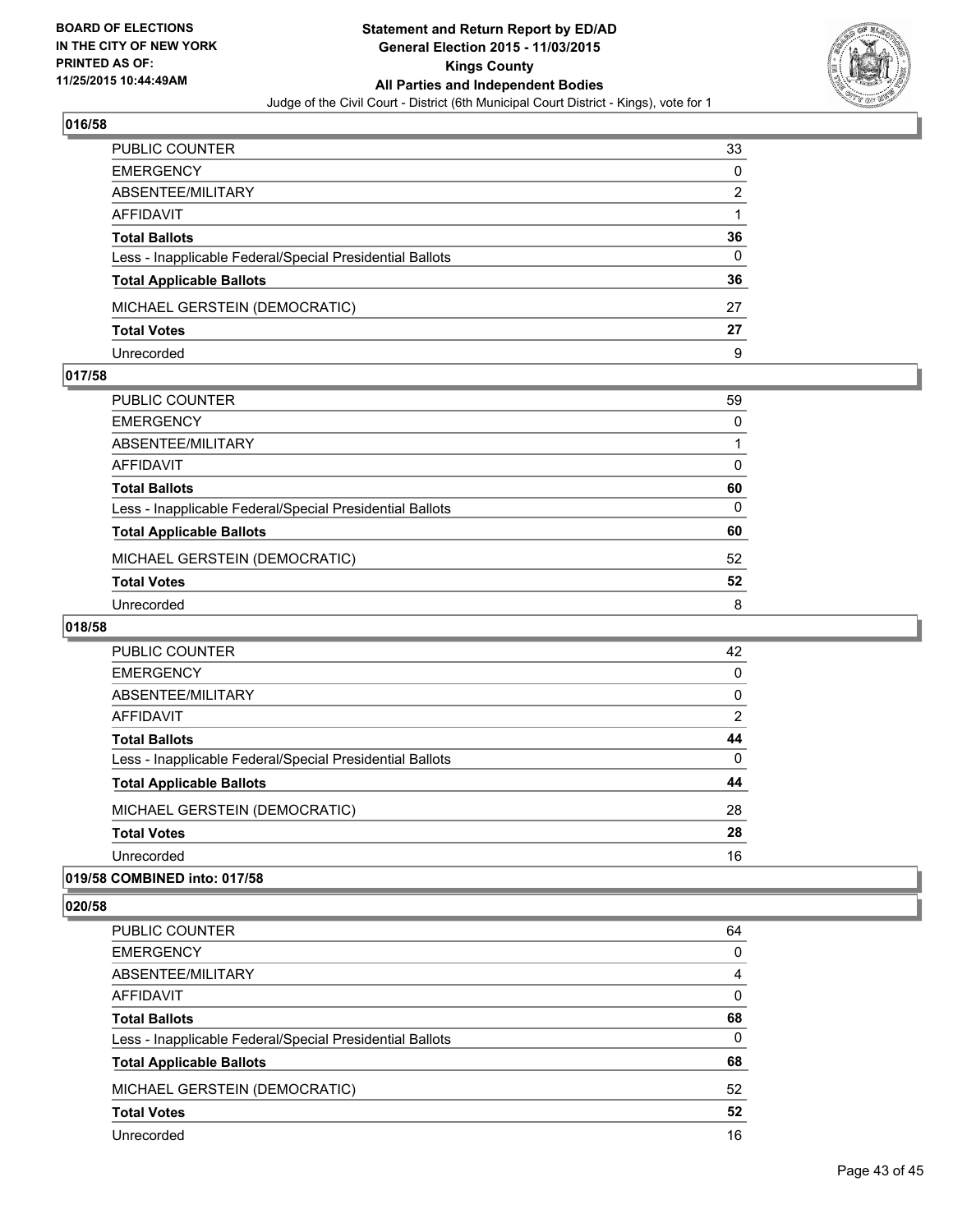

| <b>PUBLIC COUNTER</b>                                    | 57 |
|----------------------------------------------------------|----|
| <b>EMERGENCY</b>                                         | 0  |
| ABSENTEE/MILITARY                                        | 2  |
| <b>AFFIDAVIT</b>                                         | 0  |
| <b>Total Ballots</b>                                     | 59 |
| Less - Inapplicable Federal/Special Presidential Ballots | 0  |
| <b>Total Applicable Ballots</b>                          | 59 |
| MICHAEL GERSTEIN (DEMOCRATIC)                            | 44 |
| RICHARD FRANK HURLEY (WRITE-IN)                          | 1  |
| <b>Total Votes</b>                                       | 45 |
| Unrecorded                                               | 14 |
| 022/58 COMBINED into: 021/58                             |    |
|                                                          |    |

**081/58 COMBINED into: 020/58**